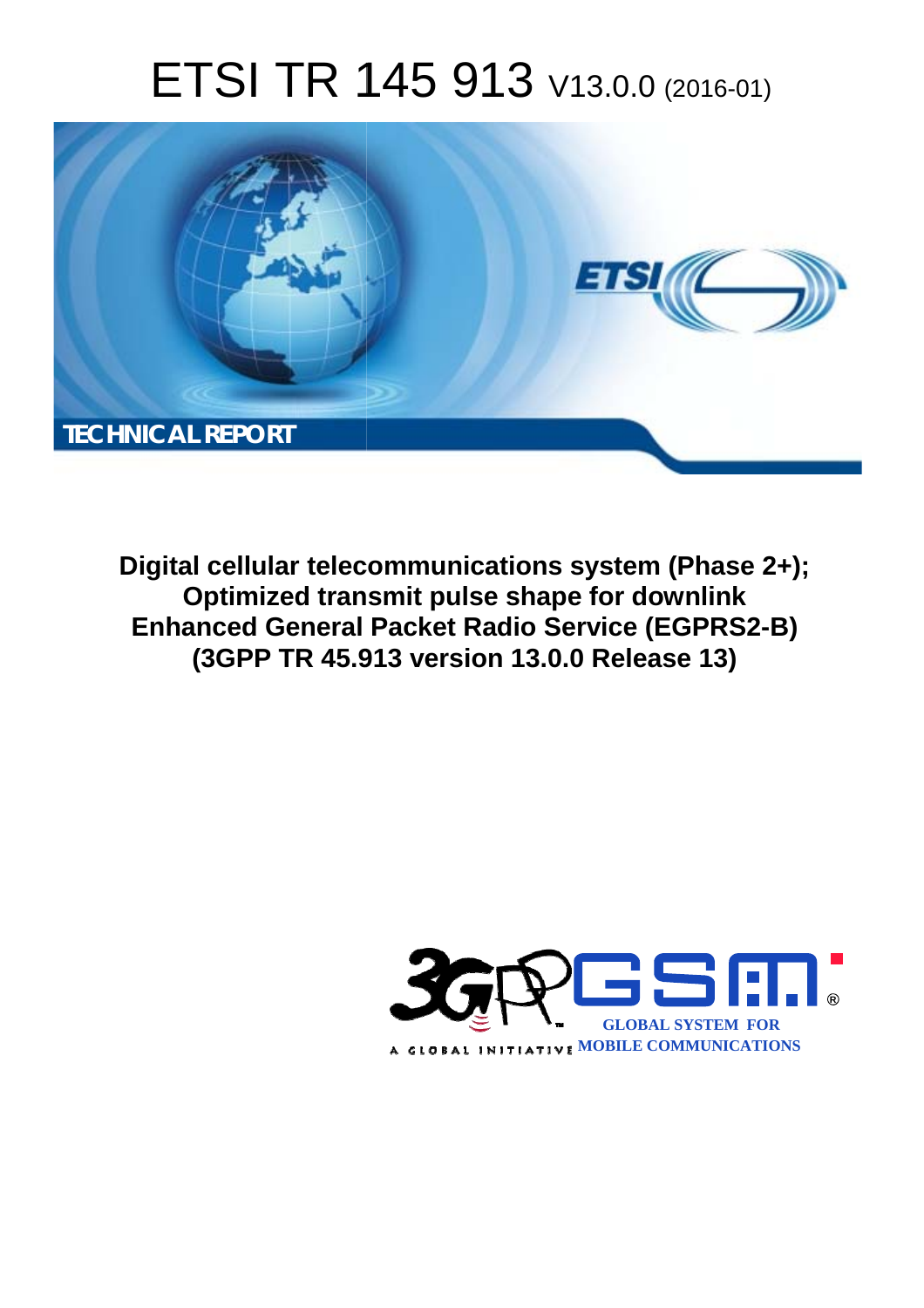Reference RTR/TSGG-0145913vd00

> Keywords **GSM**

#### *ETSI*

#### 650 Route des Lucioles F-06921 Sophia Antipolis Cedex - FRANCE

Tel.: +33 4 92 94 42 00 Fax: +33 4 93 65 47 16

Siret N° 348 623 562 00017 - NAF 742 C Association à but non lucratif enregistrée à la Sous-Préfecture de Grasse (06) N° 7803/88

#### *Important notice*

The present document can be downloaded from: <http://www.etsi.org/standards-search>

The present document may be made available in electronic versions and/or in print. The content of any electronic and/or print versions of the present document shall not be modified without the prior written authorization of ETSI. In case of any existing or perceived difference in contents between such versions and/or in print, the only prevailing document is the print of the Portable Document Format (PDF) version kept on a specific network drive within ETSI Secretariat.

Users of the present document should be aware that the document may be subject to revision or change of status. Information on the current status of this and other ETSI documents is available at <http://portal.etsi.org/tb/status/status.asp>

If you find errors in the present document, please send your comment to one of the following services: <https://portal.etsi.org/People/CommiteeSupportStaff.aspx>

#### *Copyright Notification*

No part may be reproduced or utilized in any form or by any means, electronic or mechanical, including photocopying and microfilm except as authorized by written permission of ETSI.

The content of the PDF version shall not be modified without the written authorization of ETSI. The copyright and the foregoing restriction extend to reproduction in all media.

> © European Telecommunications Standards Institute 2016. All rights reserved.

**DECT**TM, **PLUGTESTS**TM, **UMTS**TM and the ETSI logo are Trade Marks of ETSI registered for the benefit of its Members. **3GPP**TM and **LTE**™ are Trade Marks of ETSI registered for the benefit of its Members and of the 3GPP Organizational Partners.

**GSM**® and the GSM logo are Trade Marks registered and owned by the GSM Association.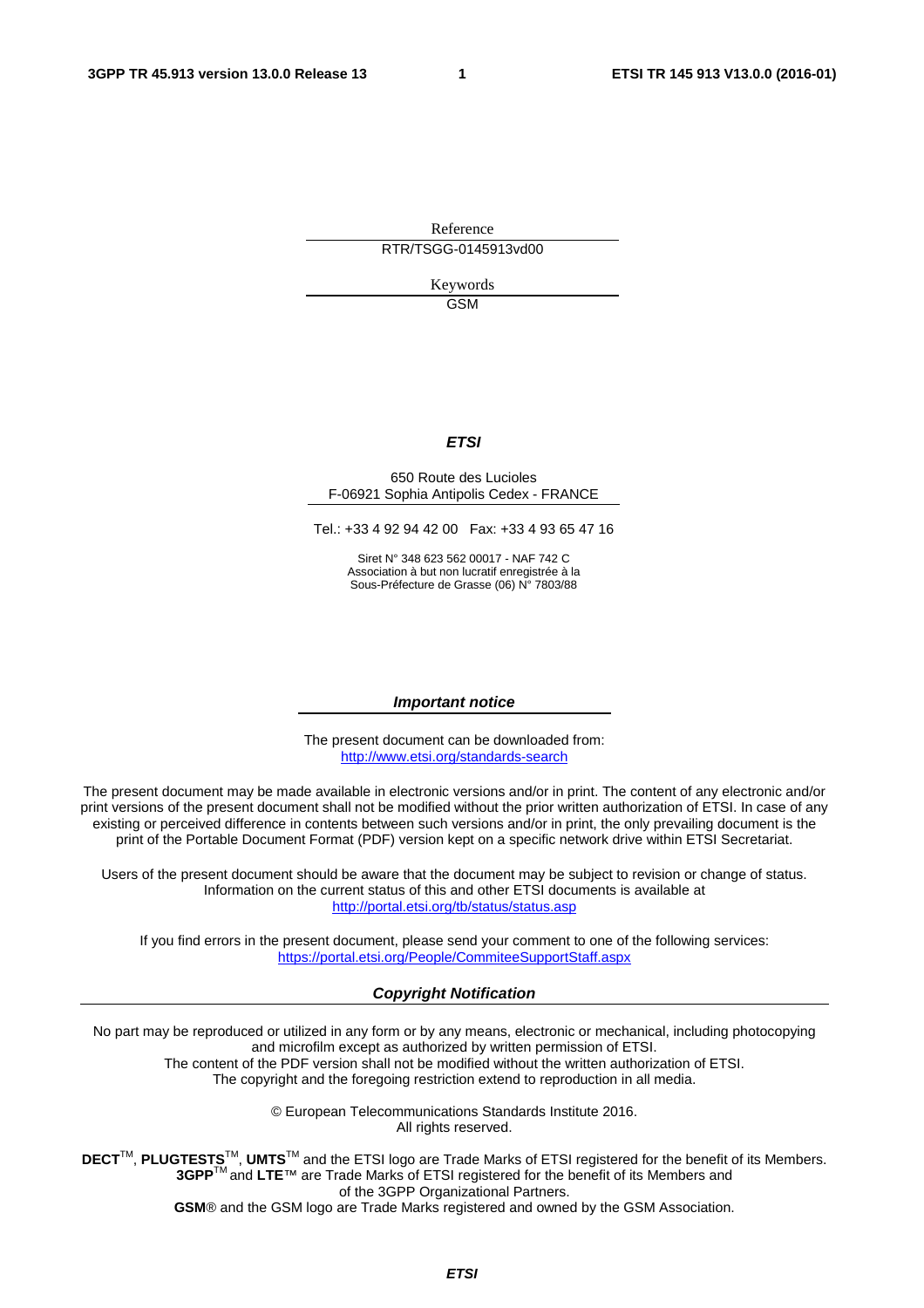### Intellectual Property Rights

IPRs essential or potentially essential to the present document may have been declared to ETSI. The information pertaining to these essential IPRs, if any, is publicly available for **ETSI members and non-members**, and can be found in ETSI SR 000 314: *"Intellectual Property Rights (IPRs); Essential, or potentially Essential, IPRs notified to ETSI in respect of ETSI standards"*, which is available from the ETSI Secretariat. Latest updates are available on the ETSI Web server [\(https://ipr.etsi.org/](https://ipr.etsi.org/)).

Pursuant to the ETSI IPR Policy, no investigation, including IPR searches, has been carried out by ETSI. No guarantee can be given as to the existence of other IPRs not referenced in ETSI SR 000 314 (or the updates on the ETSI Web server) which are, or may be, or may become, essential to the present document.

### Foreword

This Technical Report (TR) has been produced by ETSI 3rd Generation Partnership Project (3GPP).

The present document may refer to technical specifications or reports using their 3GPP identities, UMTS identities or GSM identities. These should be interpreted as being references to the corresponding ETSI deliverables.

The cross reference between GSM, UMTS, 3GPP and ETSI identities can be found under <http://webapp.etsi.org/key/queryform.asp>.

## Modal verbs terminology

In the present document "**shall**", "**shall not**", "**should**", "**should not**", "**may**", "**need not**", "**will**", "**will not**", "**can**" and "**cannot**" are to be interpreted as described in clause 3.2 of the [ETSI Drafting Rules](http://portal.etsi.org/Help/editHelp!/Howtostart/ETSIDraftingRules.aspx) (Verbal forms for the expression of provisions).

"**must**" and "**must not**" are **NOT** allowed in ETSI deliverables except when used in direct citation.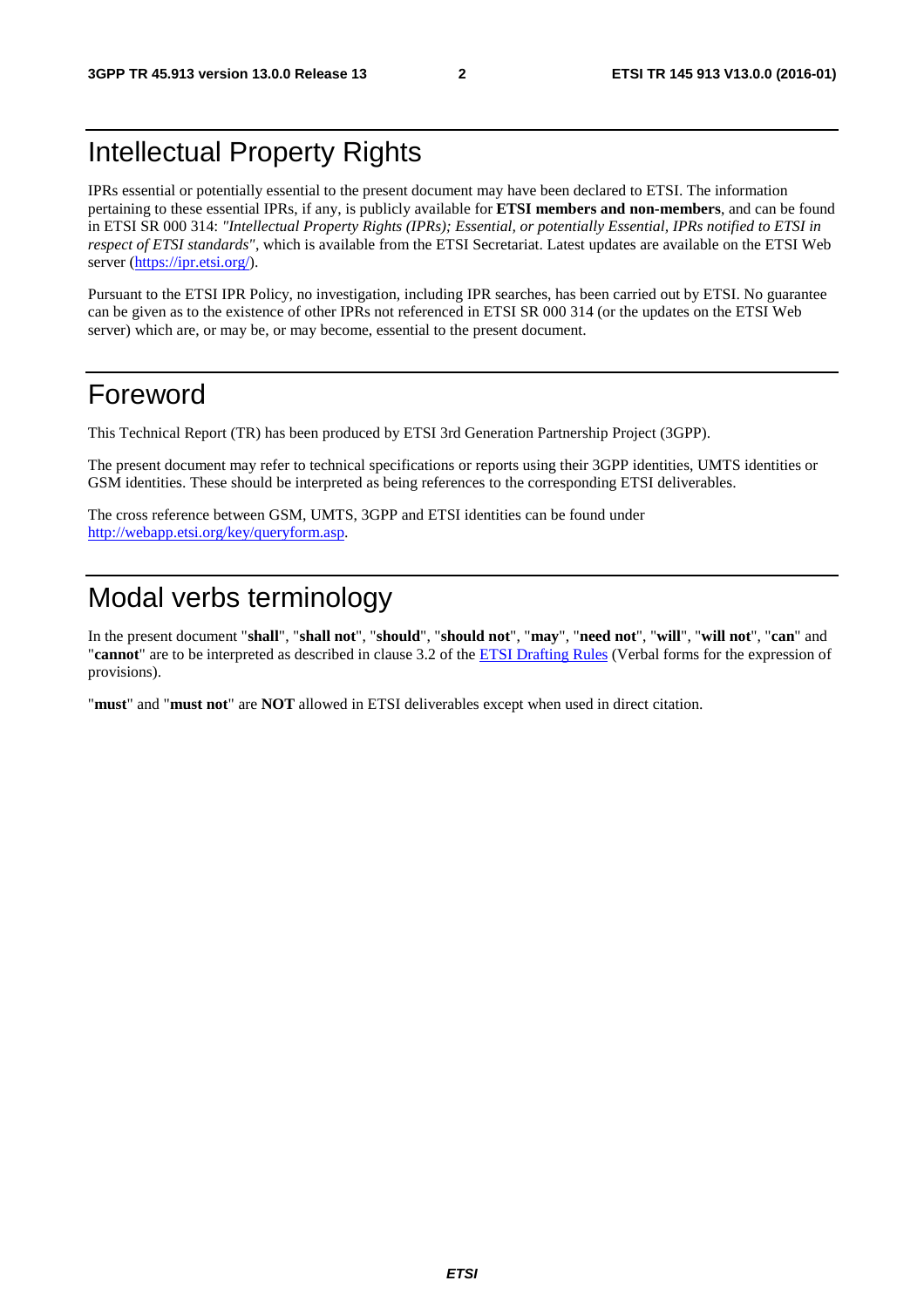$\mathbf{3}$ 

## Contents

| 1<br>2<br>3<br>3.1<br>3.2<br>3.3<br>4<br>4.1<br>4.1.1<br>4.2<br>4.2.1<br>4.2.2<br>4.2.3<br>4.2.4<br>4.2.5<br>4.2.6<br>5<br>5.1<br>5.2<br>5.2.1<br>5.2.2<br>5.2.3<br>5.3<br>5.4<br>5.5<br>6<br>6.1<br>6.2<br>6.2.1<br>6.3<br>6.4<br>6.5<br>6.5.1<br>$\tau$<br>7.1<br>7.2<br>7.2.1<br>7.2.2<br>7.2.2.1<br>7.2.2.2<br>8<br>8.1 |     |  |
|-----------------------------------------------------------------------------------------------------------------------------------------------------------------------------------------------------------------------------------------------------------------------------------------------------------------------------|-----|--|
|                                                                                                                                                                                                                                                                                                                             |     |  |
|                                                                                                                                                                                                                                                                                                                             |     |  |
|                                                                                                                                                                                                                                                                                                                             |     |  |
|                                                                                                                                                                                                                                                                                                                             |     |  |
|                                                                                                                                                                                                                                                                                                                             |     |  |
|                                                                                                                                                                                                                                                                                                                             |     |  |
|                                                                                                                                                                                                                                                                                                                             |     |  |
|                                                                                                                                                                                                                                                                                                                             |     |  |
|                                                                                                                                                                                                                                                                                                                             |     |  |
|                                                                                                                                                                                                                                                                                                                             |     |  |
|                                                                                                                                                                                                                                                                                                                             |     |  |
|                                                                                                                                                                                                                                                                                                                             |     |  |
|                                                                                                                                                                                                                                                                                                                             |     |  |
|                                                                                                                                                                                                                                                                                                                             |     |  |
|                                                                                                                                                                                                                                                                                                                             |     |  |
|                                                                                                                                                                                                                                                                                                                             |     |  |
|                                                                                                                                                                                                                                                                                                                             |     |  |
|                                                                                                                                                                                                                                                                                                                             |     |  |
|                                                                                                                                                                                                                                                                                                                             |     |  |
|                                                                                                                                                                                                                                                                                                                             |     |  |
|                                                                                                                                                                                                                                                                                                                             |     |  |
|                                                                                                                                                                                                                                                                                                                             |     |  |
|                                                                                                                                                                                                                                                                                                                             |     |  |
|                                                                                                                                                                                                                                                                                                                             |     |  |
|                                                                                                                                                                                                                                                                                                                             |     |  |
|                                                                                                                                                                                                                                                                                                                             |     |  |
|                                                                                                                                                                                                                                                                                                                             |     |  |
|                                                                                                                                                                                                                                                                                                                             |     |  |
|                                                                                                                                                                                                                                                                                                                             |     |  |
|                                                                                                                                                                                                                                                                                                                             |     |  |
|                                                                                                                                                                                                                                                                                                                             |     |  |
|                                                                                                                                                                                                                                                                                                                             |     |  |
|                                                                                                                                                                                                                                                                                                                             |     |  |
|                                                                                                                                                                                                                                                                                                                             |     |  |
|                                                                                                                                                                                                                                                                                                                             |     |  |
|                                                                                                                                                                                                                                                                                                                             |     |  |
|                                                                                                                                                                                                                                                                                                                             |     |  |
|                                                                                                                                                                                                                                                                                                                             |     |  |
|                                                                                                                                                                                                                                                                                                                             |     |  |
|                                                                                                                                                                                                                                                                                                                             |     |  |
|                                                                                                                                                                                                                                                                                                                             |     |  |
|                                                                                                                                                                                                                                                                                                                             |     |  |
|                                                                                                                                                                                                                                                                                                                             |     |  |
|                                                                                                                                                                                                                                                                                                                             | 8.2 |  |
| 8.2.1                                                                                                                                                                                                                                                                                                                       |     |  |
| 8.2.2                                                                                                                                                                                                                                                                                                                       |     |  |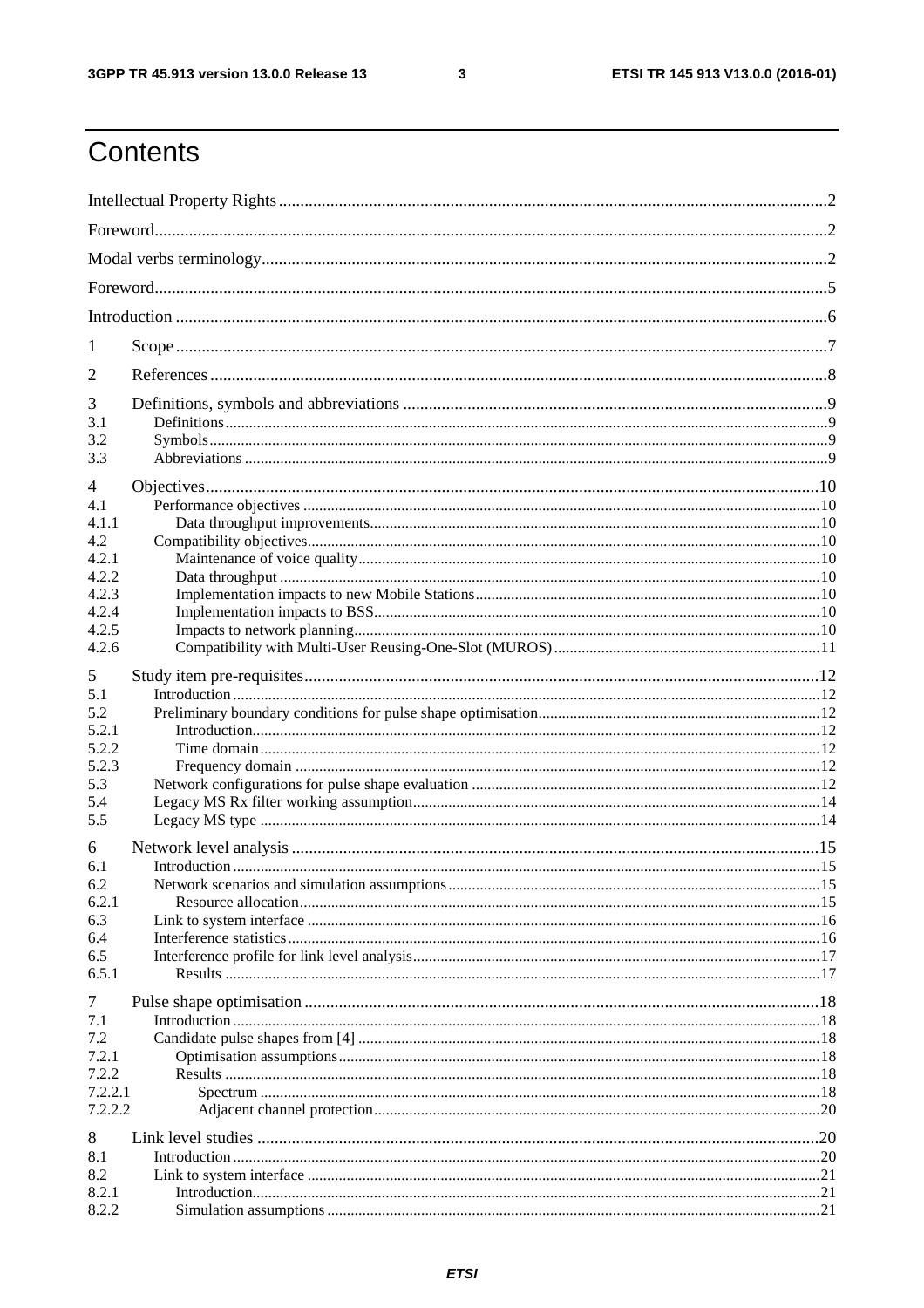$\overline{\mathbf{4}}$ 

| 8.2.3           |  |
|-----------------|--|
| 8.2.4.          |  |
| 8.2.4.1         |  |
| 8.2.5           |  |
| 8.2.5.1         |  |
| 8.2.5.3         |  |
| 8.2.5.4         |  |
| 8.2.5.5         |  |
| 8.2.5.6         |  |
| 8.2.5.7         |  |
| 8.2.5.8         |  |
| 9               |  |
| 9.1             |  |
| 9.2             |  |
| 9.2.1           |  |
| 9.2.2           |  |
| 9.2.2.1         |  |
| 9.2.2.2         |  |
| 9.2.2.3         |  |
| 10              |  |
| 11              |  |
|                 |  |
| Annex A:        |  |
|                 |  |
| <b>Annex B:</b> |  |
| B.1             |  |
| B.2             |  |
| B.3             |  |
| B.4             |  |
|                 |  |
| B.5             |  |
| Annex C:        |  |
|                 |  |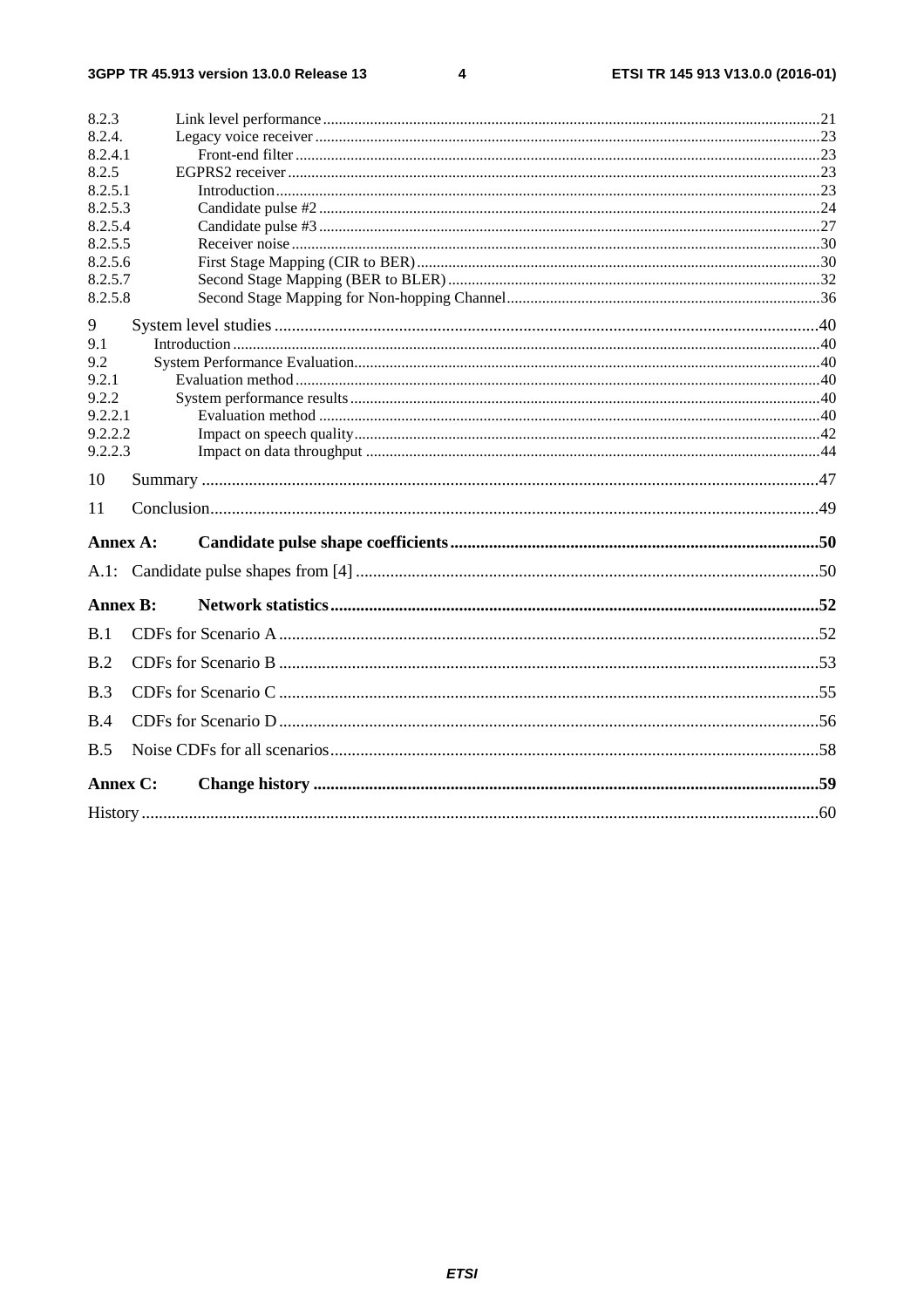### Foreword

This Technical Report has been produced by the  $3<sup>rd</sup>$  Generation Partnership Project (3GPP).

The contents of the present document are subject to continuing work within the TSG and may change following formal TSG approval. Should the TSG modify the contents of the present document, it will be re-released by the TSG with an identifying change of release date and an increase in version number as follows:

Version x.y.z

where:

- x the first digit:
	- 1 presented to TSG for information;
	- 2 presented to TSG for approval;
	- 3 or greater indicates TSG approved document under change control.
- y the second digit is incremented for all changes of substance, i.e. technical enhancements, corrections, updates, etc.
- z the third digit is incremented when editorial only changes have been incorporated in the document.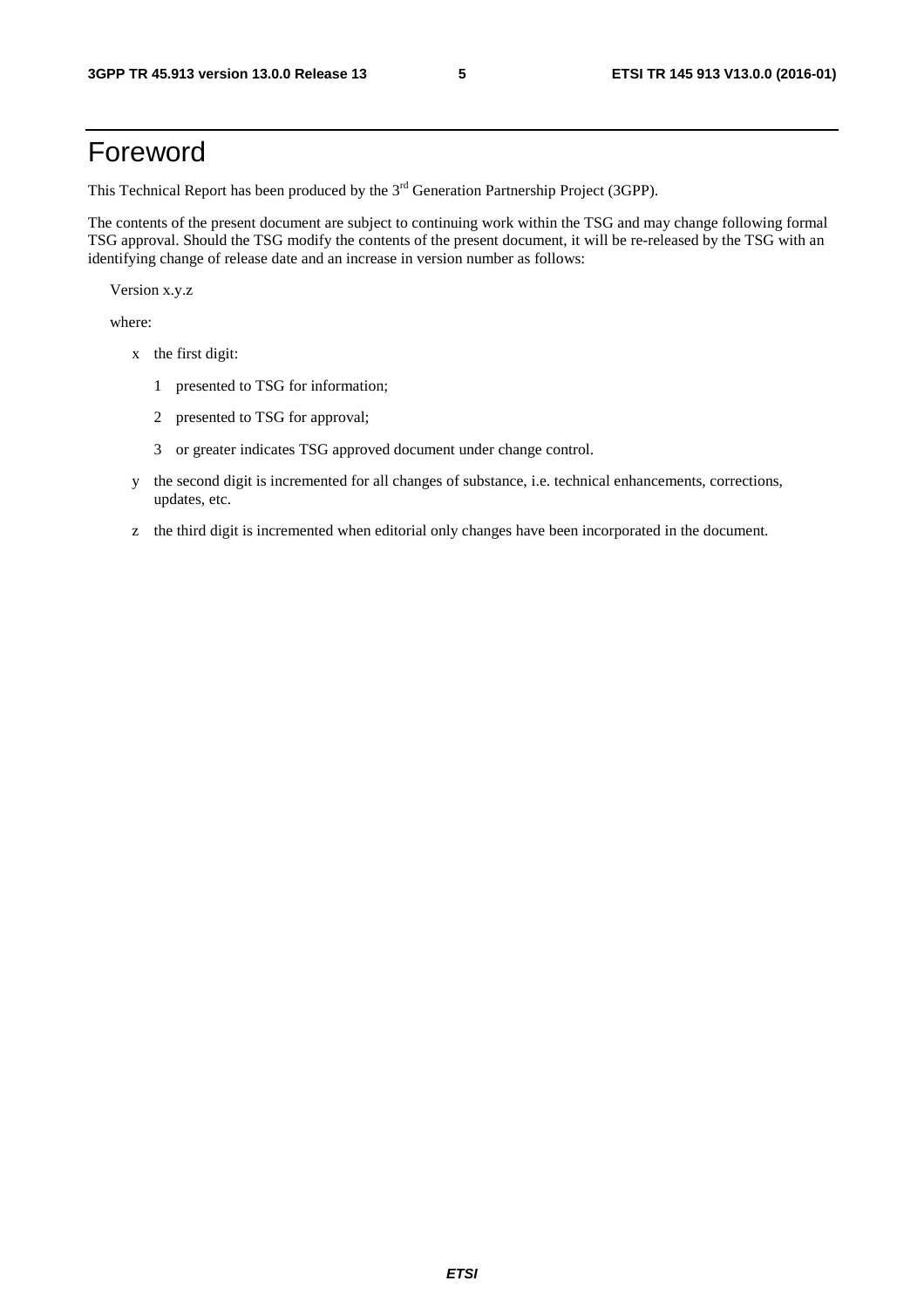### Introduction

The EGPRS2-B feature has been included into GERAN Rel-7 with the legacy GMSK pulse shape. This pulse shape yields good performance and can be used without any requirements on the operator network scenario.

Initial analysis have shown that in certain network scenarios, a spectrally wider pulse shape can improve data throughput performance further.

To obtain superior data throughput performance, investigation of a wider pulse shape is needed, including the network scenarios that will benefit from a wider pulse shape. Selection of either the legacy pulse shape or the new pulse shape will be under operator control.

It is not clear to what degree the current spectral mask can be widened without causing a detrimental impact on legacy mobile stations in these networks. It is also not clear if a spectral mask relaxation is dependent on the modulation transmitted or whether it can be assumed to be applicable for all modulations. It is important to continue to improve the GERAN system performance with new features, and as such it is relevant that this topic is carefully and independently studied.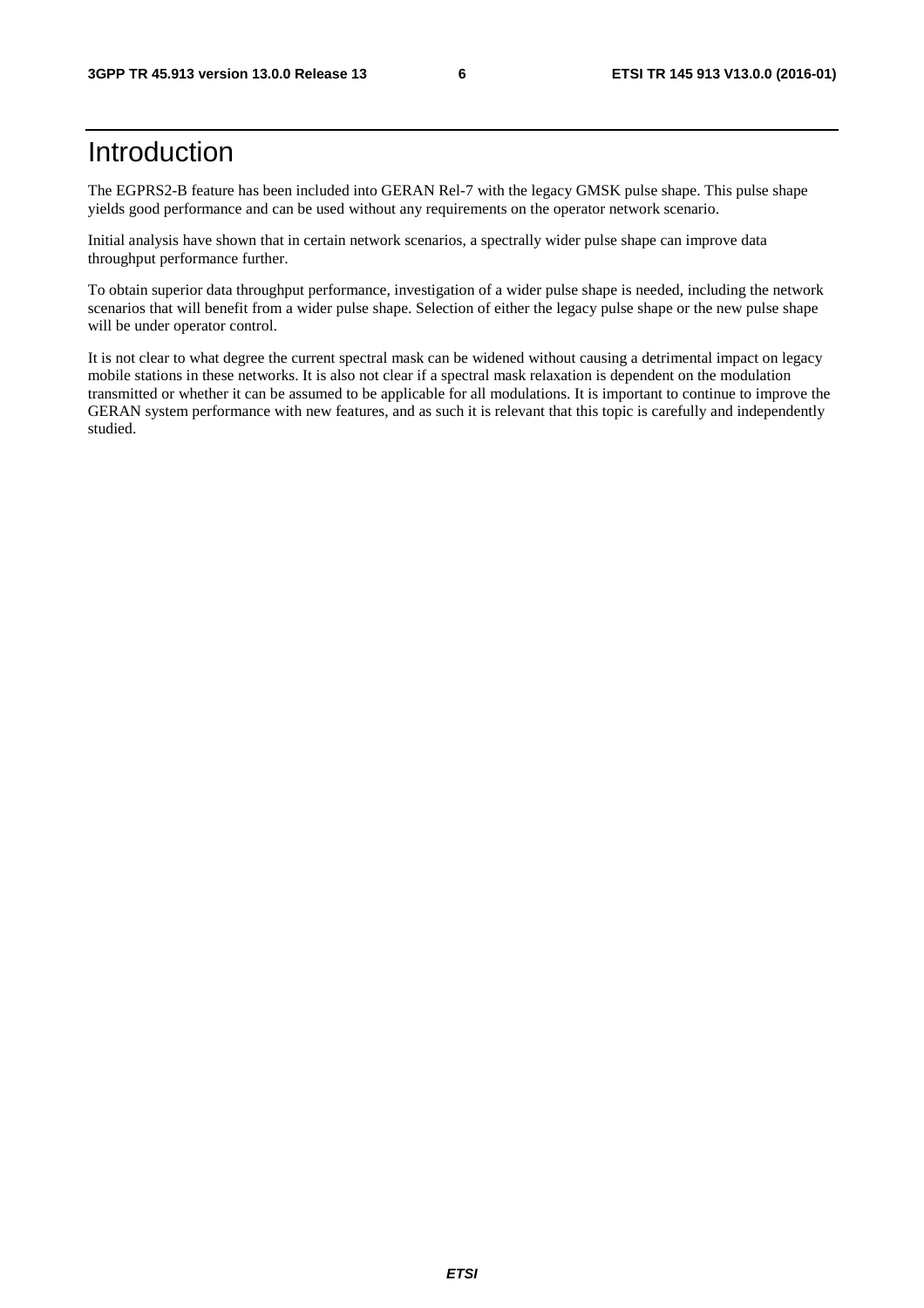## 1 Scope

The present document is an output of the 3GPP study item "Optimized Transmit Pulse Shape for Downlink EGPRS2-B" ("WIDER") [2], the objective of which is to optimise pulse shapes based on optimization criteria to be agreed by TSG GERAN WG1, and provide an evaluation of the optimized pulse shapes in a similar manner as was used in the SAIC feasibility study TR 45.903 [3].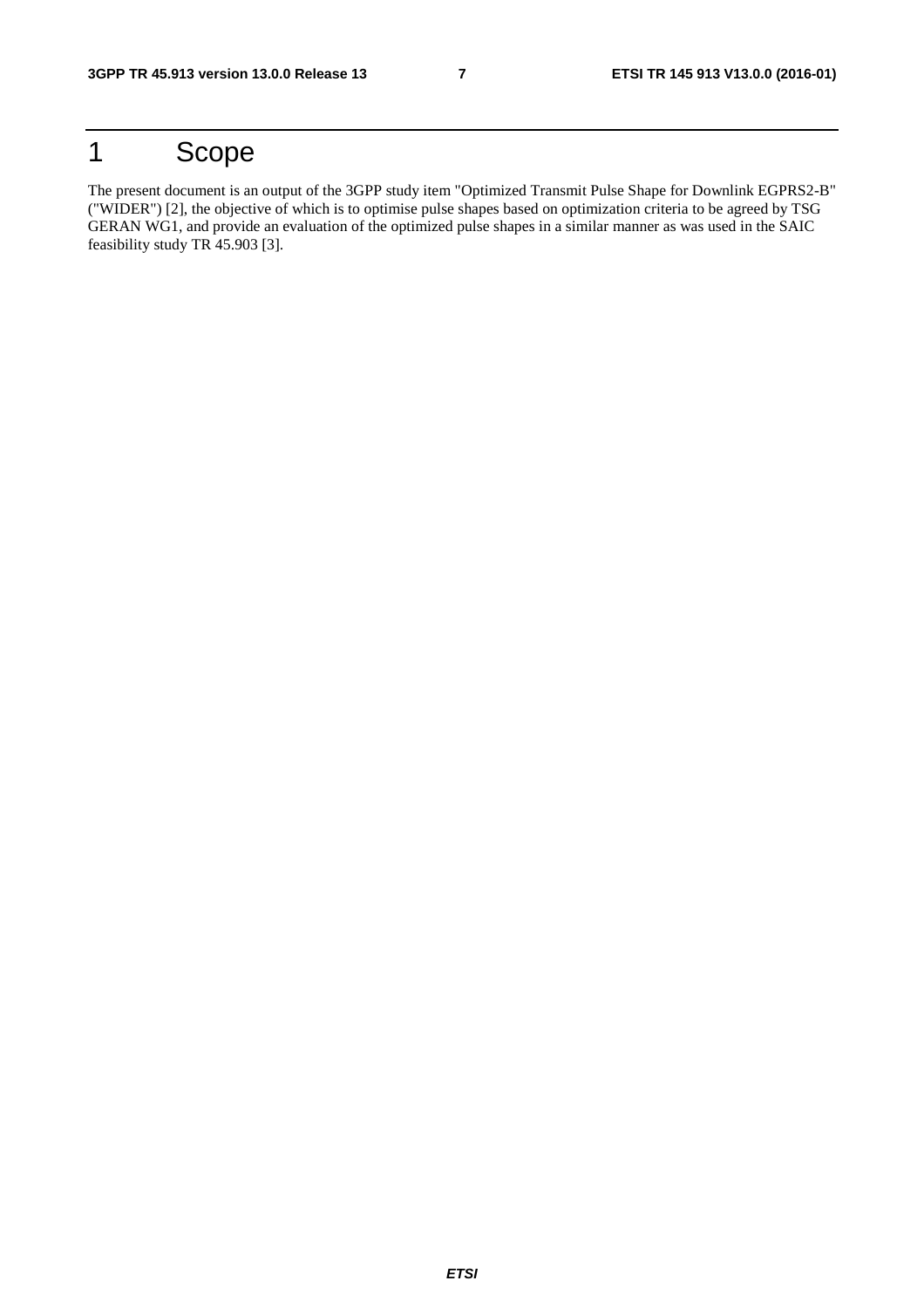## 2 References

The following documents contain provisions which, through reference in this text, constitute provisions of the present document.

- References are either specific (identified by date of publication, edition number, version number, etc.) or non-specific.
- For a specific reference, subsequent revisions do not apply.
- For a non-specific reference, the latest version applies. In the case of a reference to a 3GPP document (including a GSM document), a non-specific reference implicitly refers to the latest version of that document *in the same Release as the present document*.
- [1] 3GPP TR 21.905: "Vocabulary for 3GPP Specifications".
- [2] 3GPP TDoc GP-072026: "WID Optimized Transmit Pulse Shape for Downlink EGPRS2-B".
- [3] 3GPP TR 45.903: "Feasibility Study on Single Antenna Interference Cancellation (SAIC) for GSM networks".
- [4] "Candidate Pulse Shapes for WIDER", Nokia Siemens Networks & Nokia Corporation, 3GPP GERAN Teleconference #3 on WIDER.
- [5] 3GPP TDoc SMG2 EDGE 2E99-017: "Reference Models for Nonlinear Amplifiers and Phase Noise for Evaluation of EDGE Radio Performance", ETSI SMG2 EDGE Workshop, Toulouse (France), 2-4 March 1999.
- [6] AHG1-080111: "A link to system interface methodology, Nokia Siemens Networks & Nokia Corporation".
- [7] 3GPP TR 45.913 (V1.0.0): "Optimized transmit pulse shape for downlink Enhanced General Packet Radio Service (EGPRS2-B)".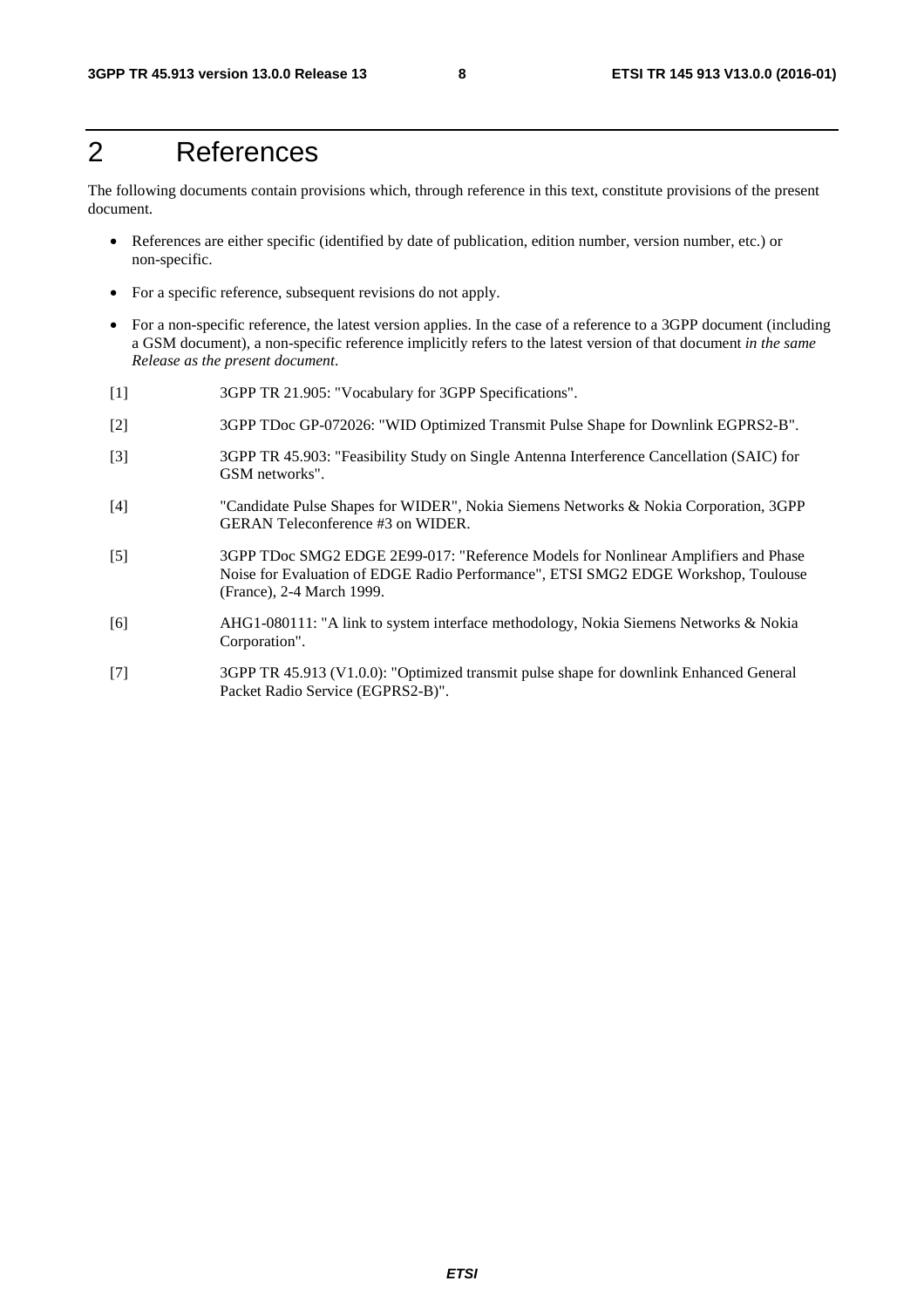## 3 Definitions, symbols and abbreviations

### 3.1 Definitions

For the purposes of the present document, the terms and definitions given in TR 21.905 [1] and the following apply. A term defined in the present document takes precedence over the definition of the same term, if any, in TR 21.905 [1].

### 3.2 Symbols

For the purposes of the present document, the following symbols apply:

| $\mu$    | mean of the uncoded BER                       |
|----------|-----------------------------------------------|
| $\sigma$ | variance of the uncoded BER                   |
| C/I      | Carrier to Interference Ratio                 |
| C/I1     | Carrier to First (Strongest) Interferer Ratio |

### 3.3 Abbreviations

For the purposes of the present document, the abbreviations given in TR 21.905 [1] and the following apply. An abbreviation defined in the present document takes precedence over the definition of the same abbreviation, if any, in TR 21.905 [1].

| ACI          | Adjacent Channel Interference              |
|--------------|--------------------------------------------|
| ACP          | <b>Adjacent Channel Protection</b>         |
| <b>AFS</b>   | Adaptive Multi-Rate Full Rate Speech       |
| AMR          | Adaptive Multi-Rate                        |
| <b>AWGN</b>  | Average White Gaussian Noise               |
| <b>BCCH</b>  | <b>Broadcast Control Channel</b>           |
| <b>BER</b>   | <b>Bit Error Rate</b>                      |
| <b>BQC</b>   | <b>Bad Quality Call</b>                    |
| <b>BSS</b>   | <b>Base Station Subsystem</b>              |
| <b>BTS</b>   | <b>Base Tranceiver Station</b>             |
| <b>CCI</b>   | Co-channel Interference                    |
| CDF          | <b>Cumulative Distribution Function</b>    |
| CIR, C/I     | Carrier-to-Interference Ratio              |
| CS           | Circuit Switched                           |
| <b>DARP</b>  | Downlink Advanced Receiver Performance     |
| DL           | Downlink                                   |
| <b>DTS</b>   | <b>DARP</b> Test Scenario                  |
| <b>DTX</b>   | Discontinuous Transmission                 |
| EGPRS2       | <b>EDGE General Packet Radio Service 2</b> |
| EGPRS2-B     | EGPRS2 Level B                             |
| <b>FER</b>   | Frame Erasure Rate                         |
| <b>FTP</b>   | File transfer Protocol                     |
| <b>GMSK</b>  | Gaussian Minimum Shift Keying              |
| <b>LGMSK</b> | Linearised GMSK                            |
| <b>MCL</b>   | Minimum Coupling Loss                      |
| <b>MS</b>    | <b>Mobile Station</b>                      |
| <b>MUROS</b> | Multi-User Reusing One Slot                |
| PA           | Power Amplifier                            |
| <b>PDTCH</b> | Packet Data Traffic Channel                |
| <b>PS</b>    | Packet Switched                            |
| <b>RRC</b>   | <b>Root Raised Cosine</b>                  |
| <b>SAIC</b>  | Single Antenna Interference Cancellation   |
| <b>SID</b>   | Silence Indicator Description              |
| TCH          | <b>Traffic Channel</b>                     |
| <b>TRX</b>   | Transceiver                                |
|              |                                            |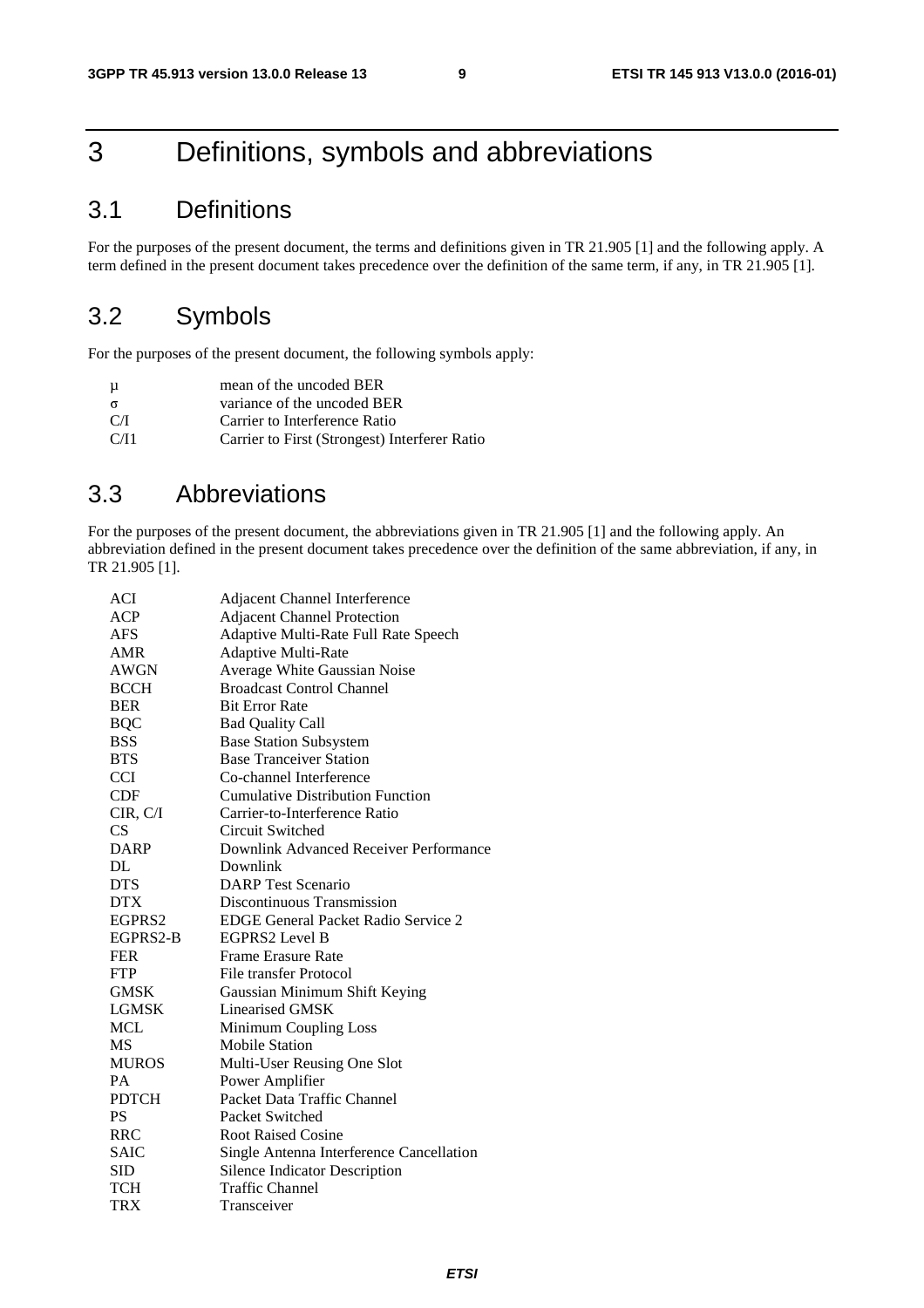| TDMA        | Time Division Multiple Access             |
|-------------|-------------------------------------------|
| <b>UMTS</b> | Universal Mobile Telecommunication System |
| UL          | Uplink                                    |

### 4 Objectives

### 4.1 Performance objectives

#### 4.1.1 Data throughput improvements

The objective is to further enhance the data throughput of EGPRS2-B on the downlink.

### 4.2 Compatibility objectives

#### 4.2.1 Maintenance of voice quality

The introduction of the wide bandwidth pulse should not decrease voice quality as perceived by the user.

The criteria for minimum call quality shall be:

1st Criterion: blocked calls < 2 %

2nd Criterion: satisfied user criterion fulfilled:

- average call FER < 1 % for at least 95 % users in case of network scenarios WIDER-2 and WIDER-3 (see section 5.3):
- average call FER < 2 % for at least 95 % users in case of network scenarios WIDER-1 (see section 5.3).

### 4.2.2 Data throughput

The introduction of the wide bandwidth pulse shall increase overall network throughput.

#### 4.2.3 Implementation impacts to new Mobile Stations

The introduction of the wide bandwidth pulse should change MS hardware as little as possible.

#### 4.2.4 Implementation impacts to BSS

The introduction of the wide bandwidth pulse should change BSS hardware as little as possible.

#### 4.2.5 Impacts to network planning

Criteria for definition of minimum call quality performance for this objective is defined in section 4.2.1.

The study shall take into consideration the usage of wide pulse shape at the band edge, at the edge of an operator"s band allocation and in country border regions where no frequency coordination are in place.

The wide pulse is expected to fulfil the same adjacent channel protection requirements as the linearised GMSK pulse at the 400 kHz offset and higher (see Section 5.2.3).

When EGPRS2-B is used on a frequency which is adjacent (at a 200 kHz offset) to a frequency which is uncoordinated (see above), then the linearised GMSK pulse shall be used.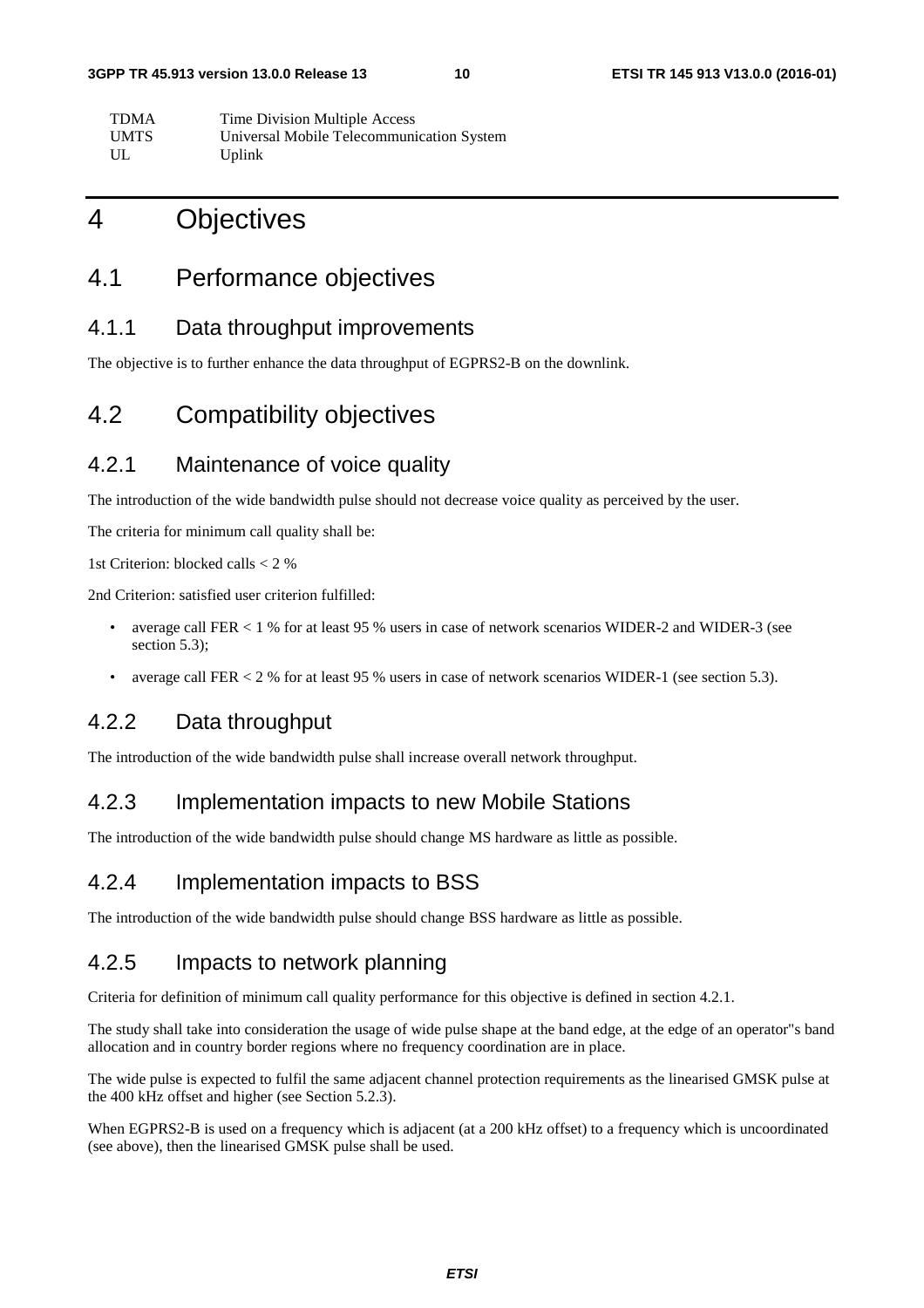### 4.2.6 Compatibility with Multi-User Reusing-One-Slot (MUROS)

The feature Optimized Transmit Pulse Shape for Downlink EGPRS2-B (WIDER) and the feature Multi-User Reusing-One-Slot (MUROS) will be studied independently but that compatibility of both features will be investigated after completion of the feasibility studies and before the corresponding work items are agreed.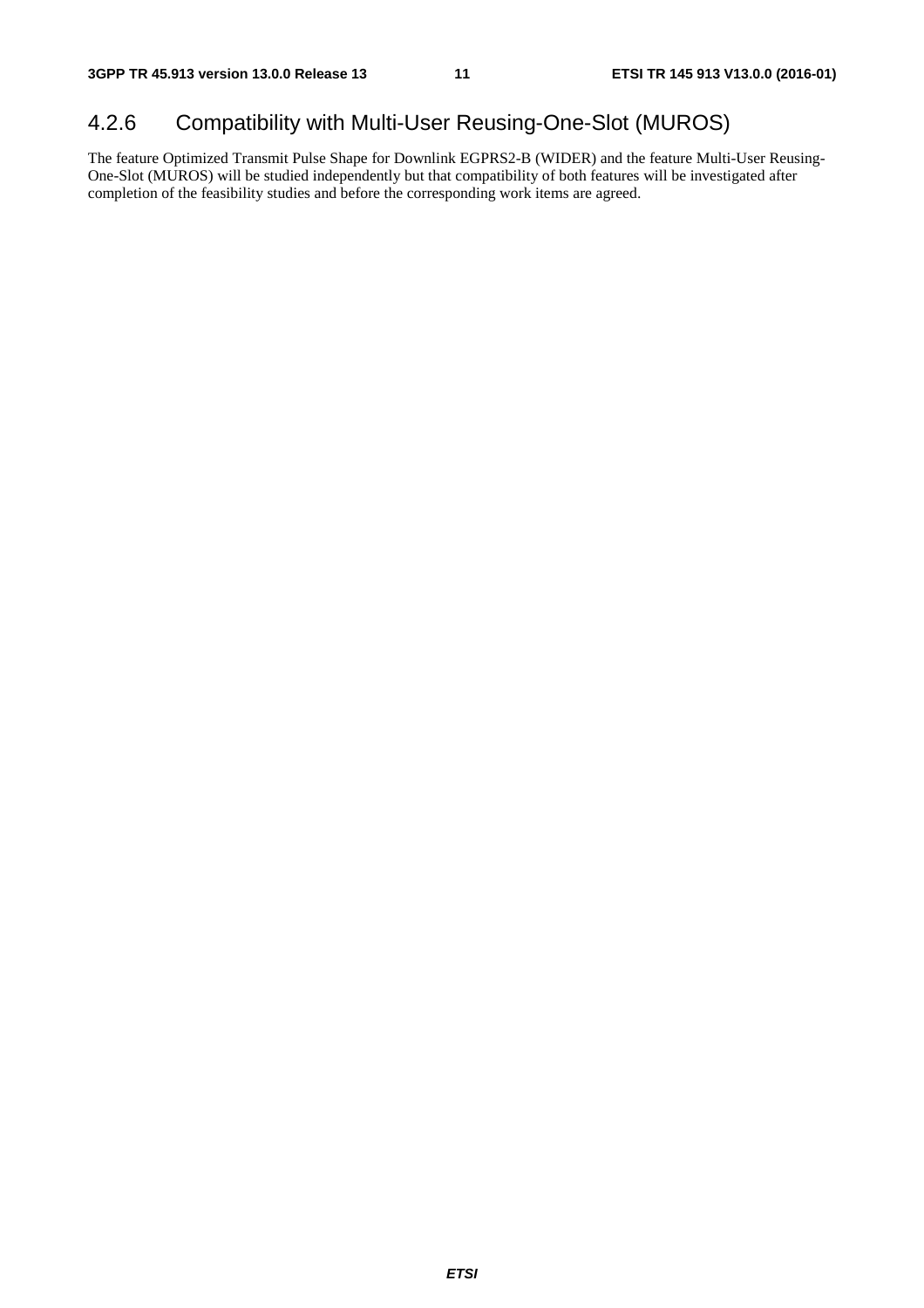## 5 Study item pre-requisites

### 5.1 Introduction

Pre-requisites to the study are identified as follows:

- Preliminary boundary conditions for pulse shape optimisation, where more than one set of boundary conditions may be considered in order to derive a selection of pulse shape candidates.
- One or more network configurations for pulse shape evaluation. These shall be representative of the most likely EGPRS2 deployment strategies.
- A legacy Rx filter working assumption.

### 5.2 Preliminary boundary conditions for pulse shape optimisation

#### 5.2.1 Introduction

Boundary conditions are needed to define the scope of the optimisation. The boundary conditions will also allow a preselection at the link level if more than one pulse shape is optimised against the same set of boundary conditions.

Only when the system evaluation is complete will it be known if the boundary conditions were realistically set, therefore it is proposed to denote these as 'preliminary' boundary conditions. If they were set too loose or too tight, then a further iteration of the study might be necessary.

In general, the same procedure will be used for the optimisation of the EGPRS2-B wide pulse shape on the DL as for the EGPRS2-B wide pulse shape on the UL.

#### 5.2.2 Time domain

The length of the optimised pulse shape shall not be longer than 6 reduced symbol periods. This is to avoid an increase in delay spread which the MS equaliser needs to cope with.

#### 5.2.3 Frequency domain

The adjacent channel protection of the optimised pulse shape (including Tx impairments) shall be:

- 50 dB at the 400 kHz offset
- 58 dB at the 600 kHz offset

Measurements performed by network vendors will verify that these criteria can be met for each candidate pulse shape.

For the 200 kHz offset, any criterion may be considered in the pulse shape optimisation given that this criterion will be verified by the System level studies (Section 9).

If an adjacent channel at the 200 kHz offset is used by a different operator (i.e. no guard band exists), then the linearised GMSK pulse would be the default on the allocation's edge channels.

### 5.3 Network configurations for pulse shape evaluation

The network configurations that shall be used to evaluate the optimised pulse shapes are given in Table 5.1 and 5.2.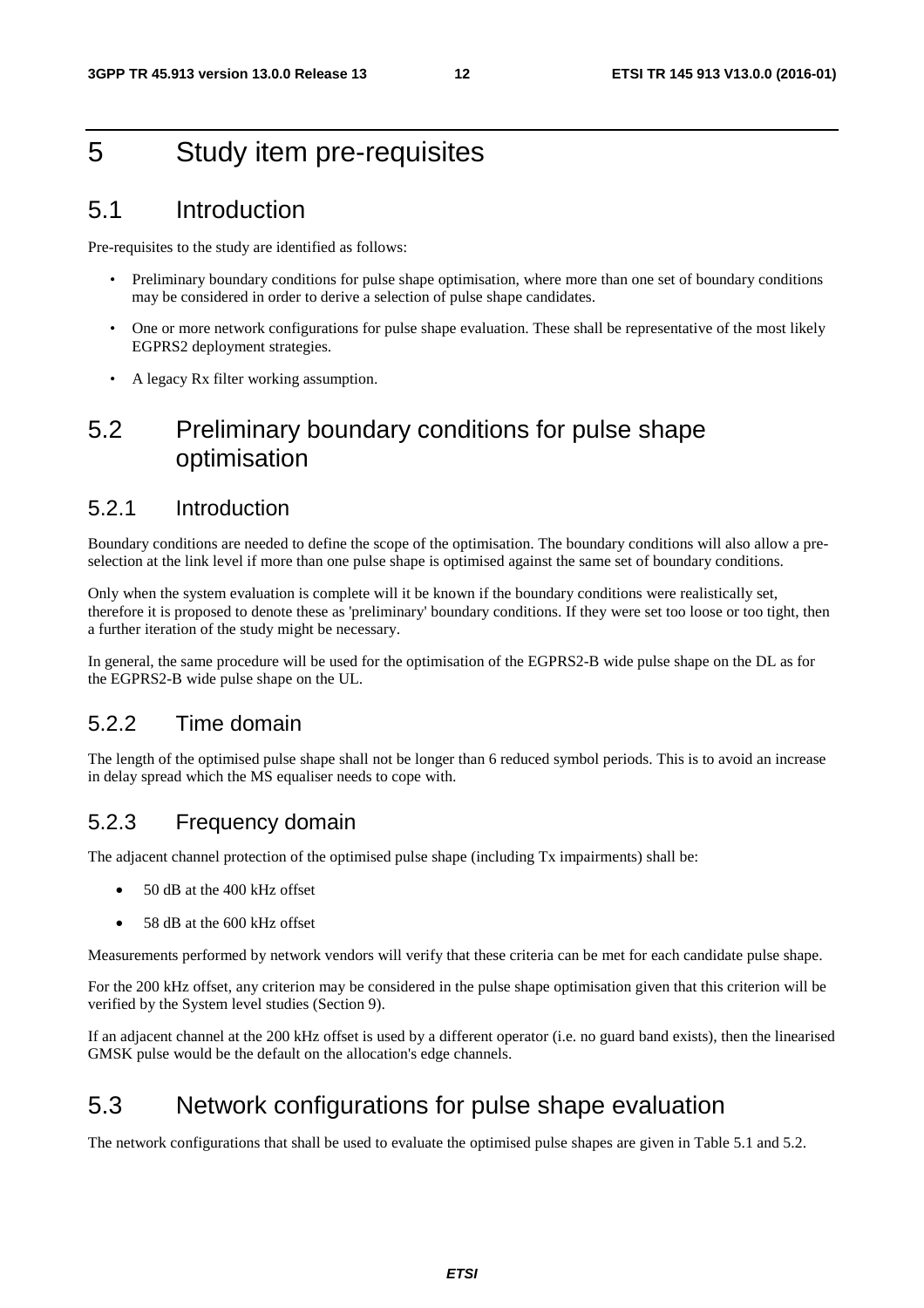| <b>Parameter</b>                                         |       | <b>WIDER-1</b>                                                                                              | <b>WIDER-2</b>      | <b>WIDER-3</b>      |  |  |  |  |
|----------------------------------------------------------|-------|-------------------------------------------------------------------------------------------------------------|---------------------|---------------------|--|--|--|--|
| Frequency band                                           |       | 900 MHz                                                                                                     | 900 MHz             | 900 MHz             |  |  |  |  |
| Cell radius                                              |       | 500 m                                                                                                       | 500 m               | 500 m               |  |  |  |  |
| <b>Bandwidth</b>                                         |       | 4.4 MHz                                                                                                     | 11.6 MHz            | 8.0 MHz             |  |  |  |  |
| Guard band                                               |       | $0.2$ MHz                                                                                                   | $0.2$ MHz           | $0.2$ MHz           |  |  |  |  |
| Number of channels (excl                                 |       | 21                                                                                                          | 57                  | 39                  |  |  |  |  |
| guard band)                                              |       |                                                                                                             |                     |                     |  |  |  |  |
| Number of TRX                                            |       | 3                                                                                                           | 6                   | 4                   |  |  |  |  |
| <b>BCCH</b> frequency reuse                              |       | 4/12                                                                                                        | 4/12                | 4/12                |  |  |  |  |
| TCH frequency reuse                                      |       | 1/1                                                                                                         | 3/9                 | 3/9                 |  |  |  |  |
| Frequency hopping                                        |       | synthesized                                                                                                 | baseband            | baseband            |  |  |  |  |
| Length of MA                                             |       | 9                                                                                                           | 5                   | 4 (includes BCCH    |  |  |  |  |
|                                                          |       |                                                                                                             |                     | carrier)            |  |  |  |  |
| <b>BCCH or TCH under</b>                                 |       | <b>BCCH and TCH</b>                                                                                         | <b>BCCH and TCH</b> | <b>BCCH and TCH</b> |  |  |  |  |
| interest                                                 |       |                                                                                                             |                     |                     |  |  |  |  |
| Resource                                                 | Voice | 3                                                                                                           | 3                   | 3                   |  |  |  |  |
| allocation on                                            | Data  | 4                                                                                                           | 4                   | 4                   |  |  |  |  |
| <b>BCCH</b>                                              |       |                                                                                                             |                     |                     |  |  |  |  |
| Network sync mode<br>sync'<br>sync <sup>1</sup><br>sync' |       |                                                                                                             |                     |                     |  |  |  |  |
|                                                          |       | <sup>1</sup> timeslots are assumed to be aligned; TDMA frames are assumed to be aligned on intra-site level |                     |                     |  |  |  |  |
| and randomly aligned on inter-site level.                |       |                                                                                                             |                     |                     |  |  |  |  |

|  |  | Table 5.1: Configuration specific assumptions |  |  |
|--|--|-----------------------------------------------|--|--|
|--|--|-----------------------------------------------|--|--|

The MS is 4-PDCH capable on the downlink. The number of MSs multiplexed on the same radio resource is FFS.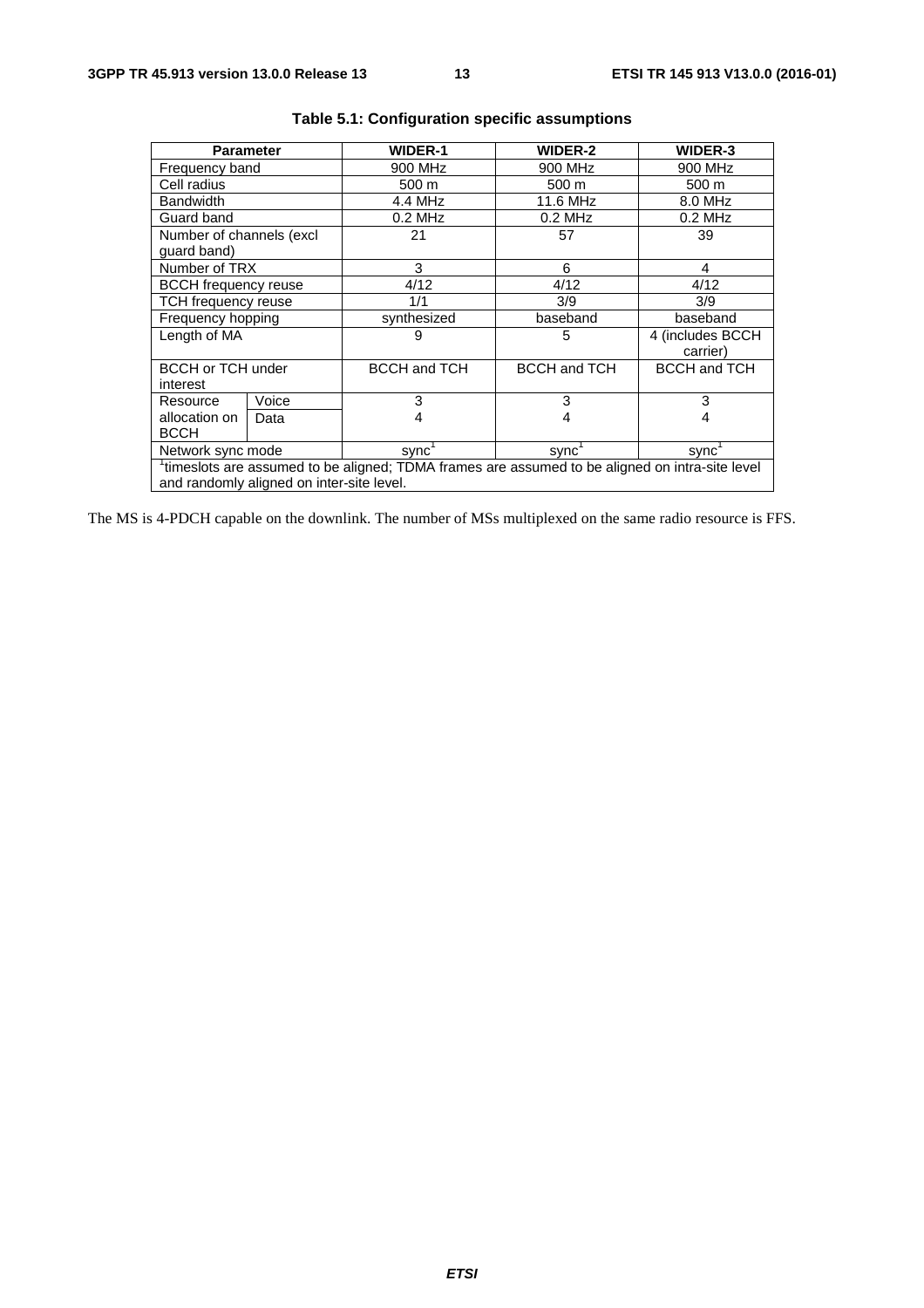|                                                  | <b>Parameter</b>                   | <b>Value</b>                                                | Unit            | <b>Comment</b>                                               |
|--------------------------------------------------|------------------------------------|-------------------------------------------------------------|-----------------|--------------------------------------------------------------|
| Sectors per site                                 |                                    | 3                                                           |                 |                                                              |
| Sector antenna pattern                           |                                    | <b>UMTS 30.03,</b><br>90° H-plane,<br>max TX gain<br>13 dBi |                 | Applies to network<br>scenarios WIDER-2 and<br>WIDER-3       |
|                                                  |                                    | $65^\circ$ deg H-<br>plane, max TX<br>gain 18dBi            |                 | Applies to network<br>scenarios WIDER-1                      |
| Propagation model                                |                                    | <b>UMTS 30.03</b>                                           |                 | Path loss exponent, MCL<br>Per 30.03                         |
| Log-normal<br>Standard deviation                 |                                    | 6                                                           | dB              |                                                              |
| fading                                           | Correlation<br>distance            | 110                                                         | m               |                                                              |
| Handover margin                                  |                                    | 3                                                           | $\overline{dB}$ |                                                              |
|                                                  | Channel profile and mobile speed   | <b>TU50</b>                                                 | Km/h            | HT100 will also be<br>investigated at least at<br>link level |
| Mean call length                                 |                                    | 50                                                          | s               |                                                              |
| Minimum Call Length                              |                                    | 5                                                           | s               |                                                              |
| Voice activity                                   |                                    | 60%                                                         |                 | Includes SID signalling                                      |
| <b>DTX</b>                                       |                                    | enabled                                                     |                 |                                                              |
| Voice codec                                      |                                    | AFS12.2,<br>AFS7.4 and<br>AFS4.75                           |                 |                                                              |
| AMR link adaptation                              |                                    | enabled                                                     |                 |                                                              |
| Channel rate adaptation                          |                                    | disabled                                                    |                 |                                                              |
| Channel allocation                               |                                    | Random                                                      |                 |                                                              |
| <b>BTS</b> output power                          |                                    | 20                                                          | $\overline{W}$  |                                                              |
| Power control                                    |                                    | RxQual/RxLev                                                |                 |                                                              |
| Dynamic range                                    |                                    | 20                                                          | dВ              |                                                              |
| Step size                                        |                                    | 2                                                           | dВ              |                                                              |
| Noise figure                                     |                                    | $\overline{10}$                                             | dB              | Reference temperature<br>$25^{\circ}$ C                      |
| Inter-site log-normal correlation<br>coefficient |                                    | 0                                                           |                 |                                                              |
| Traffic data model                               |                                    | FTP with 1<br>MByte file size                               |                 |                                                              |
| Link adaptation                                  |                                    | enabled                                                     |                 |                                                              |
| Incremental redundancy                           |                                    | disabled                                                    |                 |                                                              |
| Back off                                         | 8PSK / QPSK                        |                                                             |                 | The maximum back-off                                         |
|                                                  | 16QAM / 32QAM                      |                                                             |                 | on the BCCH carrier shall<br>be vendor specific              |
|                                                  | Penetration of the optimised pulse | 50 % and                                                    |                 |                                                              |
| shape                                            |                                    | 100 %                                                       |                 |                                                              |

### 5.4 Legacy MS Rx filter working assumption

This shall be used to calculate the Adjacent Channel Protection (ACP) of the pulse shape candidates.

One proposal is to take the same assumption as for the EGPRS2-B wide pulse shape for the UL i.e. the linearised GMSK filter truncated to  $\pm 160$  kHz.

### 5.5 Legacy MS type

DARP mobiles are only able to cancel GMSK modulated interference, and the wide pulse shape does not apply to GMSK modulation. When exposed to an interferer using the wide pulse shape, it therefore follows that a DARP mobile and a non-DARP mobile can be assumed to behave in the same way.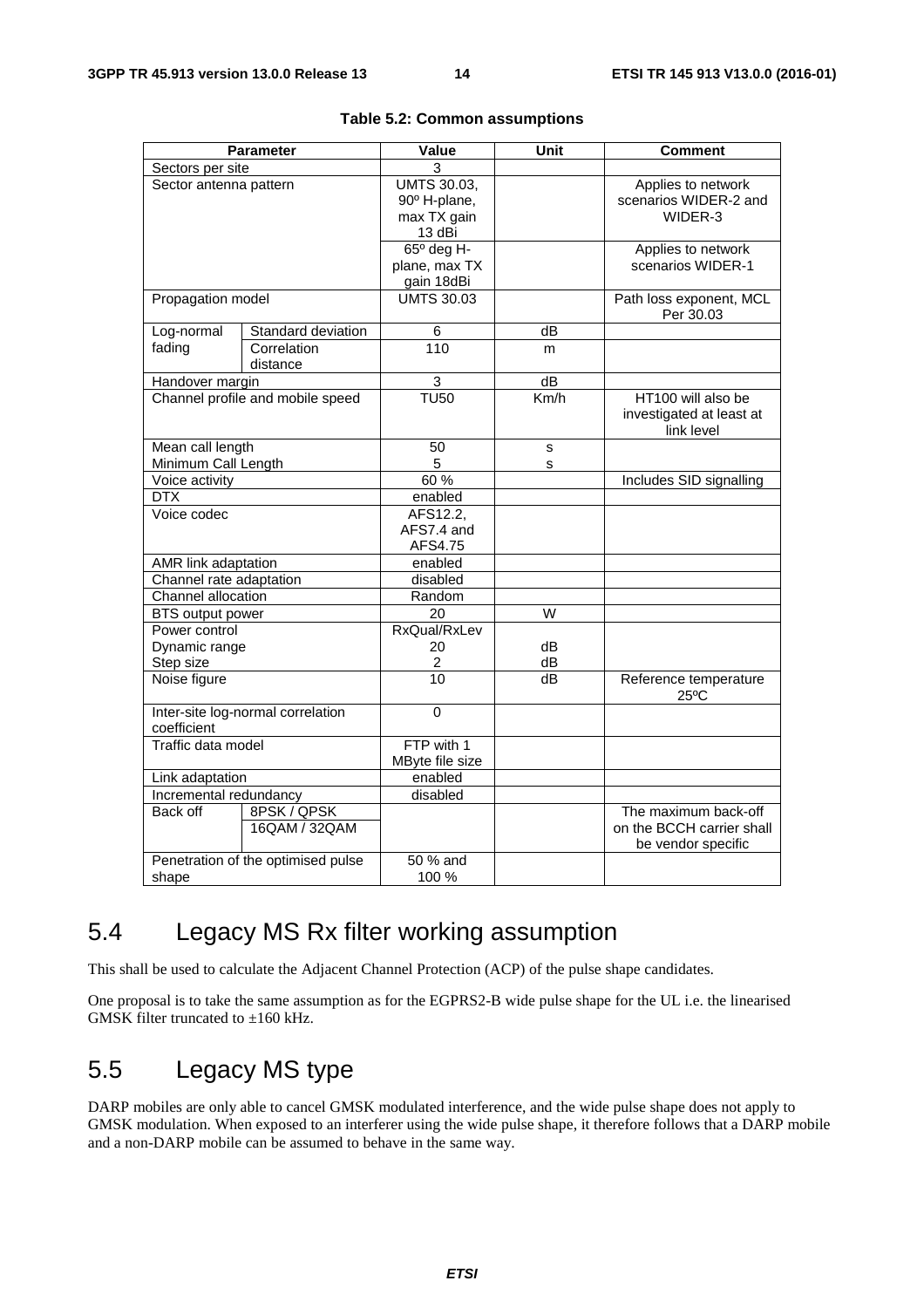### 6 Network level analysis

### 6.1 Introduction

Network level analysis will be performed using the network configurations defined in 4.2. This will be done for different penetrations of optimised pulse shape being operated in downlink. The purpose of network level analysis is to define different interferer profiles for a certain penetration of the wider Tx pulse shape and a given network configuration.

It is proposed to follow the same approach as the SAIC FS, whereby network traces from system simulator generated for each of the agreed network configurations are used to identify the median power level of each interferer type.

### 6.2 Network scenarios and simulation assumptions

The network scenarios that were considered are described in detail in Section 5.3:

- Scenario A: 4/12 BCCH from WIDER-1
- Scenario B: 1/1 TCH from WIDER-1
- Scenario C: 3/9 TCH from WIDER-2
- Scenario D: 4/12 BCCH+3/9 TCH from WIDER-3

System simulation assumptions are in Table 2.

Additional assumptions were:

- The wide pulse shape was the Candidate #2 (see Section 7).
- The back-off on BCCH for each of the EGPRS2-B modulation was assumed to be 2 dB for QPSK and 4 dB for 16QAM and 32QAM.
- Penetration of the wide pulse shape was set to 100 %.
- The EGPRS2 FTP service load for the reference pulse shape was set to saturation (the rate of newly arriving PS calls equalled the rate of ending PS calls). For the wide pulse shape, the load was set to be equal the reference load. Note that when equal traffic loads are assumed, a lower activity time can be expected with the wide pulse.
- Statistics are collected only from 18 cells around the centre of the network to avoid border effects

#### 6.2.1 Resource allocation

The PS and CS resources in Scenario A, B, C and D were allocated as shown in Figure 6.1, Figure 6.2, Figure 6.3 and Figure 6.4. Note that the PS and CS resources in Figure 6.3 and Figure 6.4 should be assumed to hop over each TRX (BB hopping is used for scenario C and D).



**Figure 6.1/ Resource allocation for Scenario A**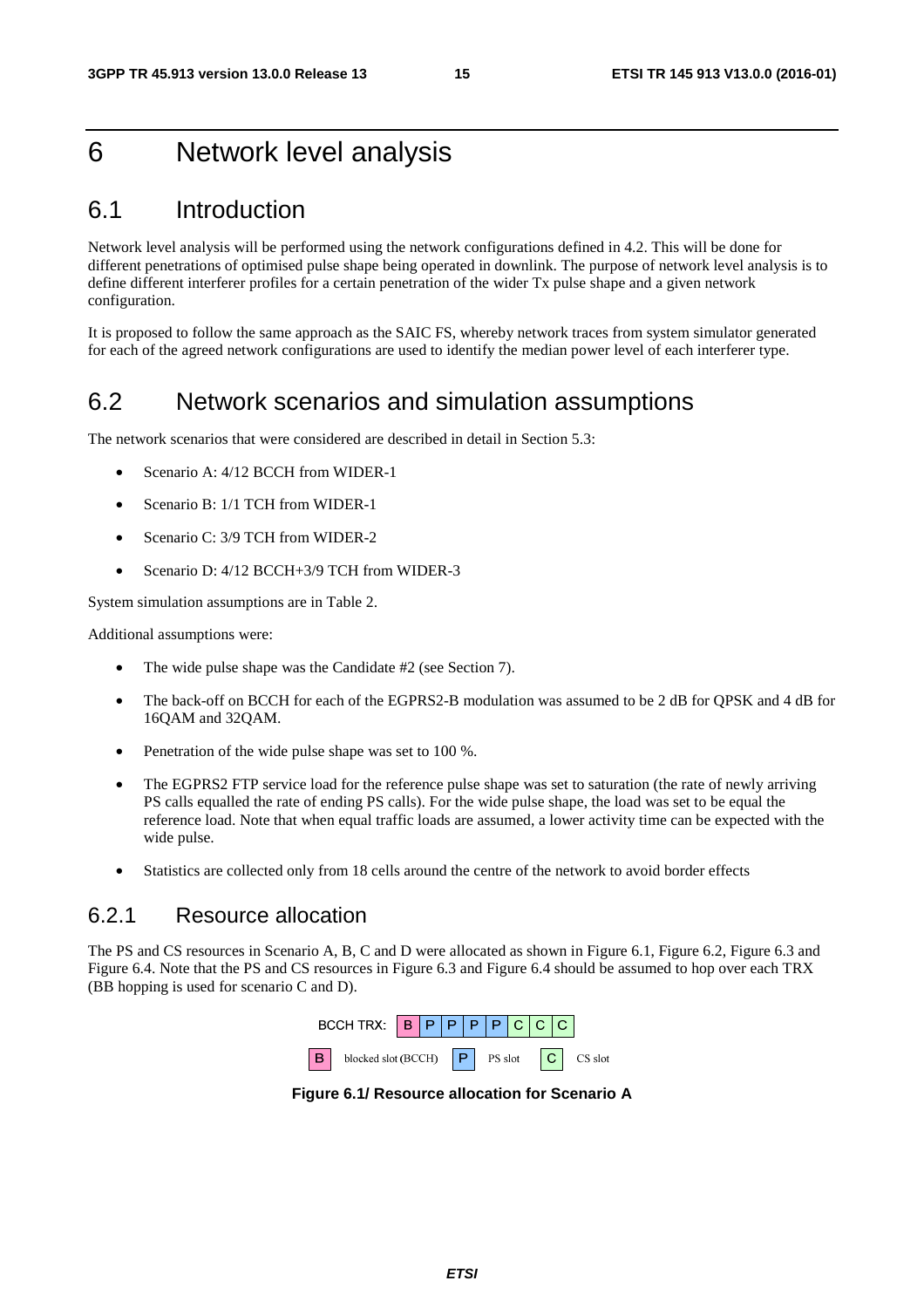|                    |  |  |  |  |  |  |  | $ P P P C C C C $ hopping   |  |
|--------------------|--|--|--|--|--|--|--|-----------------------------|--|
|                    |  |  |  |  |  |  |  | $ c c c c c c c c $ hopping |  |
| PS slot<br>CS slot |  |  |  |  |  |  |  |                             |  |



|   |   |   |   |                     | С | С | С | hopping |   |         |
|---|---|---|---|---------------------|---|---|---|---------|---|---------|
|   | С | С | С | С                   | С | С | С | hopping | 2 |         |
|   | С | С | С | С                   | С | С | С | hopping | 3 |         |
|   | С | С | С | С                   | С | С | С | hopping |   |         |
|   | С | С | С | C                   | С | С | С | hopping | 5 |         |
|   |   |   |   |                     |   |   |   |         |   |         |
| В |   |   |   | blocked slot (BCCH) |   |   |   | PS slot |   | CS slot |

**Figure 6.3/ Resource allocation for Scenario C** 

| B                                               |    | P              | PI             | P.   | c c          |              | -C | <b>BCCH</b> |   |  |
|-------------------------------------------------|----|----------------|----------------|------|--------------|--------------|----|-------------|---|--|
| $\mathbf{C}$                                    | C. |                | C C C          |      | C            | C            | С  | тсн         | 2 |  |
| C                                               | С  | $\overline{C}$ | $\mathsf{C}^-$ | l C- | $\mathsf{C}$ | $\mathsf{C}$ | С  | тсн         | З |  |
| $\mathsf{C}$                                    | С  |                | c   c   c      |      | C            | C            | С  | тсн         |   |  |
| blocked slot (BCCH)<br>۱В<br>PS slot<br>CS slot |    |                |                |      |              |              |    |             |   |  |

**Figure 6.4/ Resource allocation for Scenario D** 

### 6.3 Link to system interface

The link to system interface is described in detail in Section 8.2.

### 6.4 Interference statistics

In each burst, every interferer was classified into the following categories:

- IcX dominant co-channel narrow  $(X=N)$ , wide  $(X=W)$  interference.
- IaX dominant 1st adjacent channel narrow  $(X=N)$ , wide  $(X=W)$  interference.
- restIcX sum of all co-channel interference powers excluding the dominant interferer.
- restIaX sum of all adjacent channel interference powers excluding the dominant interferer.

The carrier to interferer ratio in each burst for each interferer was then expressed as a CDF for each of the categories. The results are shown in Annex B. All interferer levels were measured after slow fading but before fast fading. This is to avoid duplicating the affects of fast fading in the link level simulator.

The initial interference profile was DTS-2 from 3GPP TS 45.005 Annex L (with the noise component excluded) with the interferers substituted with wide pulse interferers in the case of wide pulse simulations (candidate #2 and candidate #3).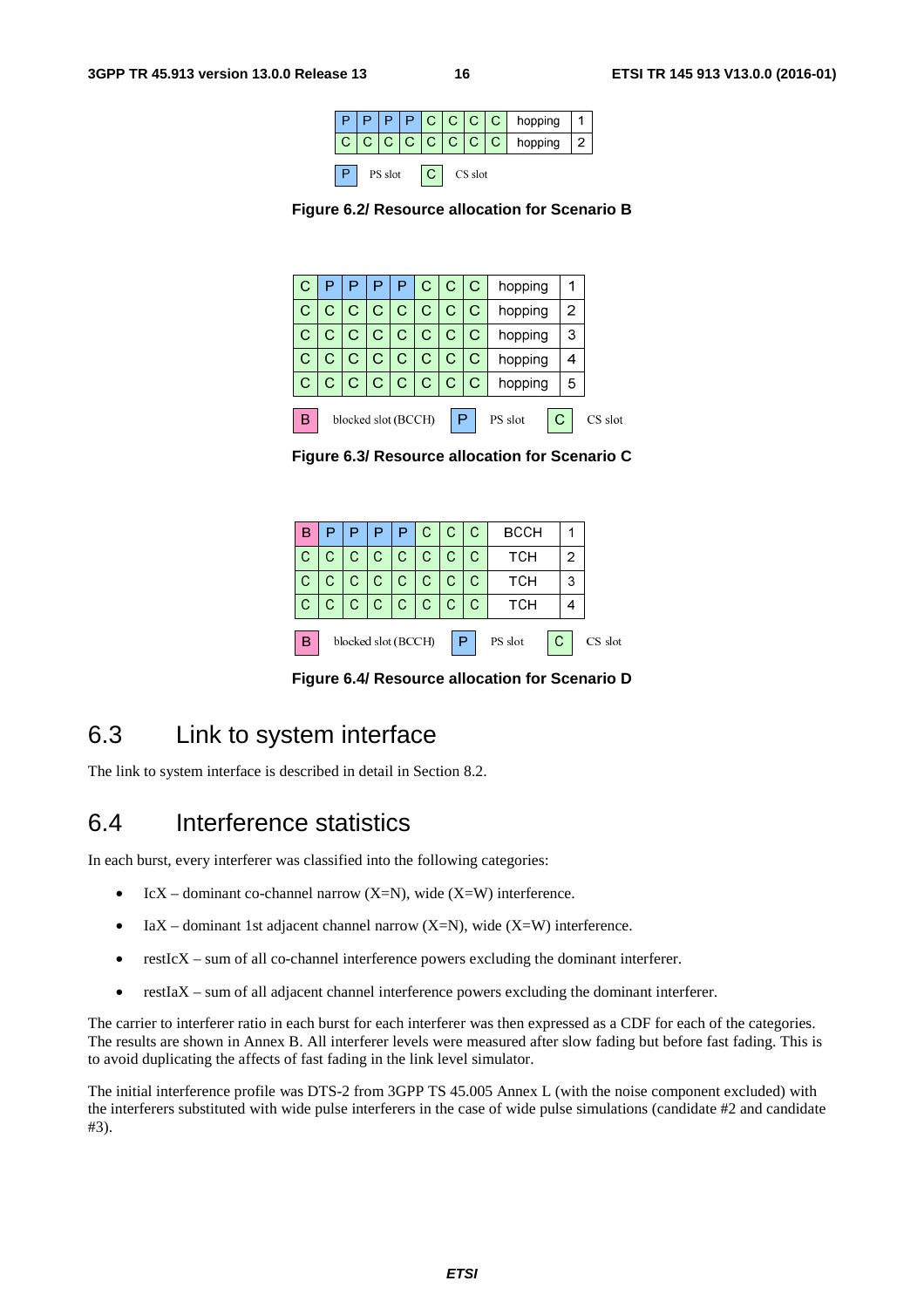### 6.5 Interference profile for link level analysis

The interference statistics were used to construct the interferer models using the following assumptions:

- The median level (50th percentile in the CDF) was used to characterise the power of each interferer type.
- Interference ratios are specified relative to carrier-to-dominant co-channel interference ratio (C/IcX). This makes it easier to sweep over a range of C/I values in the link simulator. For example, to populate the link to system mappings.

In addition, information is given about the probability of each type of interferer.

#### 6.5.1 Results

**This section summarises the interference profiles for each network scenarios and pulse shape (reference LGMSK pulse, candidate pulse #2 and candidate pulse #3). All levels have been given relative to the dominant co-channel narrow interferer.Table 6.1** 

| Interfering signal | <b>Rel. power level</b> |                |                       |          |                   |          |                   |          |
|--------------------|-------------------------|----------------|-----------------------|----------|-------------------|----------|-------------------|----------|
|                    | <b>WIDER-1 BCCH NB</b>  |                | <b>WIDER-1 TCH NB</b> |          | <b>WIDER-2 NB</b> |          | <b>WIDER-3 NB</b> |          |
| <b>IcN</b>         |                         | 0              |                       | O        |                   | 0        |                   | O        |
| <b>laN</b>         | 8                       |                |                       | 5        | 13                |          | 11                |          |
| restIcN            |                         | -3             |                       | -6       |                   | -8       |                   | $-7$     |
| restlaN            |                         | 6              |                       | 2        |                   | 4        |                   | 5        |
| <b>Noise</b>       |                         | $-28$          |                       | $-28$    |                   | $-15$    |                   | $-22$    |
|                    | <b>WIDER-1 BCCH WB</b>  |                | <b>WIDER-1 TCH WB</b> |          | <b>WIDER-2 WB</b> |          | <b>WIDER-3 WB</b> |          |
|                    | pulse #2                | $l$ pulse $#3$ | pulse #2              | pulse #3 | pulse #2          | pulse #3 | pulse #2          | pulse #3 |
| ICN                |                         |                |                       |          |                   |          |                   | 0        |
| <b>IcW</b>         | $-13$                   | $-12$          | $-3$                  | -4       | $\Omega$          |          | -9                | $-9$     |
| <b>laN</b>         | 8                       | 8              | 7                     |          | 12 <sub>1</sub>   | 12       | 11                | 11       |
| laW                | -4                      | $-2$           | 2                     |          | 3 <sub>l</sub>    |          | $-5$              | $-5$     |
| restIcN            | $-5$                    | $-5$           | -9                    | -9       | $-8$              | -8       | $-7$              | $-7$     |
| restIcW            | $-22$                   | $-21$          | $-12$                 | $-13$    | $-7$              | $-7$     | $-16$             | $-16$    |
| restlaN            | 5                       | 5              |                       |          | 3                 |          | 4                 | 4        |
| IrestlaW           | $-12$                   | $-11$          | $-6$                  | -8       | $-6$              | -6       | $-14$             | $-14$    |
| Noise              | $-27$                   | $-26$          | $-22$                 | $-22$    | $-12$             | $-12$    | $-20$             | $-20$    |

#### **Table 6.2**

| Interfering signal |                        | <b>Probability of presence</b> |                       |          |                   |         |                   |          |
|--------------------|------------------------|--------------------------------|-----------------------|----------|-------------------|---------|-------------------|----------|
|                    | <b>WIDER-1 BCCH NB</b> |                                | <b>WIDER-1 TCH NB</b> |          | <b>WIDER-2 NB</b> |         | <b>WIDER-3 NB</b> |          |
| <b>IcN</b>         |                        | 100%                           |                       | 100%     |                   | 99%     |                   | 99%      |
| laN                |                        | 100%                           |                       | 100%     |                   | 100%    |                   | 100%     |
| restIcN            |                        | 100%                           |                       | 99%      |                   | 92%     |                   | 93%      |
| restlaN            |                        | 100%                           |                       | 100%     |                   | 100%    |                   | 99%      |
|                    | <b>WIDER-1 BCCH WB</b> |                                | <b>WIDER-1 TCH WB</b> |          | <b>WIDER-2 WB</b> |         | <b>WIDER-3 WB</b> |          |
|                    | pulse #2               | pulse#3                        | pulse #2              | pulse #3 | pulse #2          | pulse#3 | pulse #2          | pulse #3 |
| IcN                | 100%                   | 100%                           | 98%                   | 99%      | 98%               | 98%     | 97%               | 97%      |
| <b>IcW</b>         | 80%                    | 81%                            | 85%                   | 83%      | 32%               | 33%     | 33%               | 34%      |
| laN                | 100%                   | 100%                           | 100%                  | 100%     | 100%              | 100%    | 100%              | 100%     |
| laW                | 85%                    | 90%                            | 95%                   | 94%      | 49%               | 49%     | 55%               | 57%      |
| resticN            | 100%                   | 100%                           | 91%                   | 92%      | 87%               | 87%     | 87%               | 87%      |
| restIcW            | 43%                    | 47%                            | 54%                   | 51%      | 5%                | 6%      | 6%                | 6%       |
| restlaN            | 100%                   | 100%                           | 98%                   | 98%      | 99%               | 99%     | 99%               | 98%      |
| restlaW            | 58%                    | 67%                            | 82%                   | 79%      | 18%               | 19%     | 22%               | 24%      |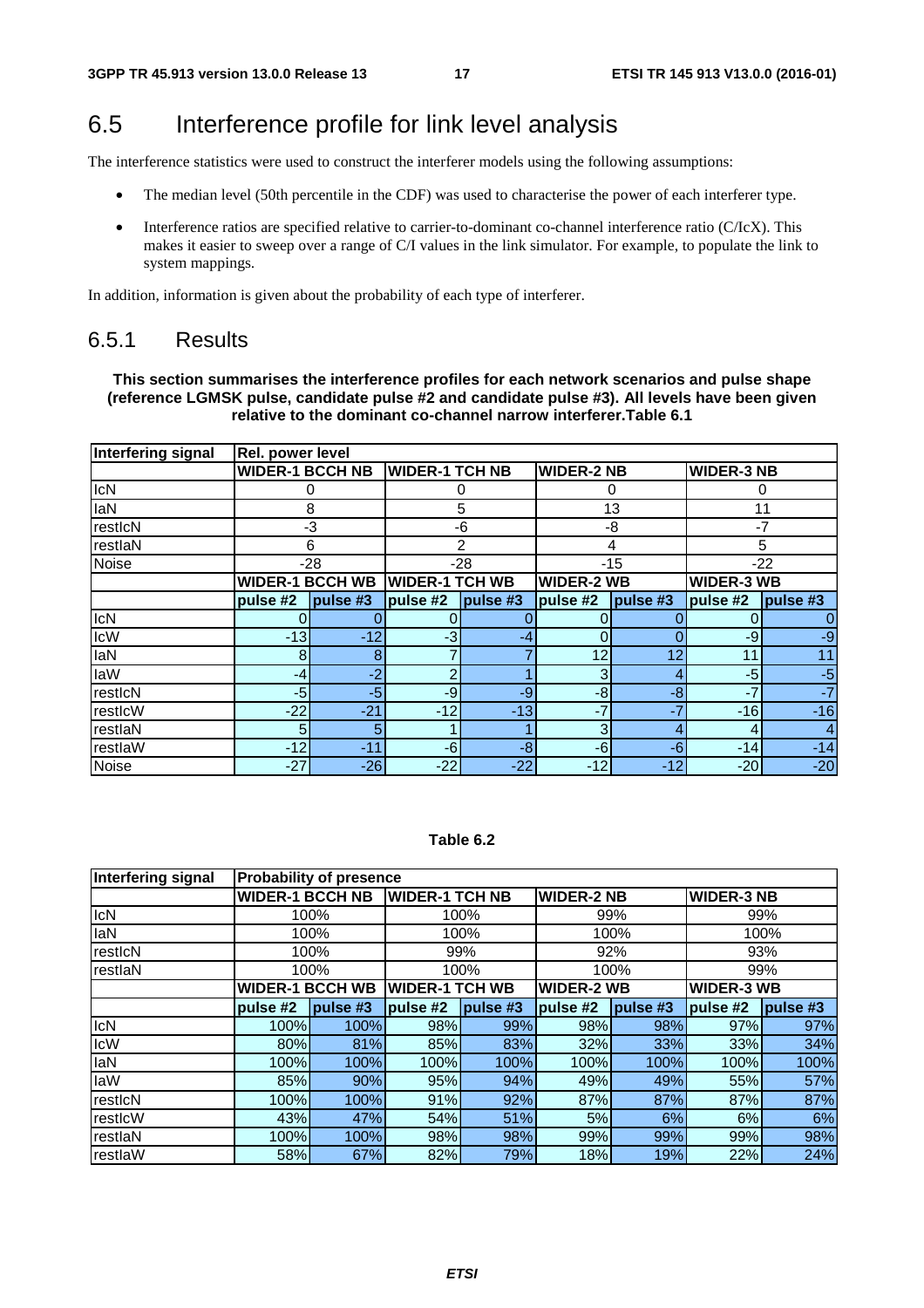## 7 Pulse shape optimisation

### 7.1 Introduction

Pulse shape optimisation will be performed based on the preliminary boundary conditions identified in 5.2. One or more candidate pulse shapes may be proposed for each set of boundary conditions.

### 7.2 Candidate pulse shapes from [4]

#### 7.2.1 Optimisation assumptions

It is specified in 5.2.3 that pulse shape optimisation shall include Tx impairments - in particular, the ACP requirements shall be met while taking into account the spectrum re-growth from the PA.

In the study, a memory-less parametric PA model was derived using gain and phase measurements of a typical base station PA. Initial verification of the PA model indicated that the spectrum re-growth was pessimistic.

Note that while models exist in the public domain (e.g. [5]), these were not felt to be sufficiently representative of a base station PA.

Numeric optimisation of the EGPRS2-B pulse shape was then performed while taking into account the following factors:

- Adjacent channel protection at the 1st and 2nd adjacent channel
- Throughput maximization for EGPRS2-B
- Spectrum re-growth after the PA, based on a PA model for BTS
- Limited length in time domain (6 reduced symbol periods = 5 normal symbol periods)

#### 7.2.2 Results

#### 7.2.2.1 Spectrum

The spectrum of the 1st, 2nd and 3rd optimised pulse shapes with 16-QAM are depicted in Figure 7.1, Figure 7.2 and Figure 7.3.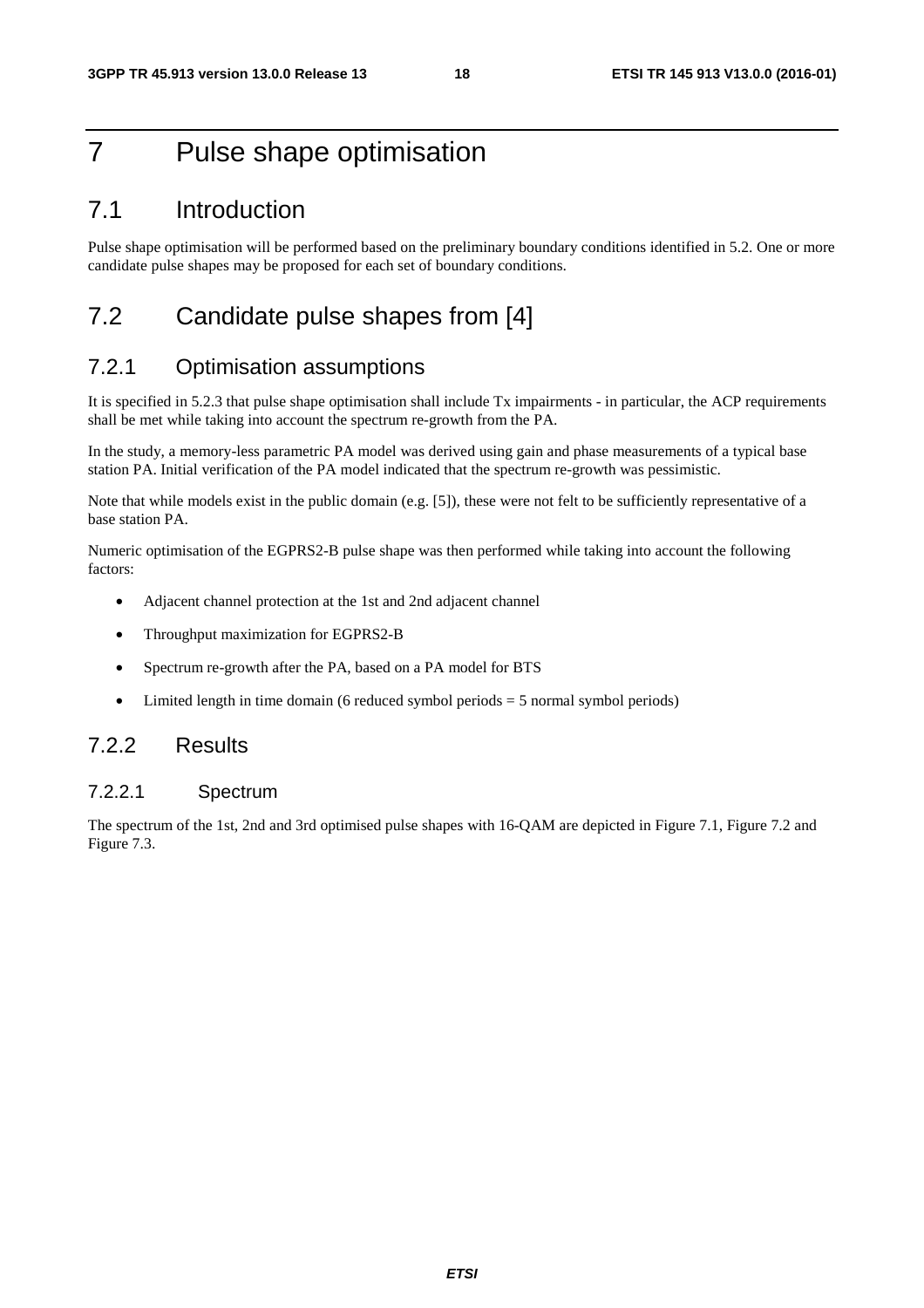

**Figure 7.1: 1st optimised pulse measured before and after the PA (30 kHz filter bandwidth)** 



**Figure 7.2: 2nd optimised pulse measured before and after the PA (30 kHz filter bandwidth)**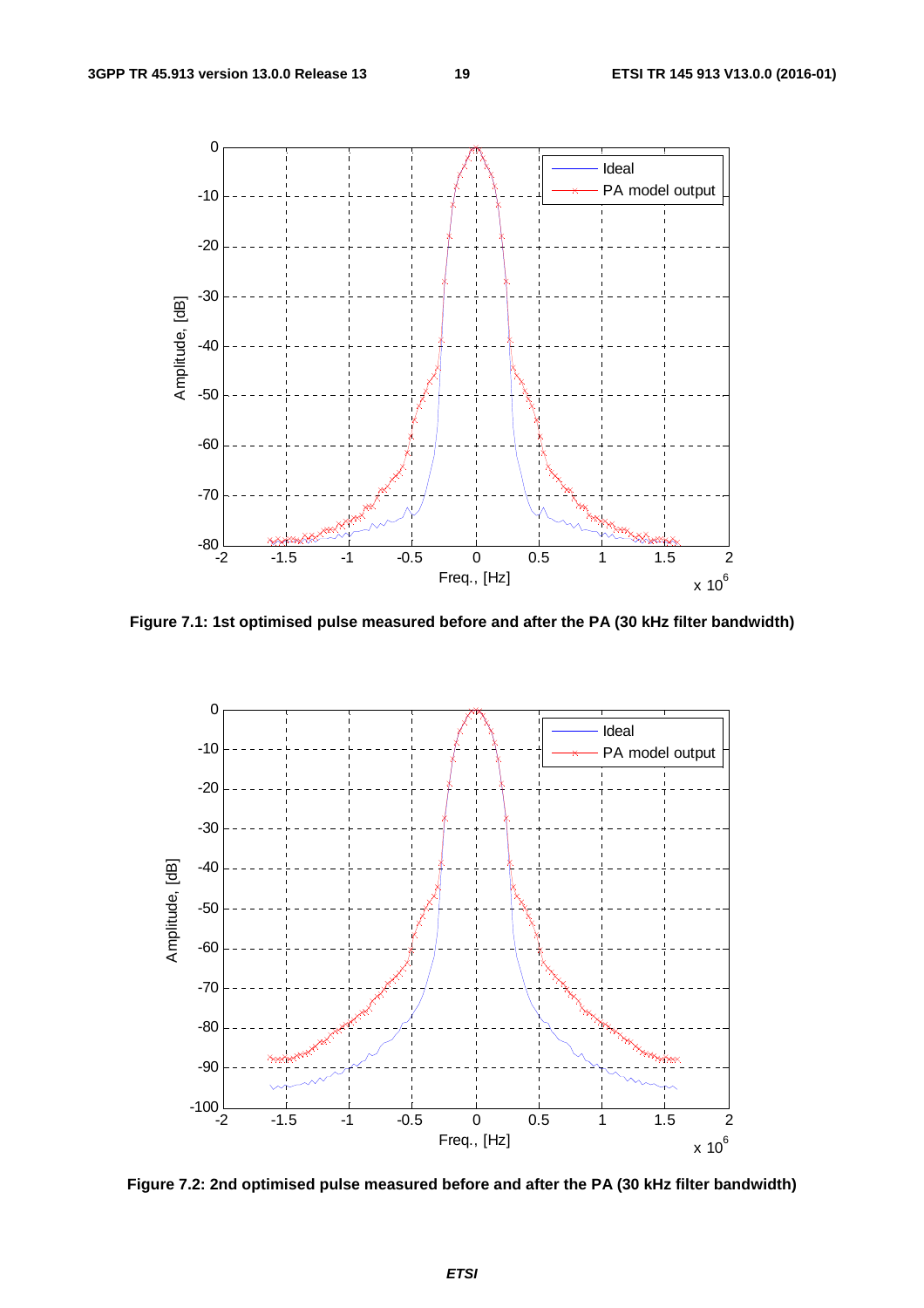

**Figure 7.3: 3rd optimised pulse measured before and after the PA (30 kHz filter bandwidth)** 

#### 7.2.2.2 Adjacent channel protection

The suppression of the candidate pulse shape when measured after the PA with a linearised GMSK filter truncated to  $\pm 160$  kHz is shown below for the different frequency offsets:

| Suppression<br>(after PA) | $0$ kHz | <b>200 kHz</b> | 400 kHz     | 600 kHz |
|---------------------------|---------|----------------|-------------|---------|
| Candidate #1              | 1.0     | 11.6 $dB$      | 48.8 dB (*) | 63.8 dB |
| Candidate #2              | 1.0     | 12.1 dB        | $50.1$ dB   | 65.5 dB |
| Candidate #3              | 0.7     | 13.0 dB        | 52.3 dB     | 66.5 dB |

**Table 7.1** 

Note. (\*) 50 dB requirement is only just not met in this case. However, as verification of the 50 dB requirement should be with an actual PA rather than a PA model, this could still be kept as a candidate.

## 8 Link level studies

### 8.1 Introduction

Link level studies will be performed using the interferer profiles that are obtained from the network level analysis. The purpose of the link level studies is to: i) verify the legacy Rx model working assumption. When there are no reports from MS vendors about legacy performance being worse than the legacy Rx model working assumption, then the model will be assumed to be valid; ii) evaluate the performance of candidate pulse shapes using the MS vendors own Rx implementations for EGPRS2. The best pulse shape in terms of throughput will be selected if there are more than one candidate pulse shape for a given set of boundary conditions; iii) derive the link to system interface that will be used in the system level studies. This interface needs to consider the various MS Rx implementations and the different services.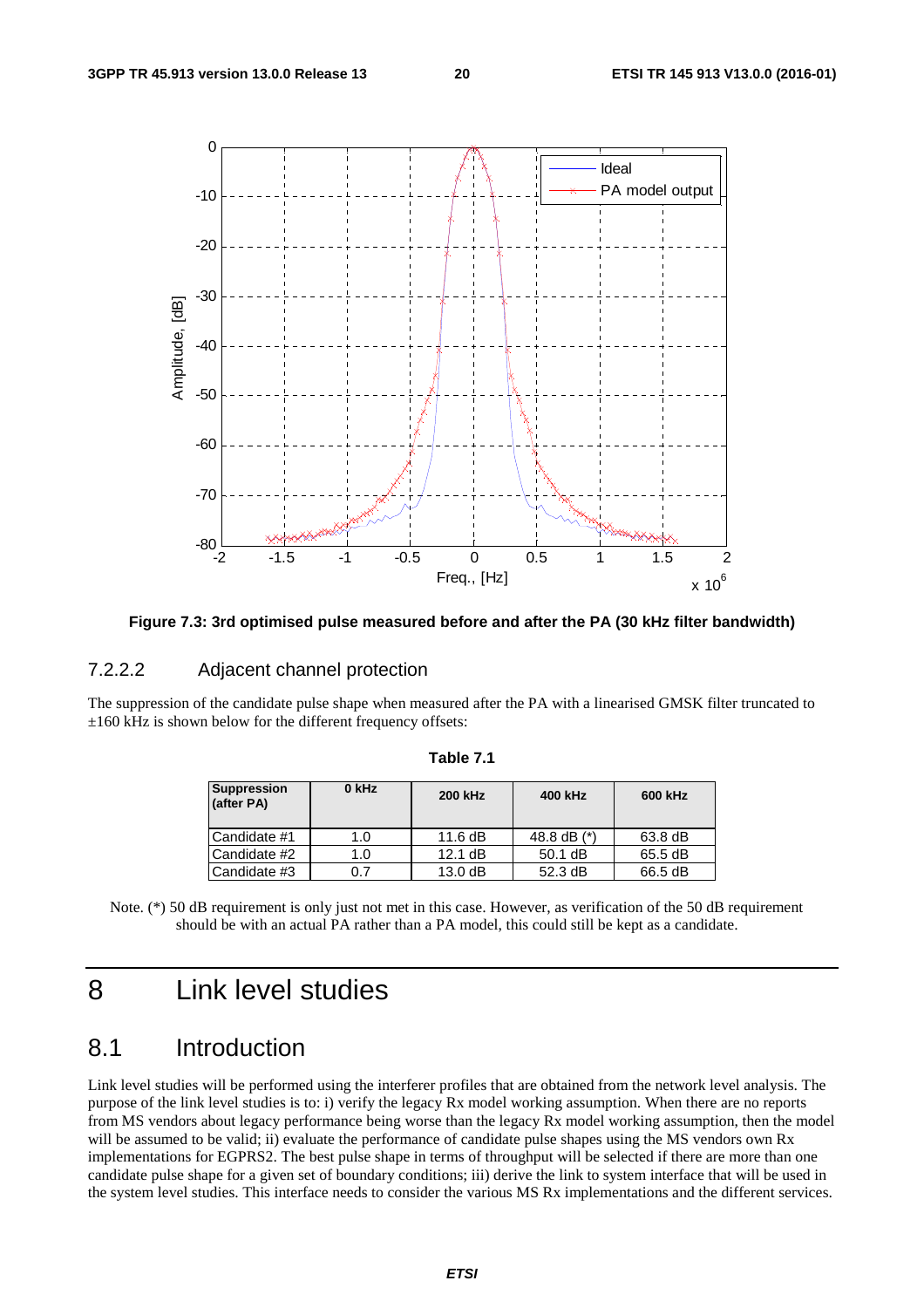### 8.2 Link to system interface

#### 8.2.1 Introduction

When considering a new pulse shape for EGPRS2-B, it is imperative that both the throughput performance and the spectral characteristics of both the new and the legacy pulse shape are captured sufficiently in the system evaluation.

In this section, the link to system interface that is used in the Nokia Siemens Networks system simulator to model the EGPRS2-B receiver is described.

The interface design followed the methodology for deriving a model for single antenna receivers described in [6]. One exception is the factors used to determine the contribution of a type of interferer to the total C/I, which have been computed from the raw BER performance of the respective interferer type (rather than attenuation provided by the front-end filter).

For the PS resources, the load for the reference case (data using the LGMSK pulse shape), was set to saturation i.e. the rate of newly arriving equalled the rate of ending PS calls. This corresponds to the maximum offered load the network can support without being overloaded and provided the reference load with which to compare the performance of the LGMSK and the optimised pulse shape. When equal traffic loads are used with the LGMSK and the optimised pulse shape, the activity time of the optimised pulse shape can be expected to be lower.

#### 8.2.2 Simulation assumptions

The link level simulator was configured using the assumptions in Table 8.1. Receiver impairments were enabled in the simulator.

| Parameter                 | Value                                      |
|---------------------------|--------------------------------------------|
|                           |                                            |
| Channel profile           | Typical Urban (TU)                         |
| <b>Terminal speed</b>     | 3 km/h                                     |
| Frequency band            | 900 MHz                                    |
| Frequency hopping         | Ideal                                      |
| Interference/noise        | WIDER-2 profile (see Section 6.5.1)        |
| <b>Modulation backoff</b> | None                                       |
| Antenna diversity         | No                                         |
| Equalizer                 | Trellis based equaliser                    |
|                           |                                            |
| Tx pulse shape            | LGMSK, candidate #2 and candidate #3       |
| Rx filter                 | RRC 325 kHz before windowing, roll-off 0.3 |
| Rx impairments            | enabled                                    |
| Simulation length         | 20000 bursts per simulation point          |

#### **Table 8.1. Link level simulator assumptions.**

#### 8.2.3 Link level performance

The spectra and throughput envelopes of each pulse shape (LGMSK pulse, candidate pulse #2 and candidate pulse #3) are given below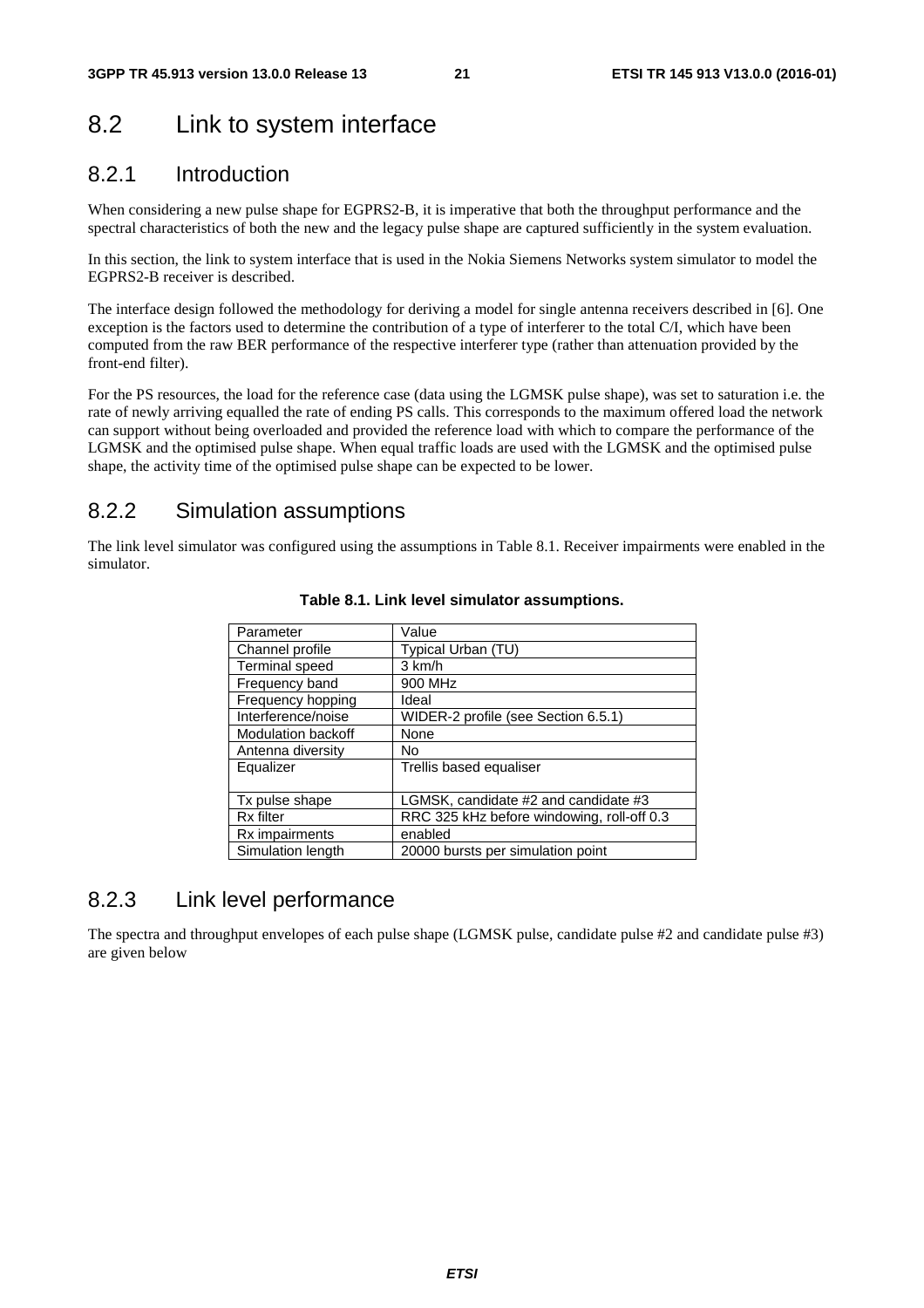



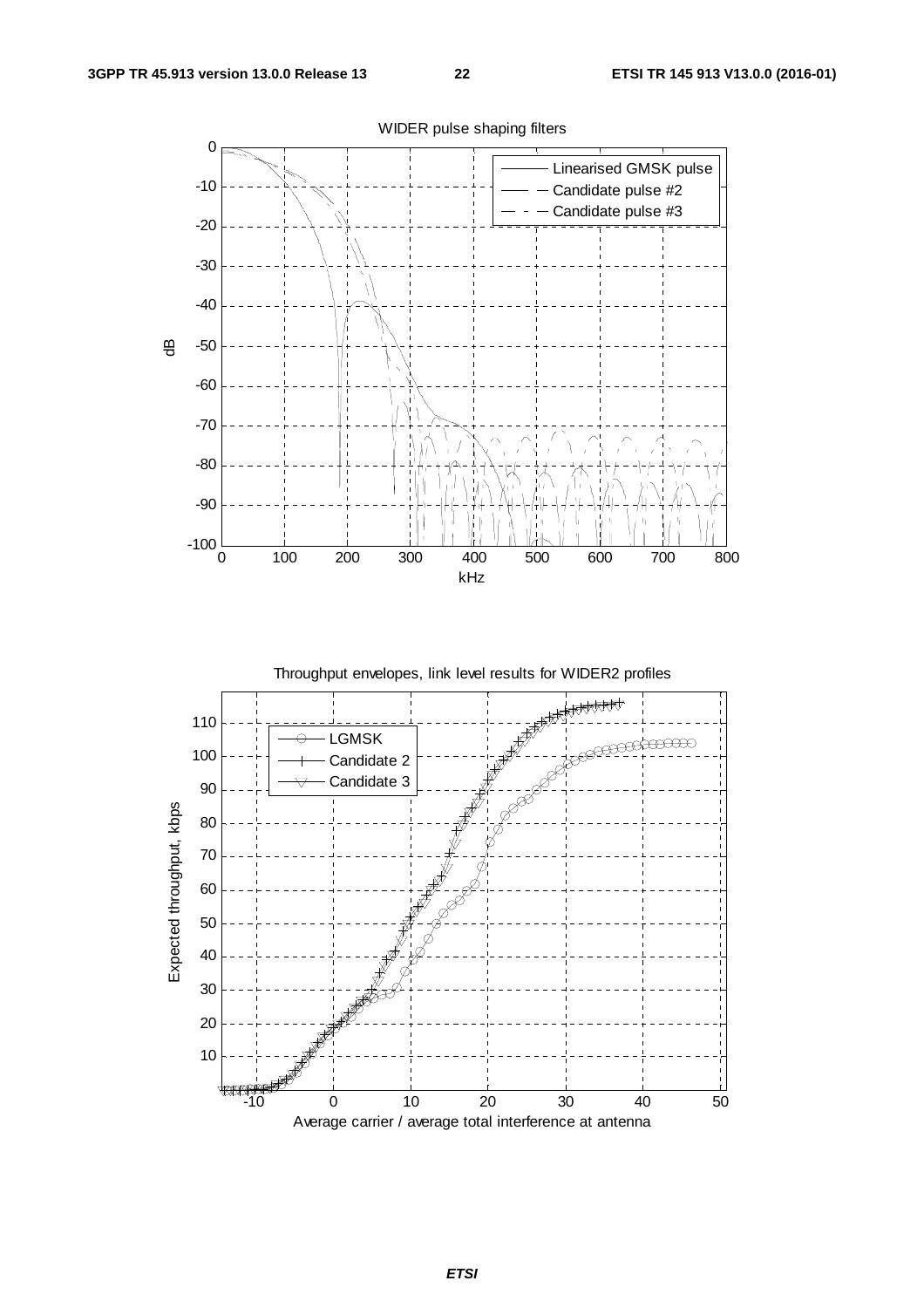#### 8.2.4. Legacy voice receiver

#### 8.2.4.1 Front-end filter

For the legacy voice receiver, the contribution of each interferer type (in this case: CCI narrow, CCI wide, ACI narrow & ACI wide) to the total interference has been characterised by its residual interference at the output of the front-end filter (its in-band interference).

The calculation of in-band CIR was obtained by applying the relevant attenuation of factors for each interferer type that is present in the system before taking the sum. In Table 8.2, the attenuation factors are given for each interferer type when assuming a LGMSK front-end filter truncated to -160...+160 kHz.

**Table 8.2. Attenuation factors for a legacy voice receiver.** 

| Interferer         | <b>ACI</b>        | CCI                |
|--------------------|-------------------|--------------------|
| <b>Ref (LGMSK)</b> | $18.3 \text{ dB}$ | 0.0 <sub>d</sub> B |
| Wide (cand. #2)    | $12.1 \text{ dB}$ | 1.0 dB             |
| Wide (cand. #3)    | 13.0 dB           | $0.7$ dB           |

The mappings used to model the legacy voice receiver were generated from data collected from a link level simulator which closely resembled the conventional receiver of a mobile vendor.

#### 8.2.5 EGPRS2 receiver

#### 8.2.5.1 Introduction

A state-of-the-art receiver could be expected to perform some kind of interference processing that is in addition to the front-end filter.

To take into account the contribution of an interferer type to the overall interference as seen by the EGPRS2 receiver, the attenuation factors were obtained using simulated raw BER curves for each of the respective interferer types rather than from the attenuation provided by the front-end filter alone.

This is expected to lead to a link to system interface that better reflects the properties of the different types of interferer.

This section gives the ACP factors for the reference LGMSK pulse, candidate pulse #2 and candidate pulse #3 which were calculated from raw BER curves obtained with the updated link level simulator.

|              | <b>Updated</b><br>Rx |
|--------------|----------------------|
| $C = NB$     | <b>ACI NB</b>        |
| <b>QPSK</b>  | $-18.1$              |
| <b>16QAM</b> | $-13.5$              |
| 32QAM        | $-11.2$              |

#### **8.2.5.2 Reference pulse**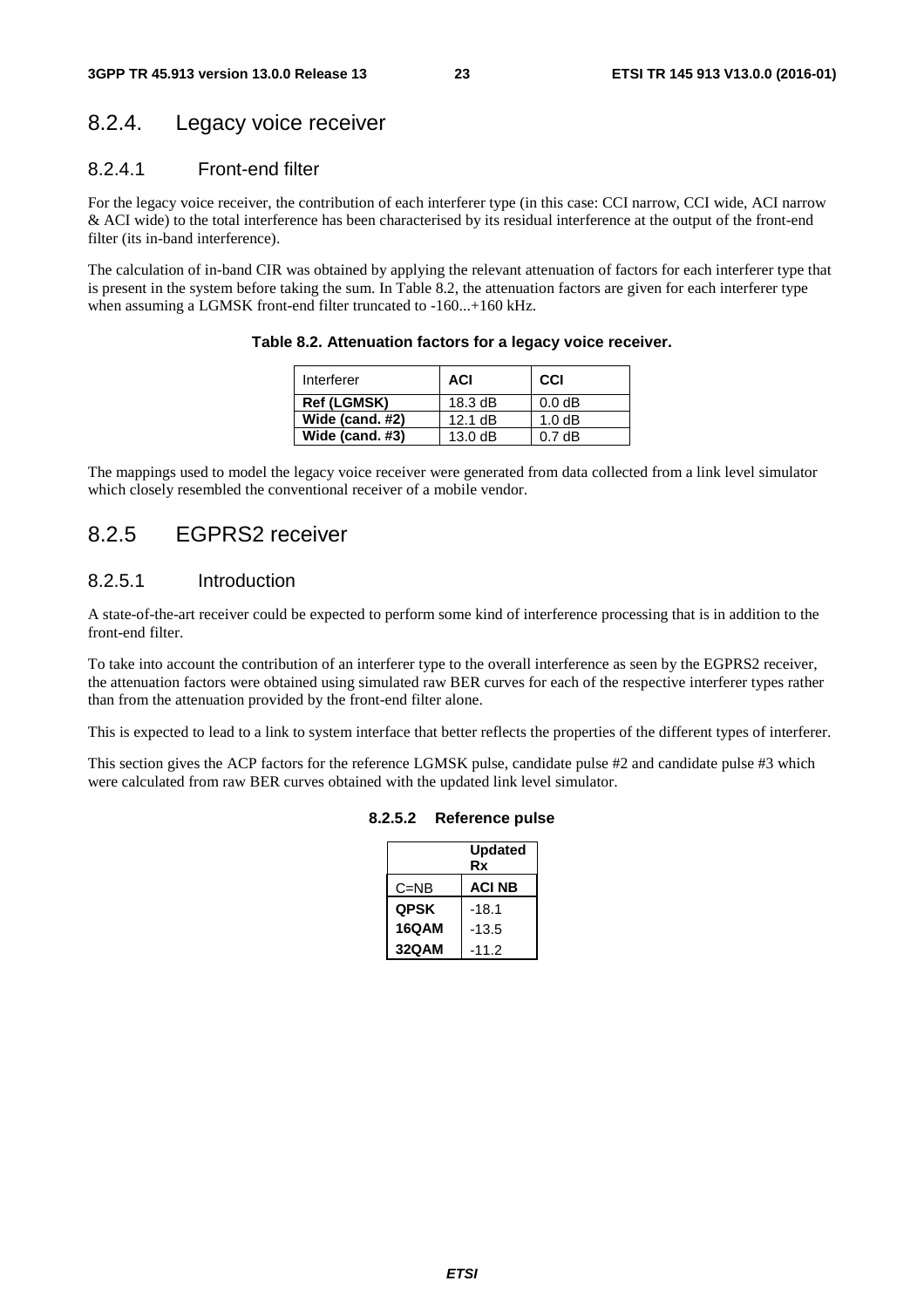

8.2.5.3 Candidate pulse #2

| $C = WB$    | <b>CCI NB</b> | <b>ACI WB</b> | <b>ACI NB</b> |
|-------------|---------------|---------------|---------------|
| <b>QPSK</b> | $-0.75$       | $-11.74$      | $-17.24$      |
| 16QAM       | $-0.82$       | $-9.75$       | $-14.5$       |
| 32QAM       | $-0.9$        | -8.63         | $-12.97$      |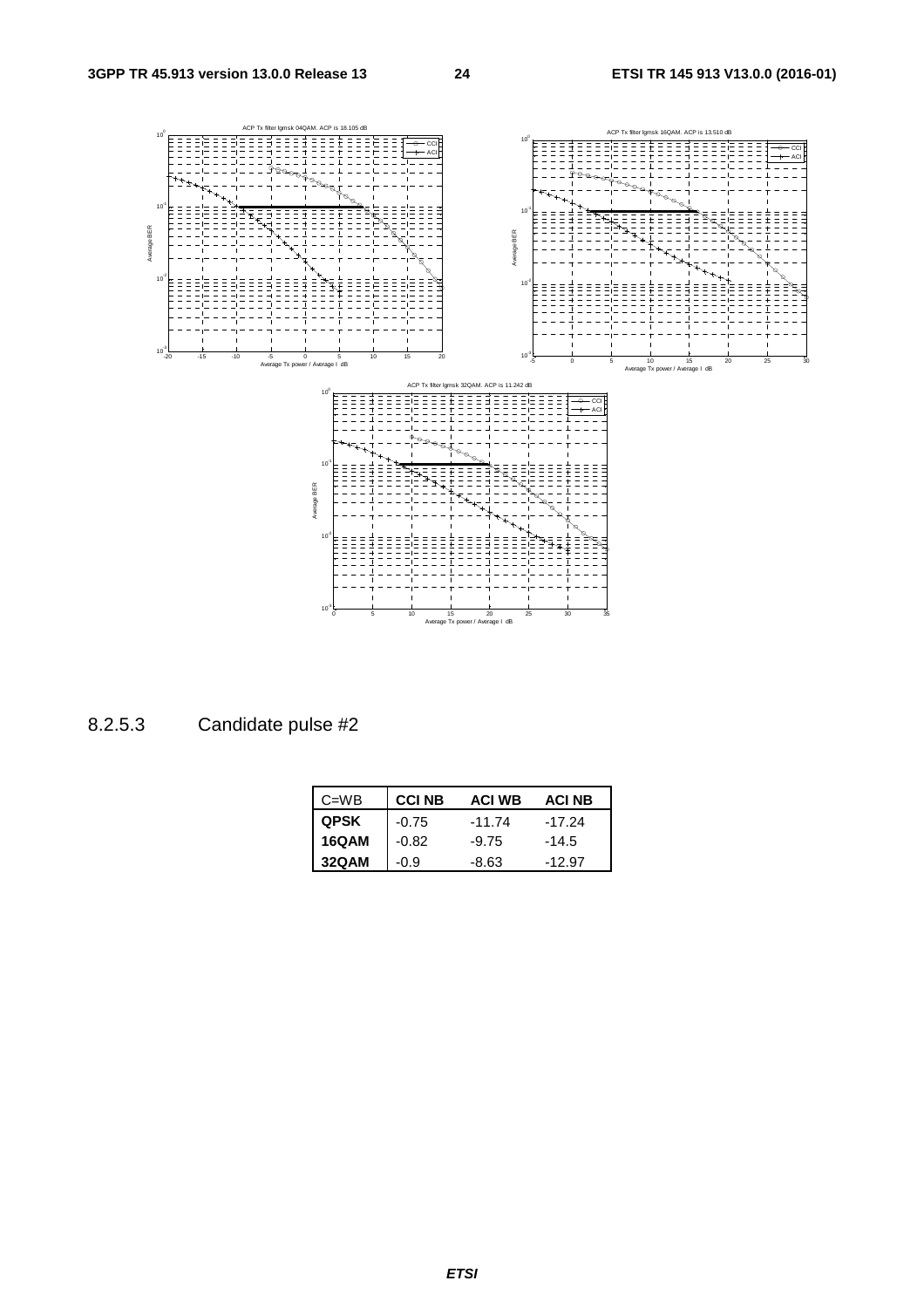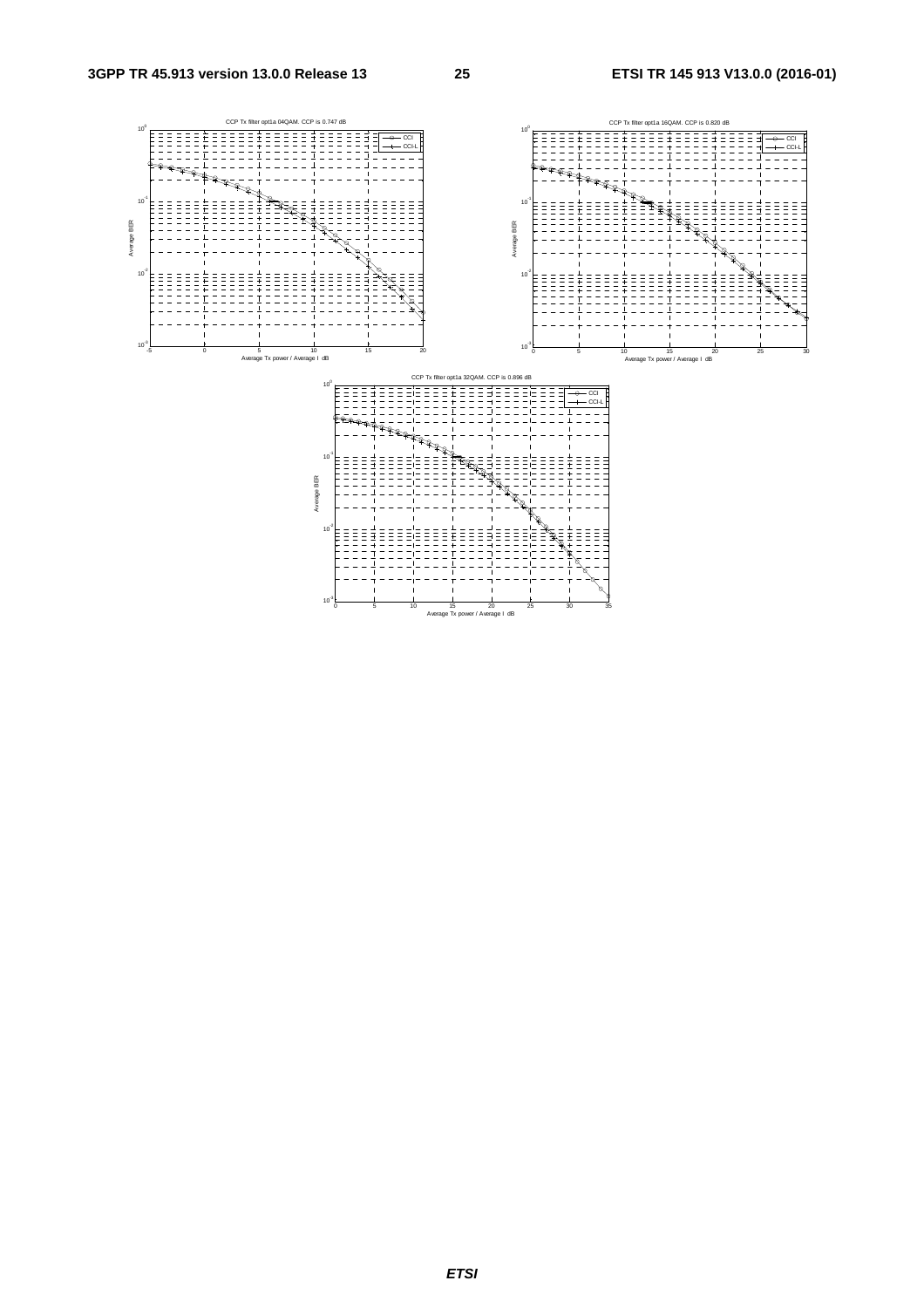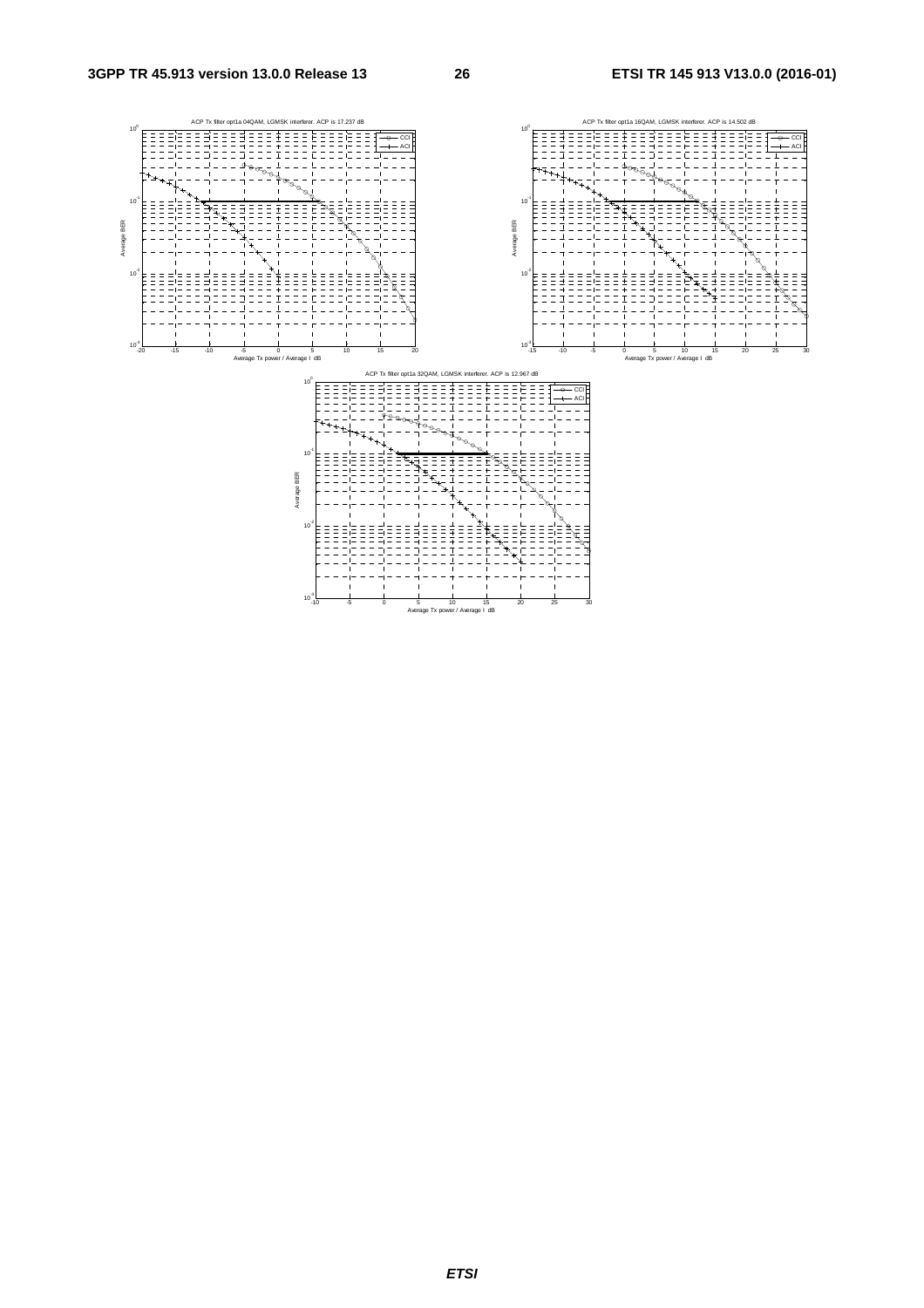

8.2.5.4 Candidate pulse #3

| $C = WB$    | <b>CCI NB</b> | <b>ACI WB</b> | <b>ACI NB</b> |
|-------------|---------------|---------------|---------------|
| <b>QPSK</b> | $-0.67$       | $-12.57$      | $-17.29$      |
| 16QAM       | $-0.77$       | $-10.3$       | $-14.35$      |
| 32QAM       | $-0.87$       | $-9.05$       | $-12.72$      |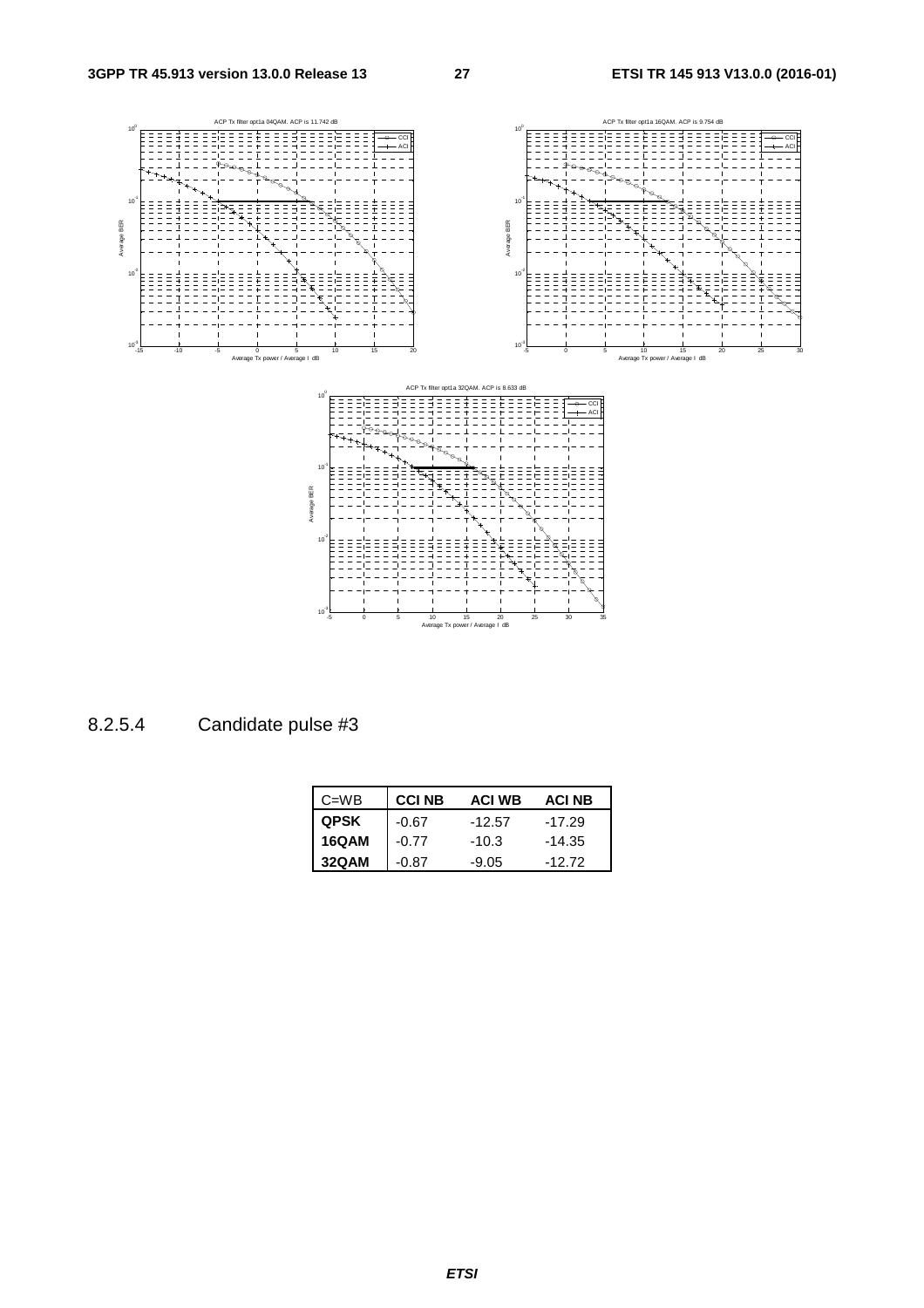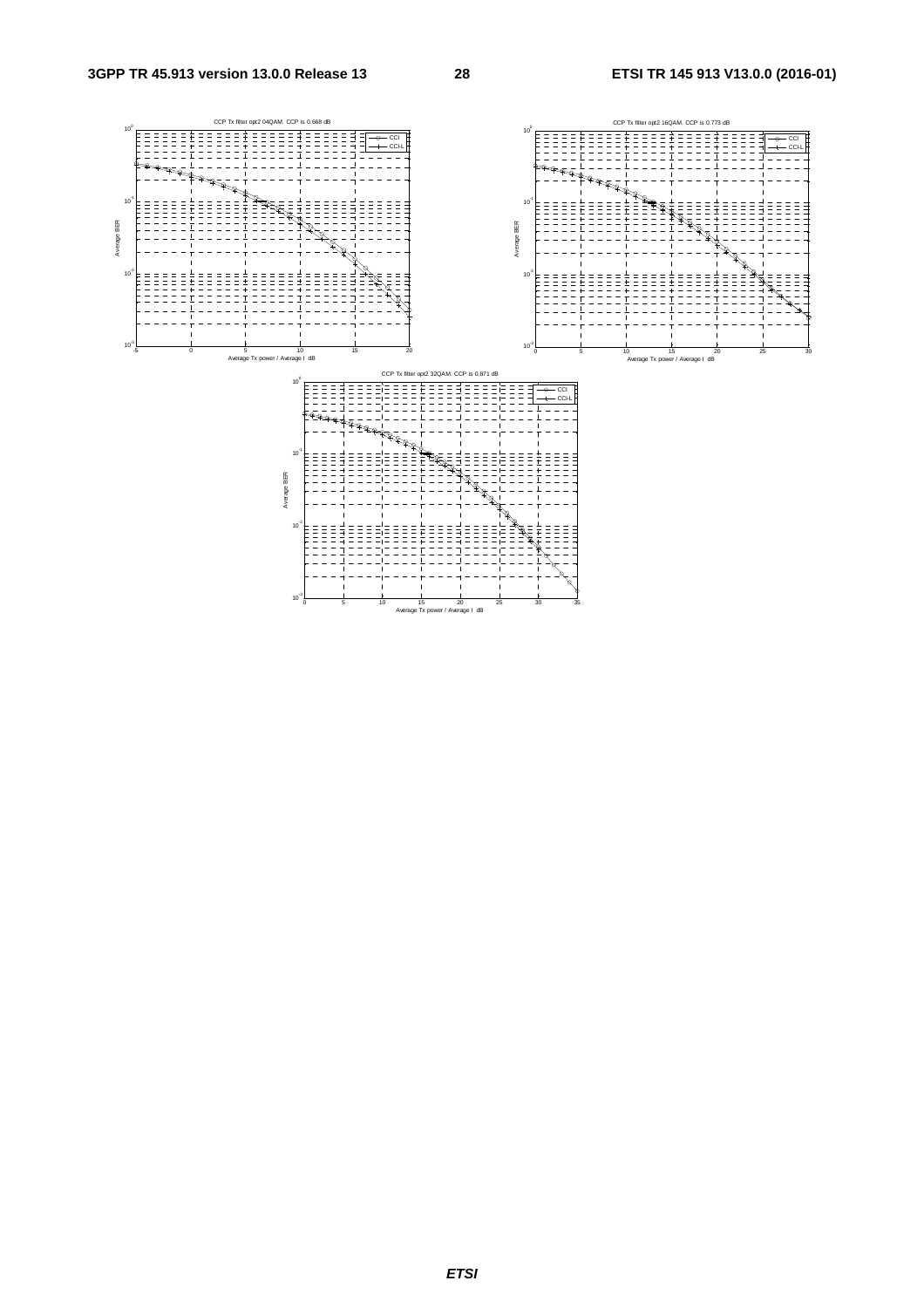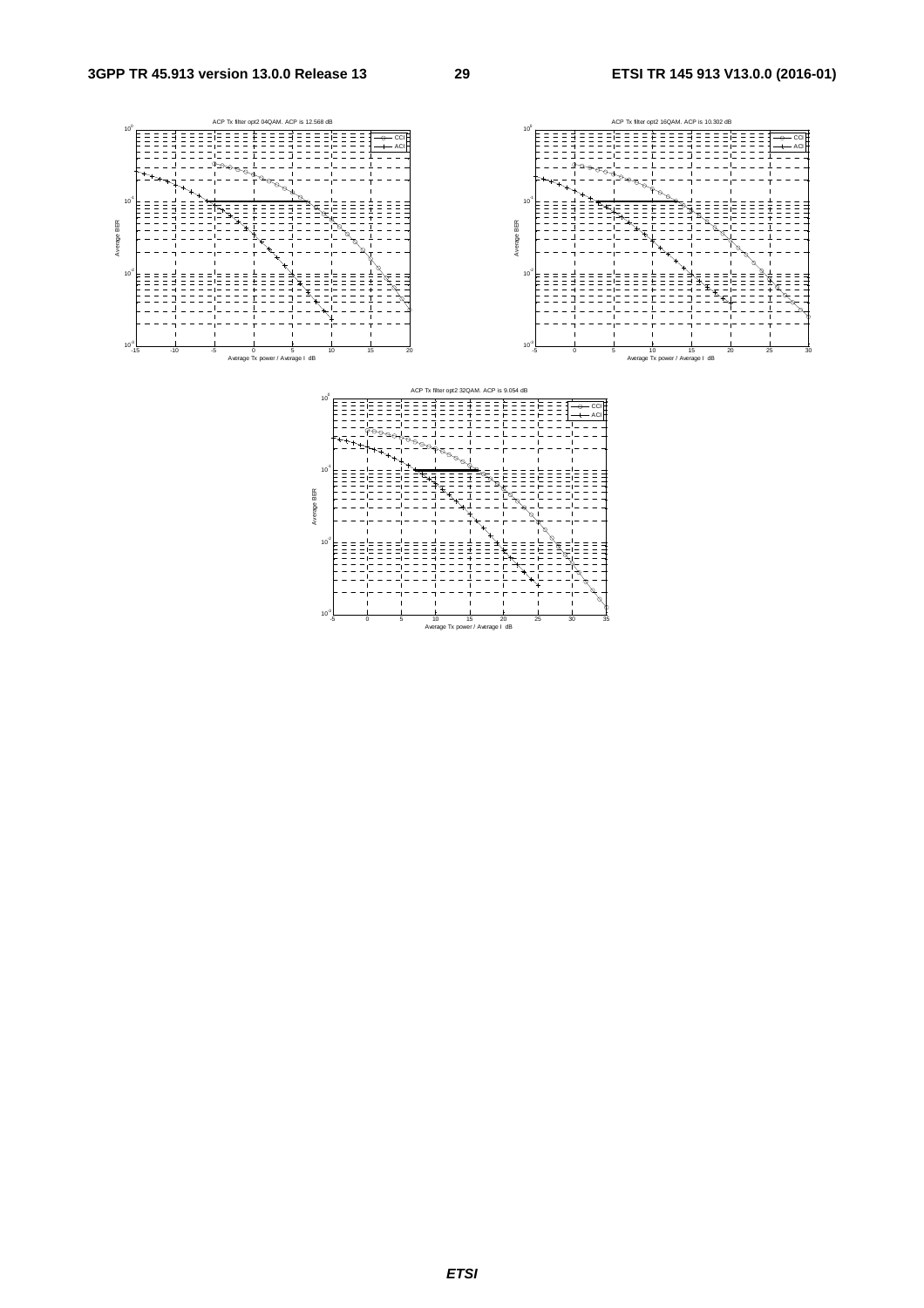

#### 8.2.5.5 Receiver noise

The receiver thermal noise was calculated as follows:

- N (dBm) = 10log(kTB\*1000) + NF where k=1.3804e-23 J/K, T=298K, B=325000 or 270833 Hz, NF = 10
- $N$  (dBm) = -119.5 + NF for normal symbol rate
- $N$  (dBm) = -118.7 + NF for higher symbol rate

In the simulator, this noise component was implemented level relative to the dominant co-channel narrow interferer.

#### 8.2.5.6 First Stage Mapping (CIR to BER)

This section gives the CIR to BER mappings for the reference LGMSK pulse, candidate pulse #2 and candidate pulse #3.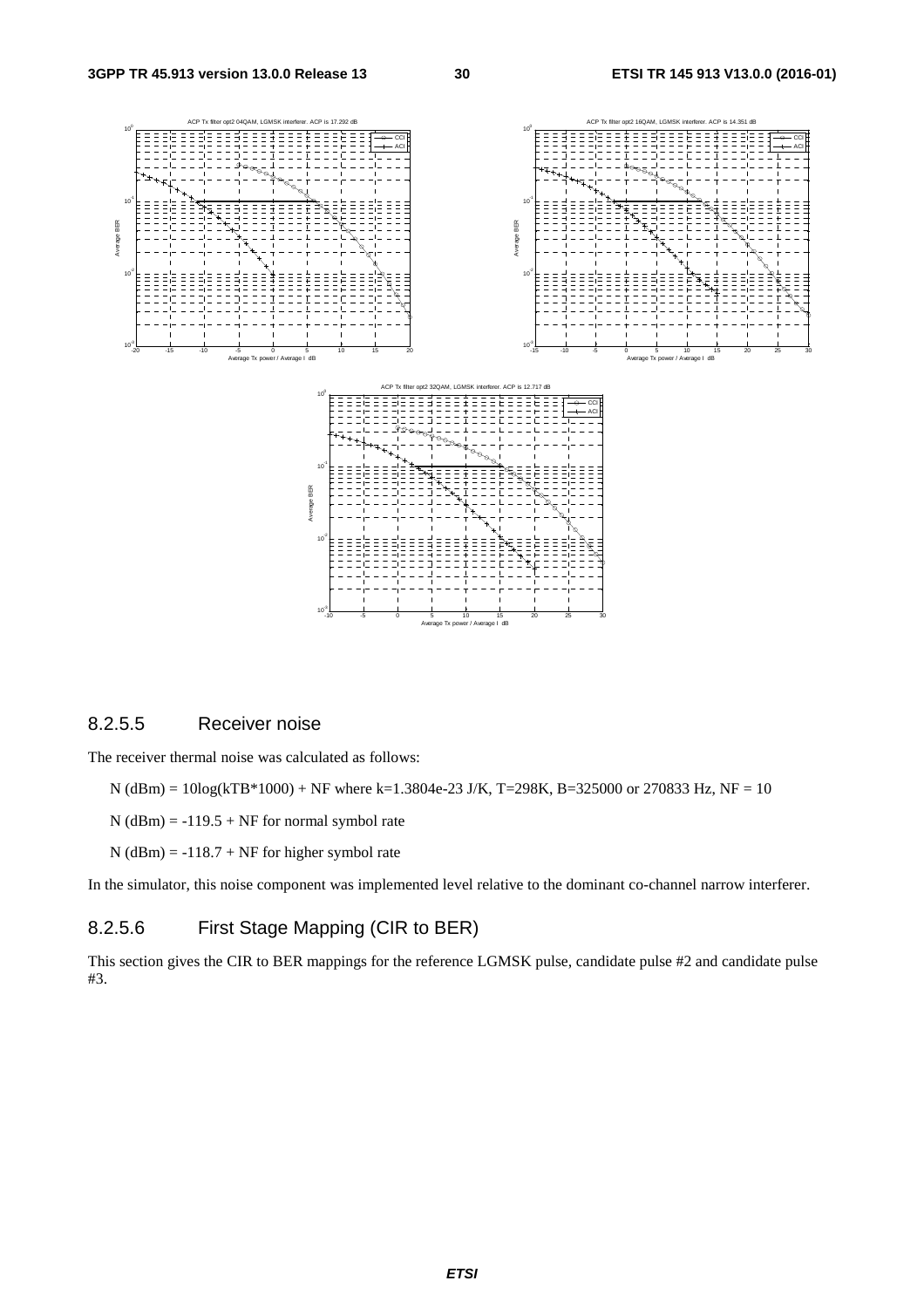

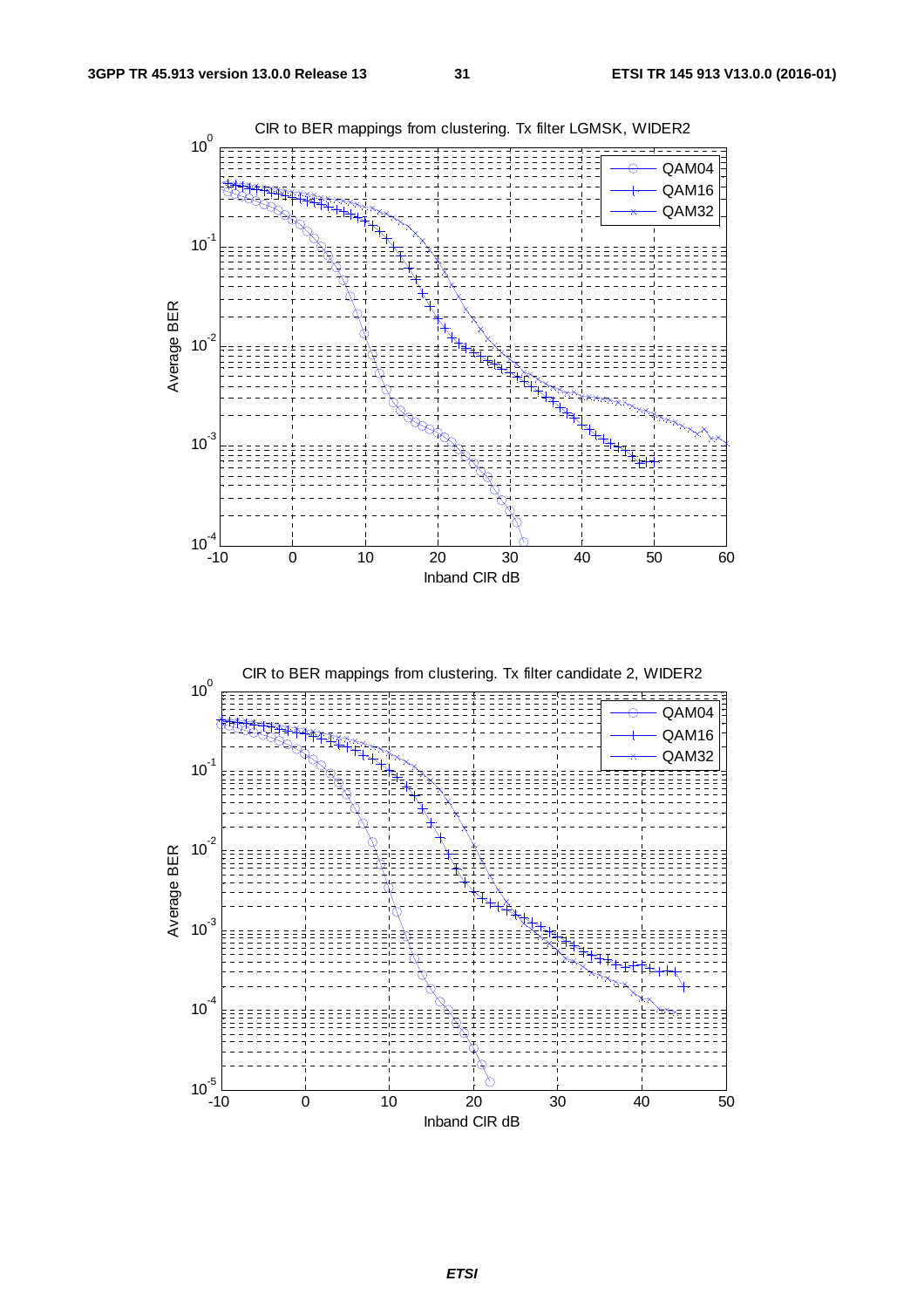

#### 8.2.5.7 Second Stage Mapping (BER to BLER)

In this section, the second stage mappings are given, i.e. the expected BLER as a function of the mean  $(\mu)$  and the variance (σ) of the uncoded BER for each burst of the RLC data block or speech frame that was predicted by the 1st stage mapping.

In the case of DBS-11 and DBS-12, the RLC data block is interleaved over a single burst, hence the variance in these cases is zero.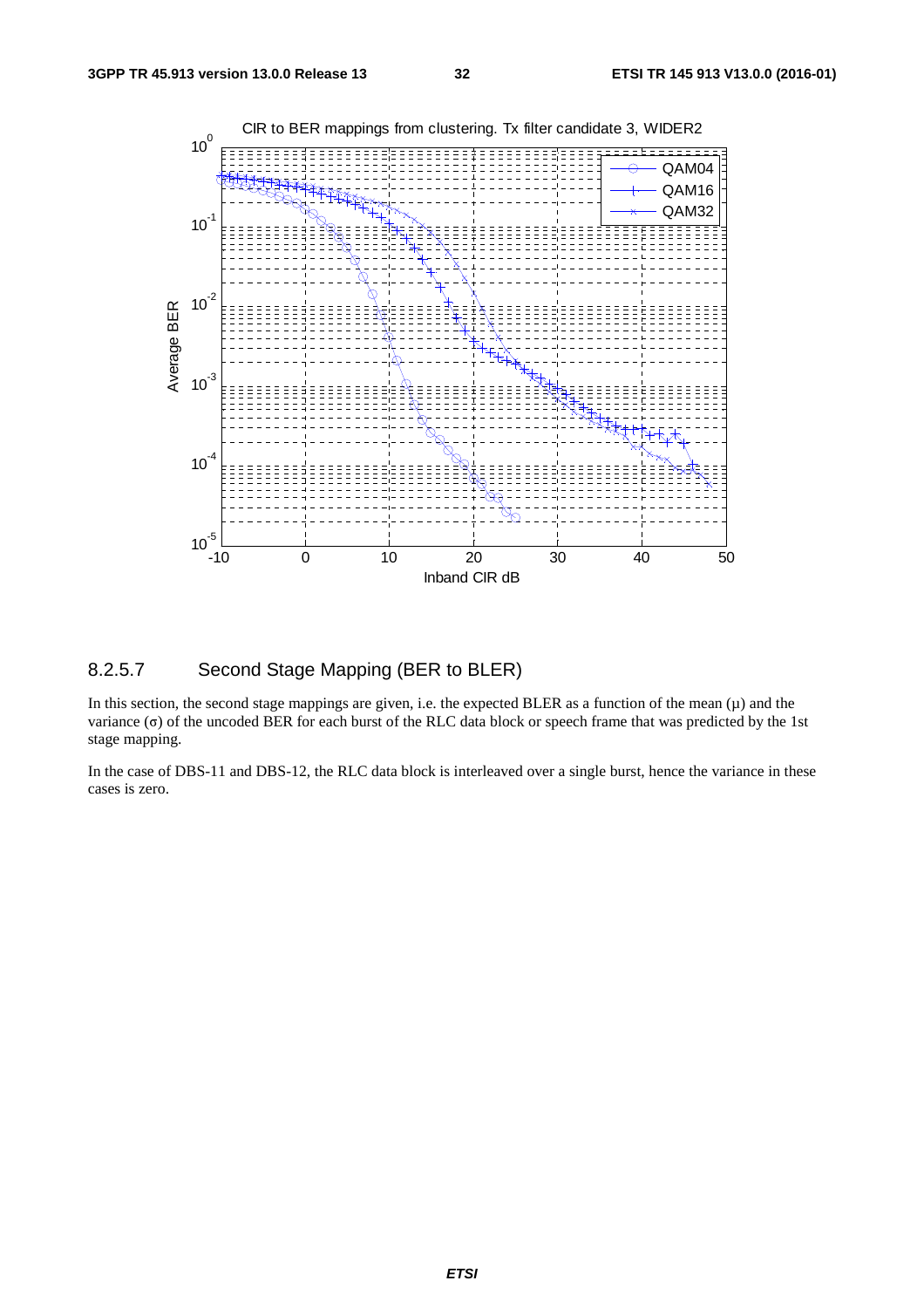

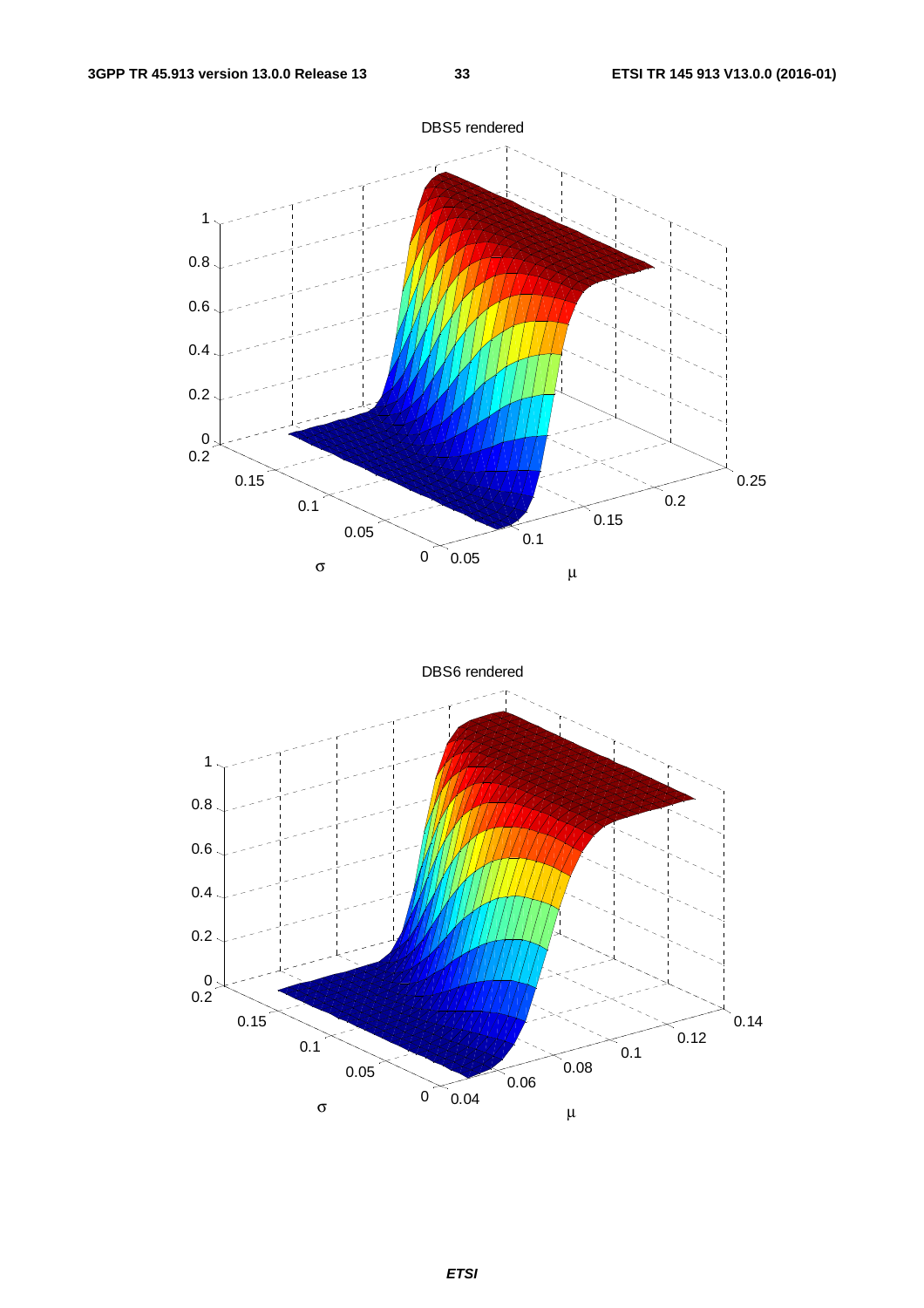

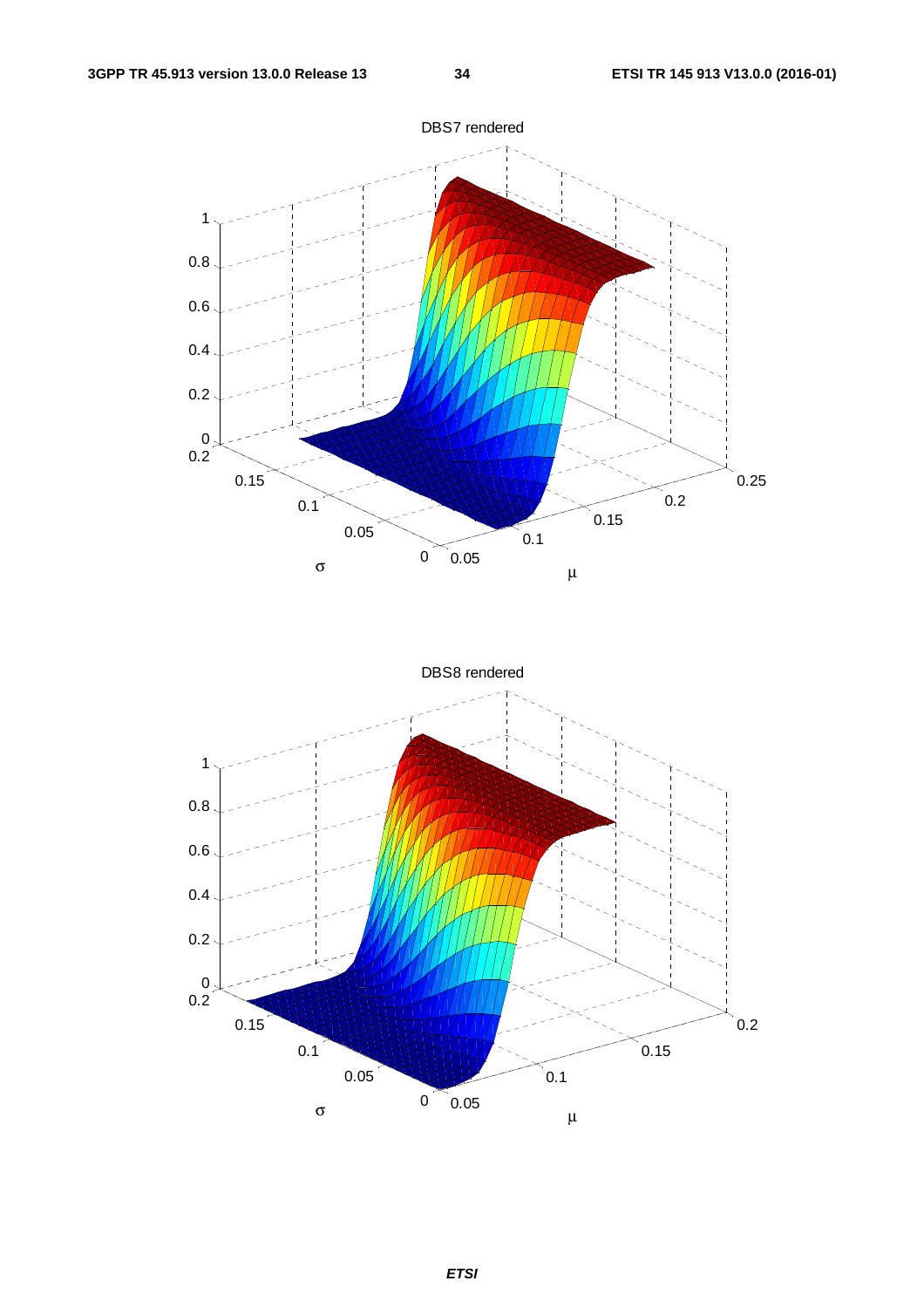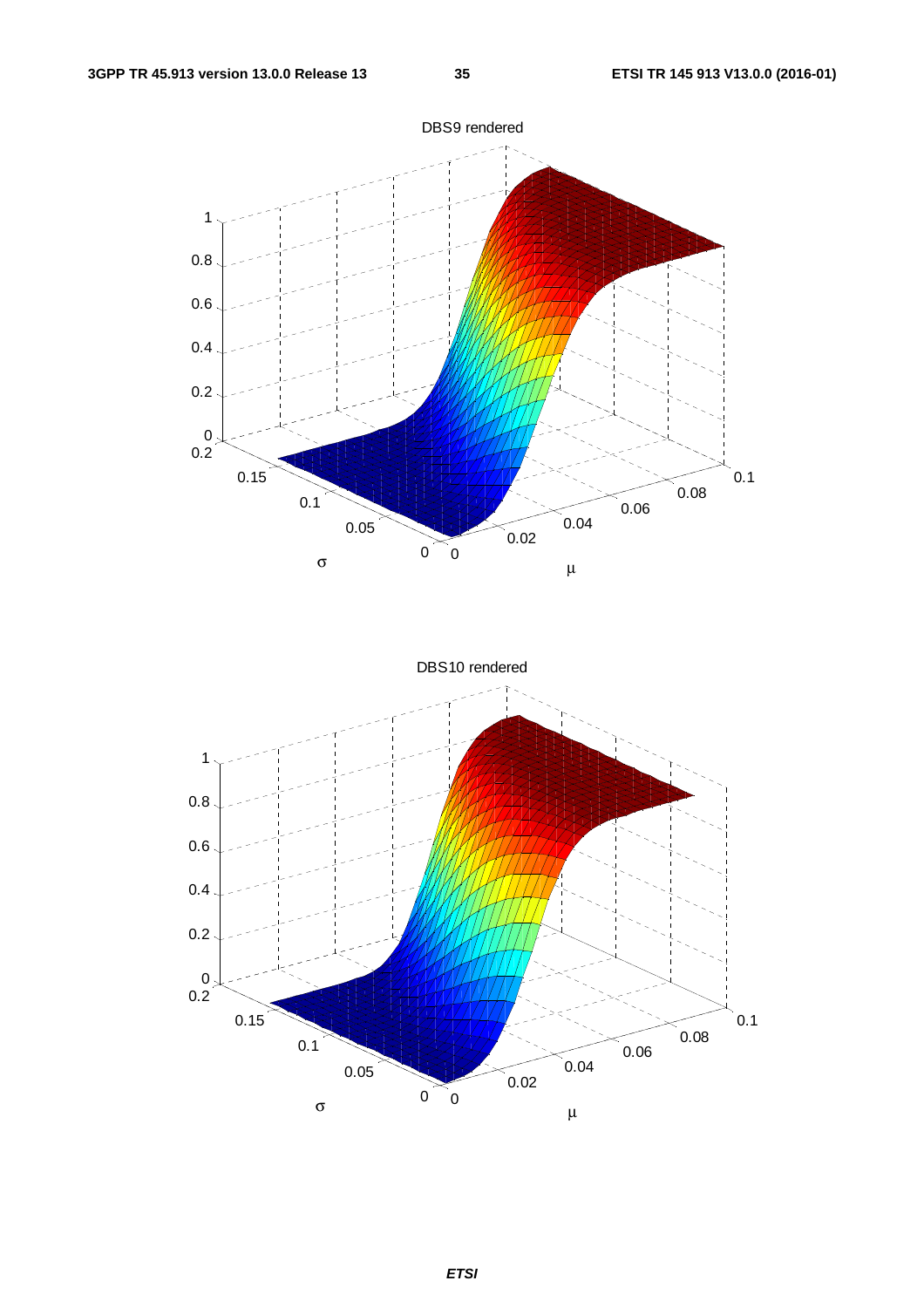

#### 8.2.5.8 Second Stage Mapping for Non-hopping Channel

The inter-burst correlation that exists in a non-hopping channel for a slowly moving user can be seen in the BER to BLER mapping in the low variance part of the surface. This is because the SNIR is correlated between consecutive bursts resulting in a reduced variance of the BER within a radio block.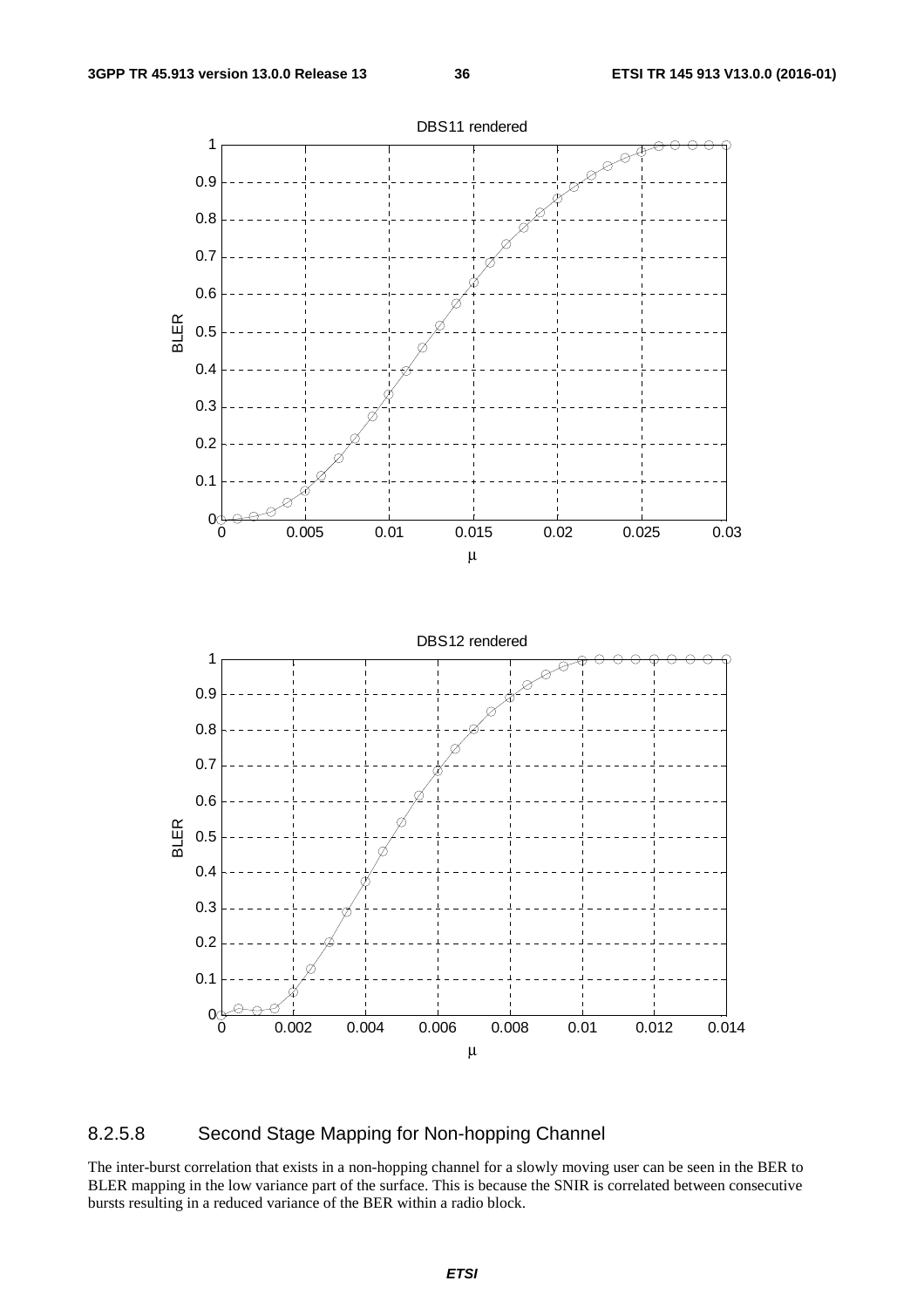

For example, the figure below shows the surface taken from a non-hopping simulation for DBS-5 (DTS-2 profile).

When the surface from a hopping simulation is examined, a corresponding low variance part can also be seen. For example, the figure below shows the surface taken from a hopping simulation for DBS-5 (DTS-2 profile).



This section investigates whether the surface obtained by a hopping simulation can be used in non-hopping simulations.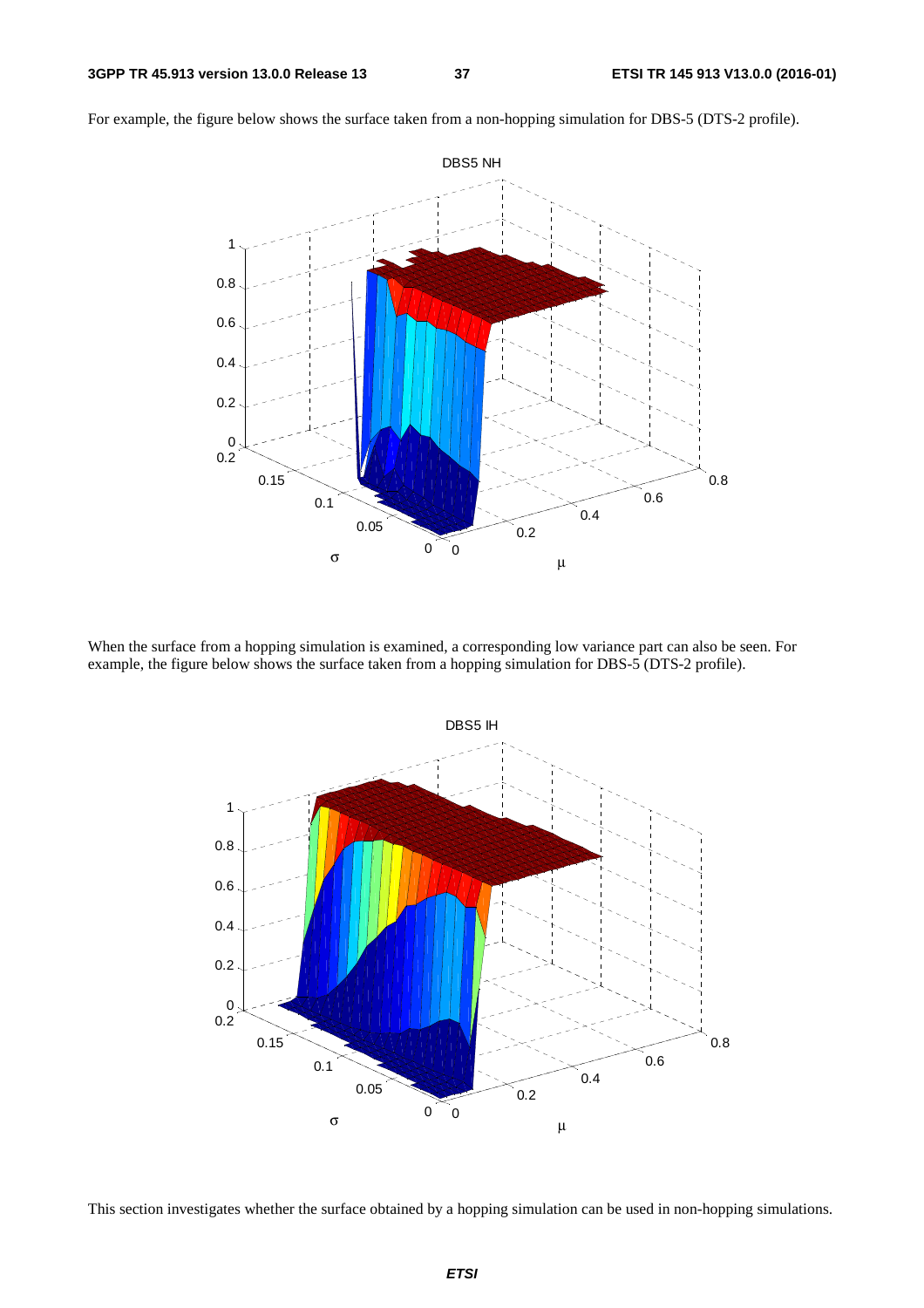First, the hopping surface is validated against data generated from a hopping simulation for DBS-5 to DBS-12. In all figures, TU3 channel and DTS-2 interference and wide Tx pulse has been assumed with the exception of 32QAM for hopping data, where the LGMSK Tx pulse has been used.

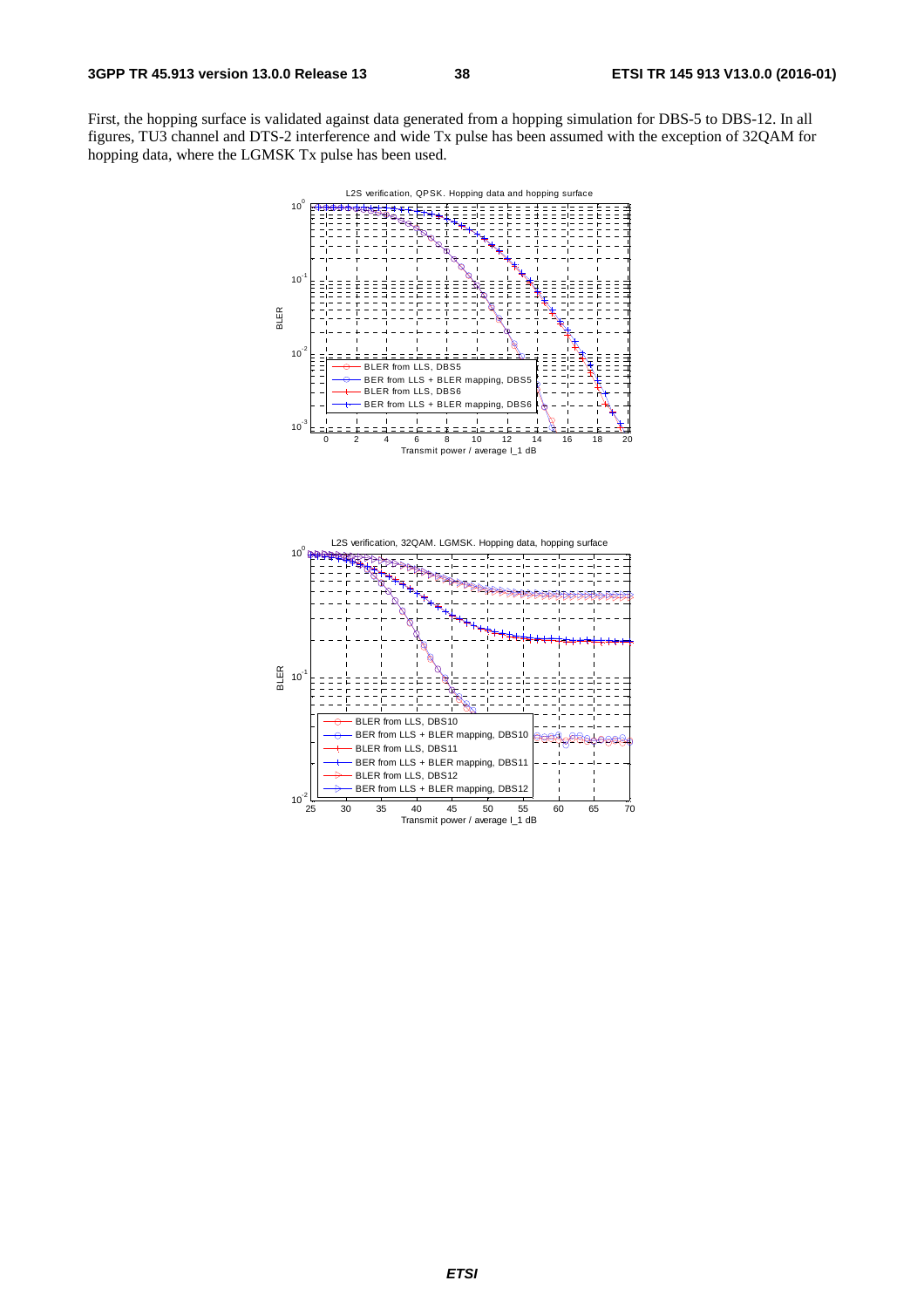The hopping surface is next validated against data generated from a non-hopping simulation for DBS-5 to DBS-12.



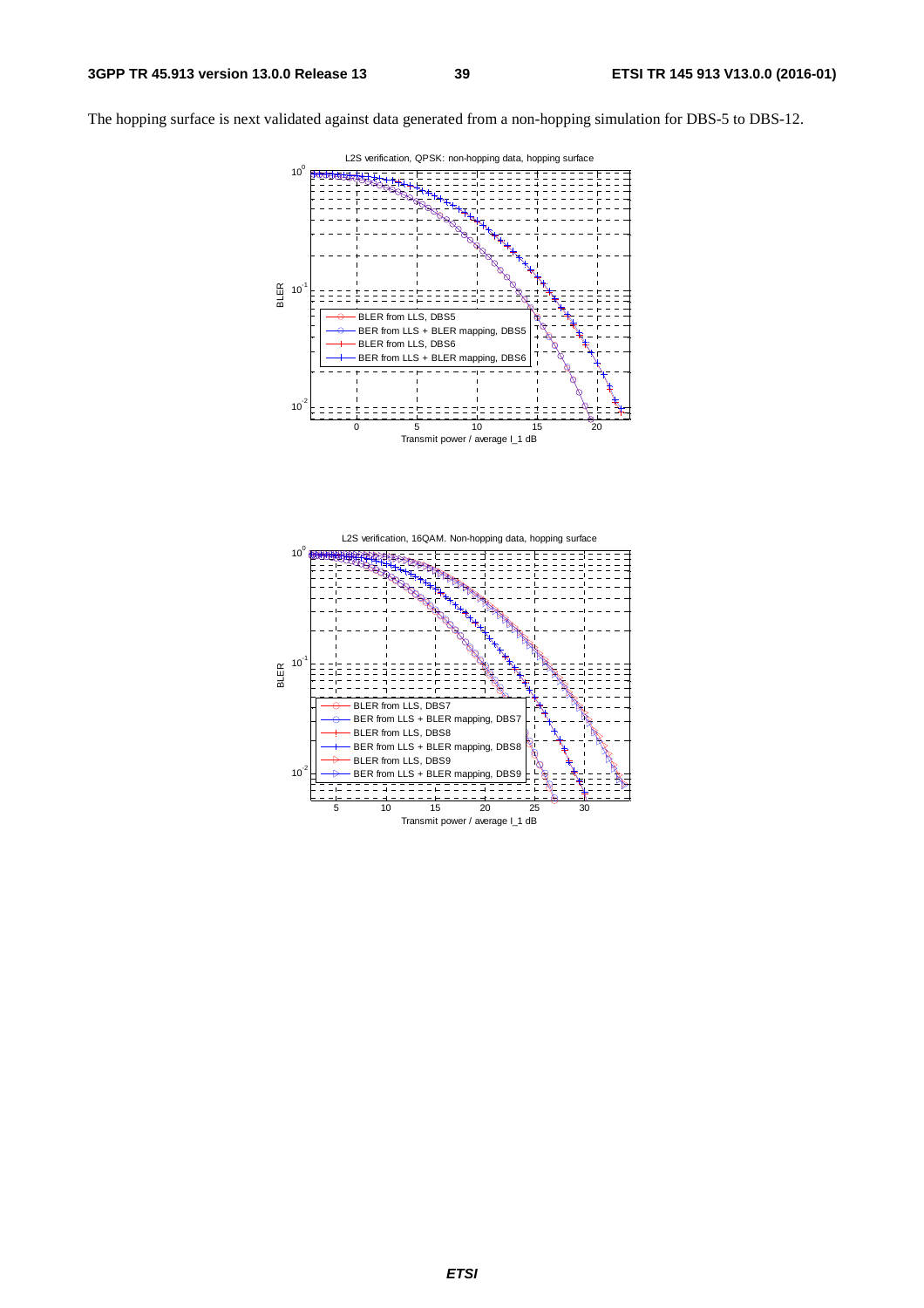

The above figures show the error is negligible in both cases. It can therefore be concluded that the BER to BLER mapping derived for the hopping channel is also valid also for a non-hopping channel.

### 9 System level studies

### 9.1 Introduction

System level studies will be performed for each network configuration, to determine the impact of the candidate pulse shapes to legacy services and to determine the throughput gain of the wide pulse shape compared to the reference i.e. EGPRS2-B using the narrowband pulse shape.

### 9.2 System Performance Evaluation

#### 9.2.1 Evaluation method

The evaluation method is ffs.

#### 9.2.2 System performance results

This clause contains the System performance results from Nokia & Nokia Siemens Networks.

#### 9.2.2.1 Evaluation method

The load for the CS resources was set to give 2 % blocking. This blocking criterion was kept across all scenarios and pulse shapes, yielding more or less constant load in the CS resources.

In the PS resources, the load was determined by the call arrival rate, which was determined by the number of data users in the network (one call per user was assumed).

For the reference pulse simulation, the PS load was set to maximum, which is when the rate of newly arrived calls equalled the rate of ending calls (in this context a call is a temporary block flow).

For the wide pulse simulations, the PS load was first equal the PS load in the reference pulse simulation. This is to provide an evaluation of the existing users in the network. The PS load was then be increased to maximum to determine if more data users can be supported with the wide pulse without impacting legacy users (i.e. there is a "data capacity" gain with the wide pulse). Note that this last step was not performed.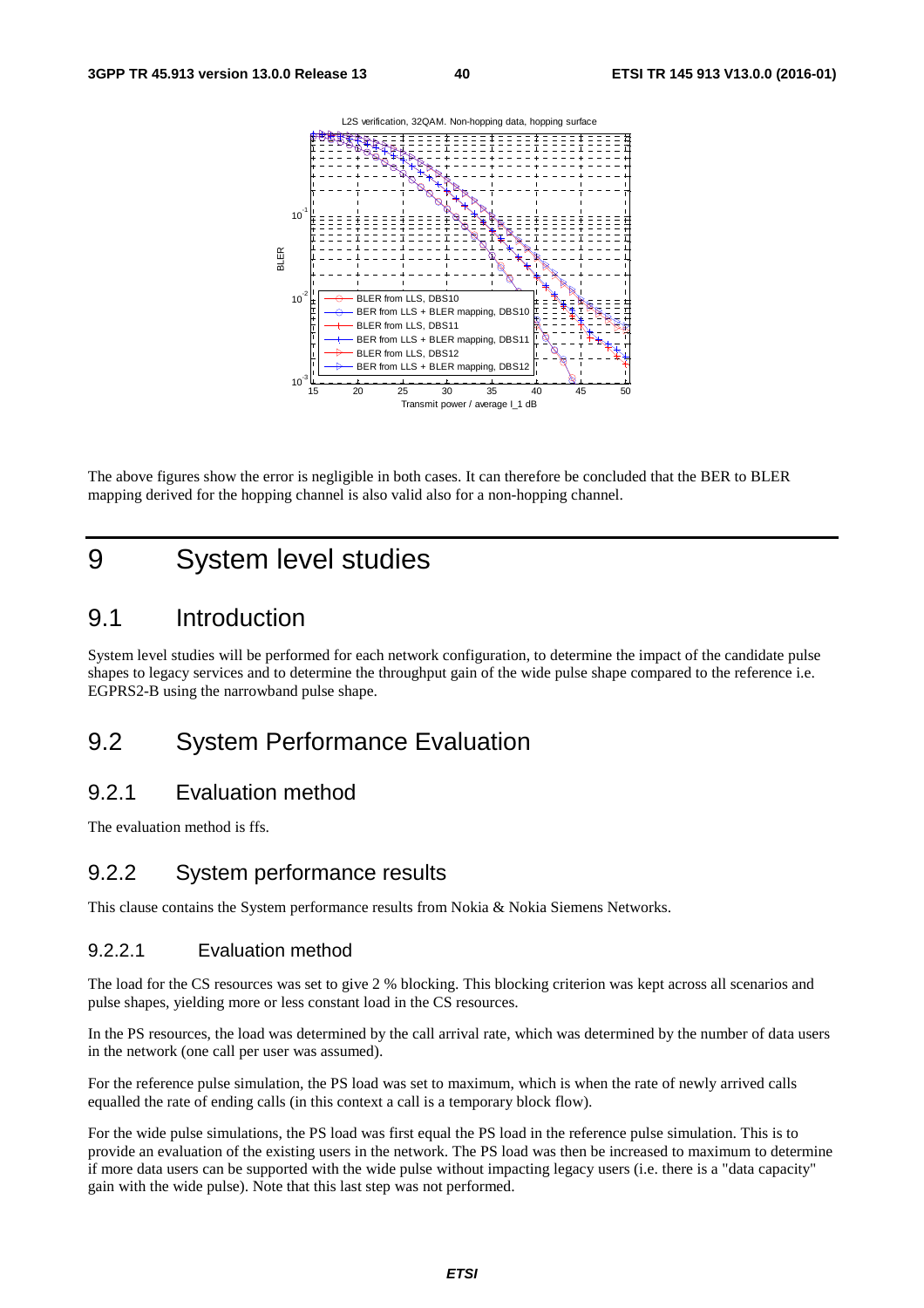The PS load can be defined as the average number of active TBFs per timeslot. This is shown in Figure 9.1 and Figure 9.3 for each simulation. Figure 9.2 and Figure 9.4 depict the timeslot utilisation in each simulation.



**Figure 9.1: Average number of active TBFs per timeslot (at equal the PS load)** 



**Figure 9.2: Timeslot utilisation in each simulation (at equal the PS load)**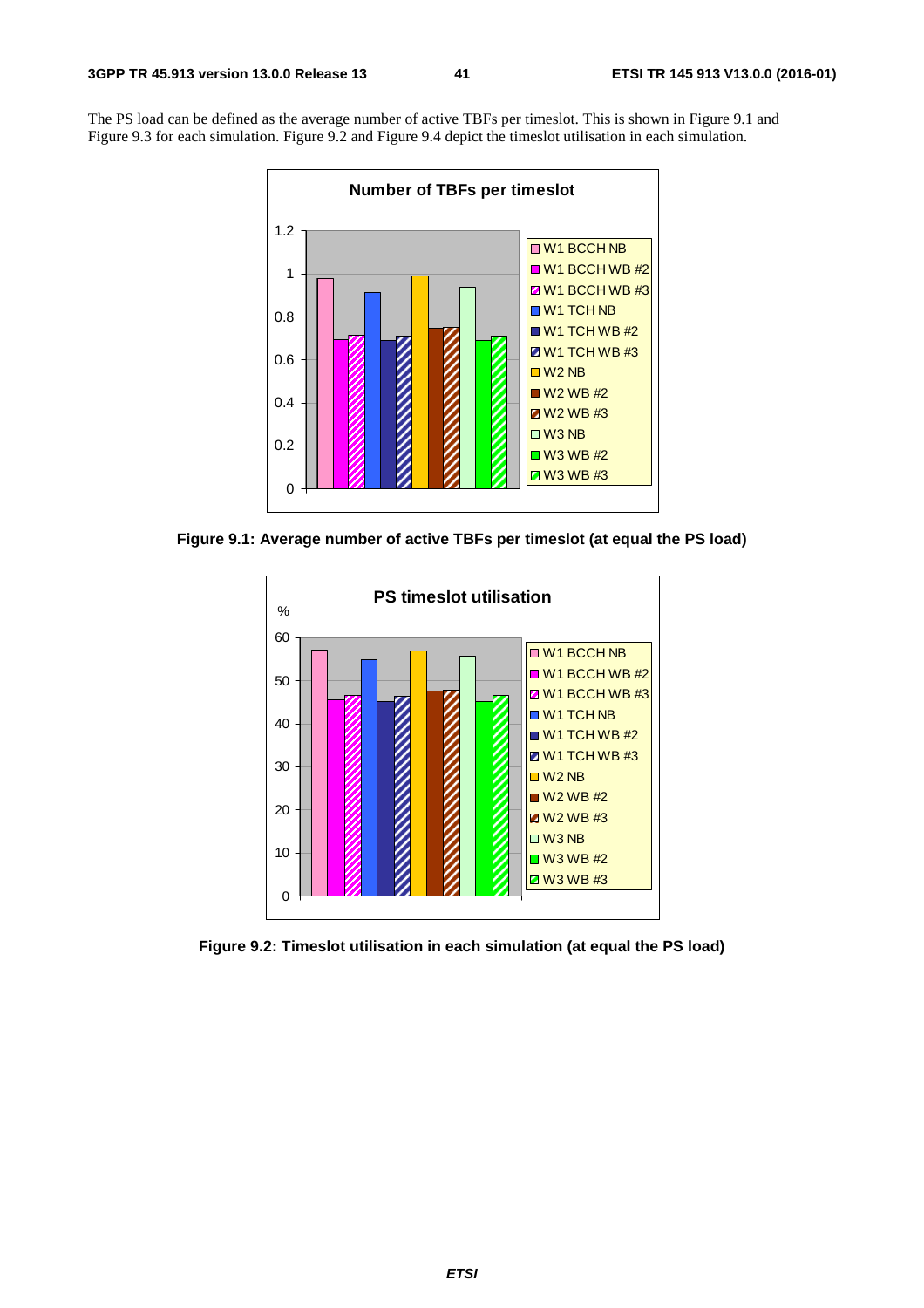

**Figure 9.3: Average number of active TBFs per timeslot (at maximum PS loads)** 





#### 9.2.2.2 Impact on speech quality

The impact of each pulse shape to legacy speech users is given in Figure 9.5 and Figure 9.6 – reference pulse (NB) vs candidate pulse #2 (WB#2) vs candidate pulse #3 (WB#3).

The criteria for a BQC is average FER  $> 1$  % except in network scenario WIDER-1 where it is  $> 2$  %.

The target percentage of BQCs is  $<$  5 %, which is more or less met in all the scenarios.

Impact to speech quality is the difference in percentage of BQCs between the reference pulse simulation and the wide pulse simulations.

At equal PS load, the impact is more or less the same between the reference pulse and either of the wide pulses.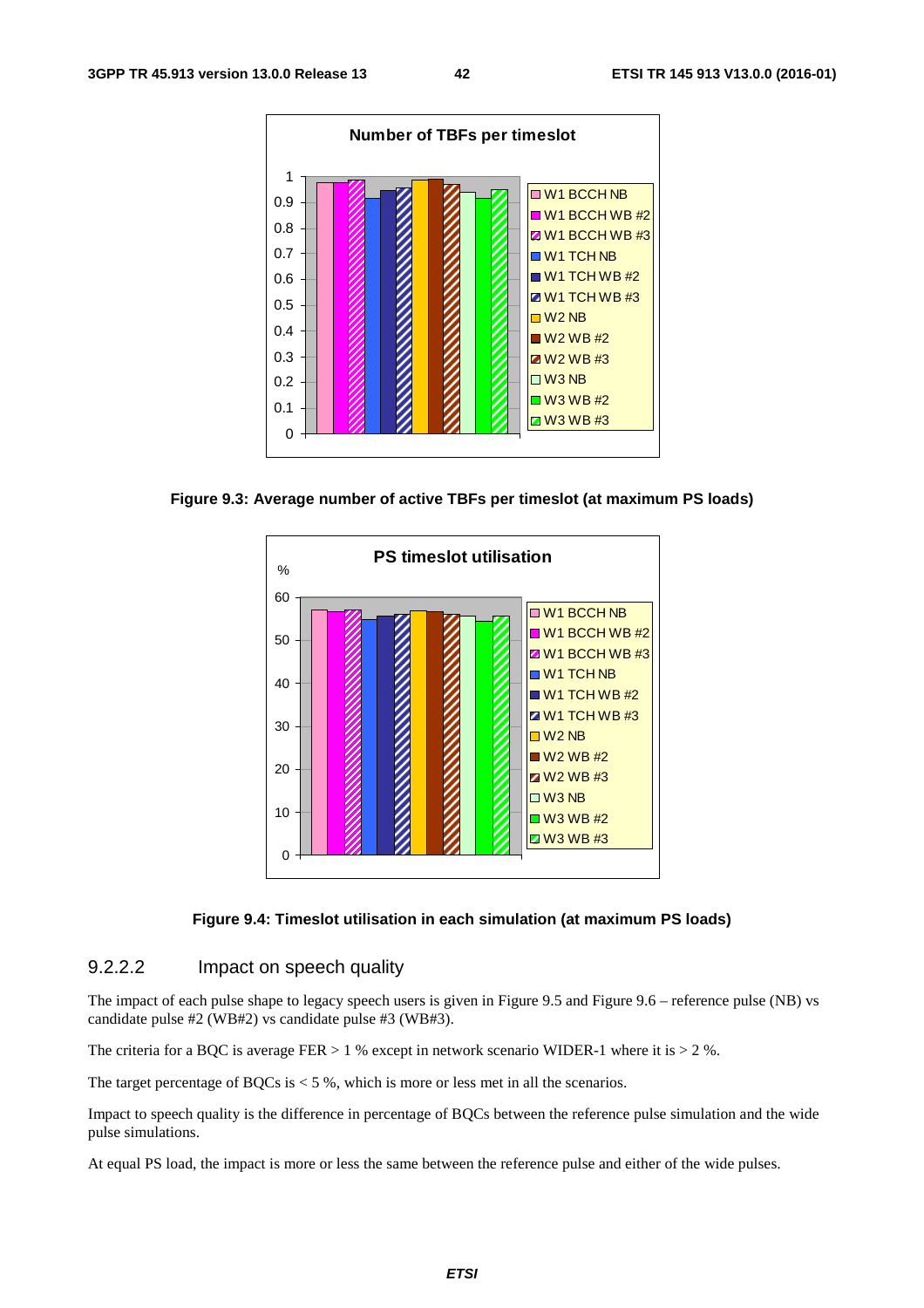This means:

- speech quality of legacy users is not degraded by either of the wide pulses;
- any increase in ACI from the wide pulse is entirely compensated by a reduction in activity time;
- it will not be possible to support more data users with either wide pulse without some impact to legacy speech users.



**Figure 9.5: Percentage of BQCs at equal PS load** 

At maximum PS load, an impact to legacy voice users is apparent with the candidate pulse shapes only for the network configuration WIDER-1 on the TCH layer. This configuration has a high proportion of PS timeslots relative to the total number of timeslots (4 PS timeslots out of a total of 16). The impact to legacy voice users is nevertheless very small.



**Figure 9.6: Percentage of BQCs at maximum PS loads**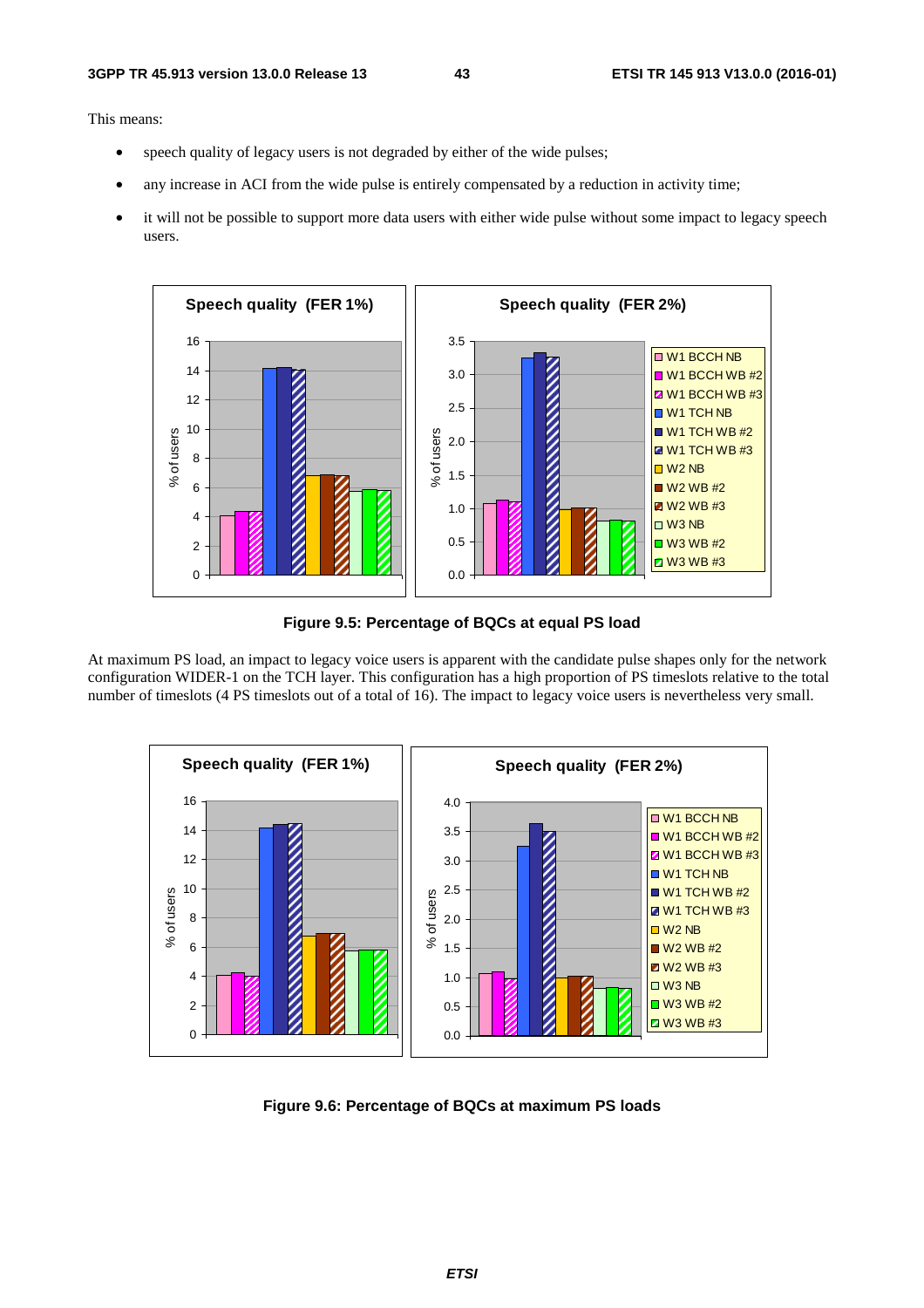#### 9.2.2.3 Impact on data throughput

Three percentiles were evaluated for the connection throughput:

- 10 % the 10 % of connections having the lowest throughput (~cell edge)
- 50 % the throughput median (~cell median)
- 90 % 10 % of connections having the highest throughput (~cell centre)

At equal PS load, the median throughput is about 35 kbit/s/TS for the reference pulse. With the candidate pulse #2, the gain was about 40 % and with the candidate pulse #3, the gain was about 35 %.

A constant gain can be seen for all of the users.

When the data throughput is evaluated at maximum PS loads, the median throughput gain is lower at about 20 % for both pulse shapes. However, there is a data capacity gain for both pulse shapes of about 20 %.



**Figure 9.7: Connection throughput at equal load (WB = candidate pulse #2)**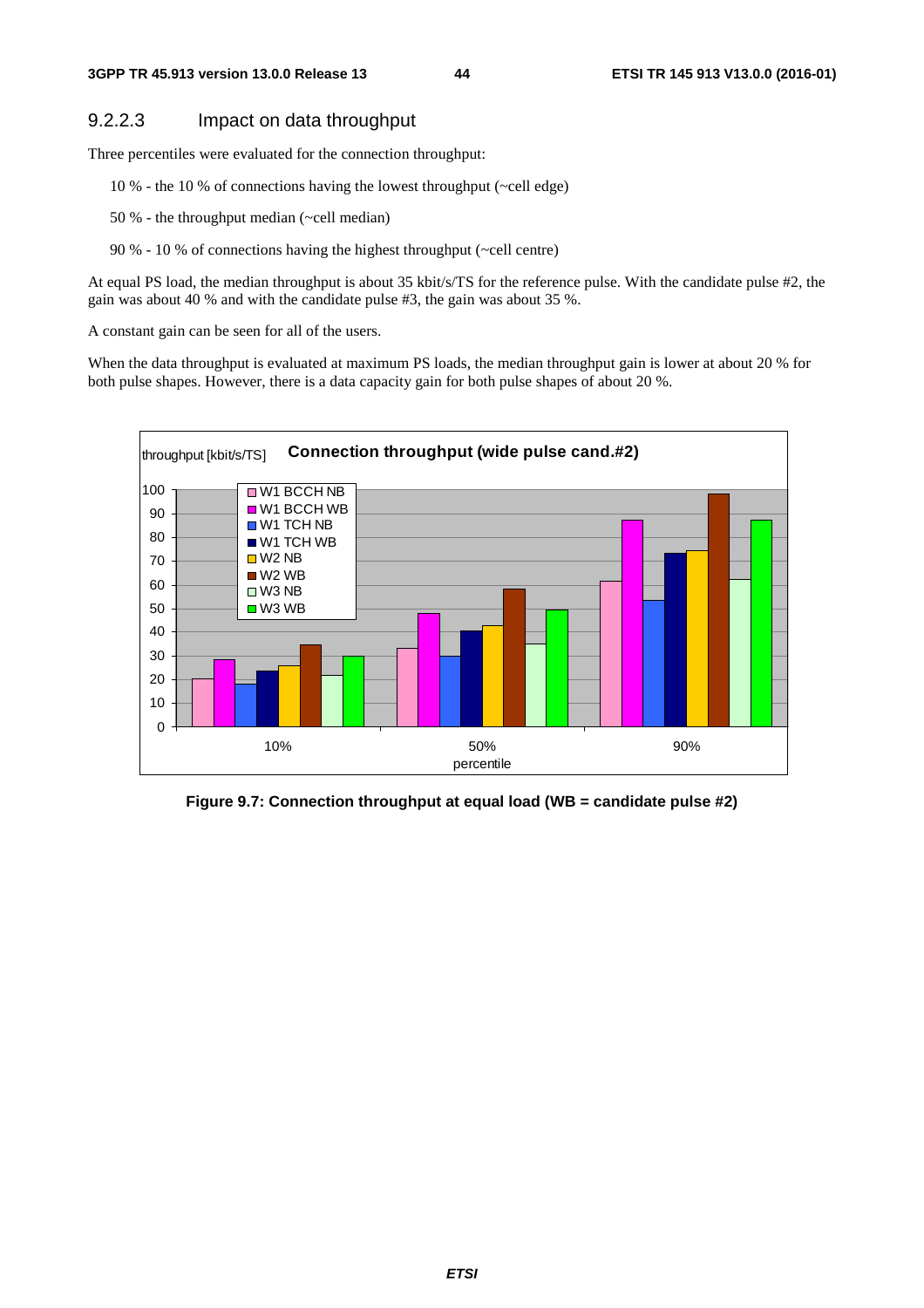

**Figure 9.8: Throughput gain at equal load of the wide pulse (WB = candidate pulse #2)** 



**Figure 9.9: Connection throughput at equal load (WB = candidate pulse #3)**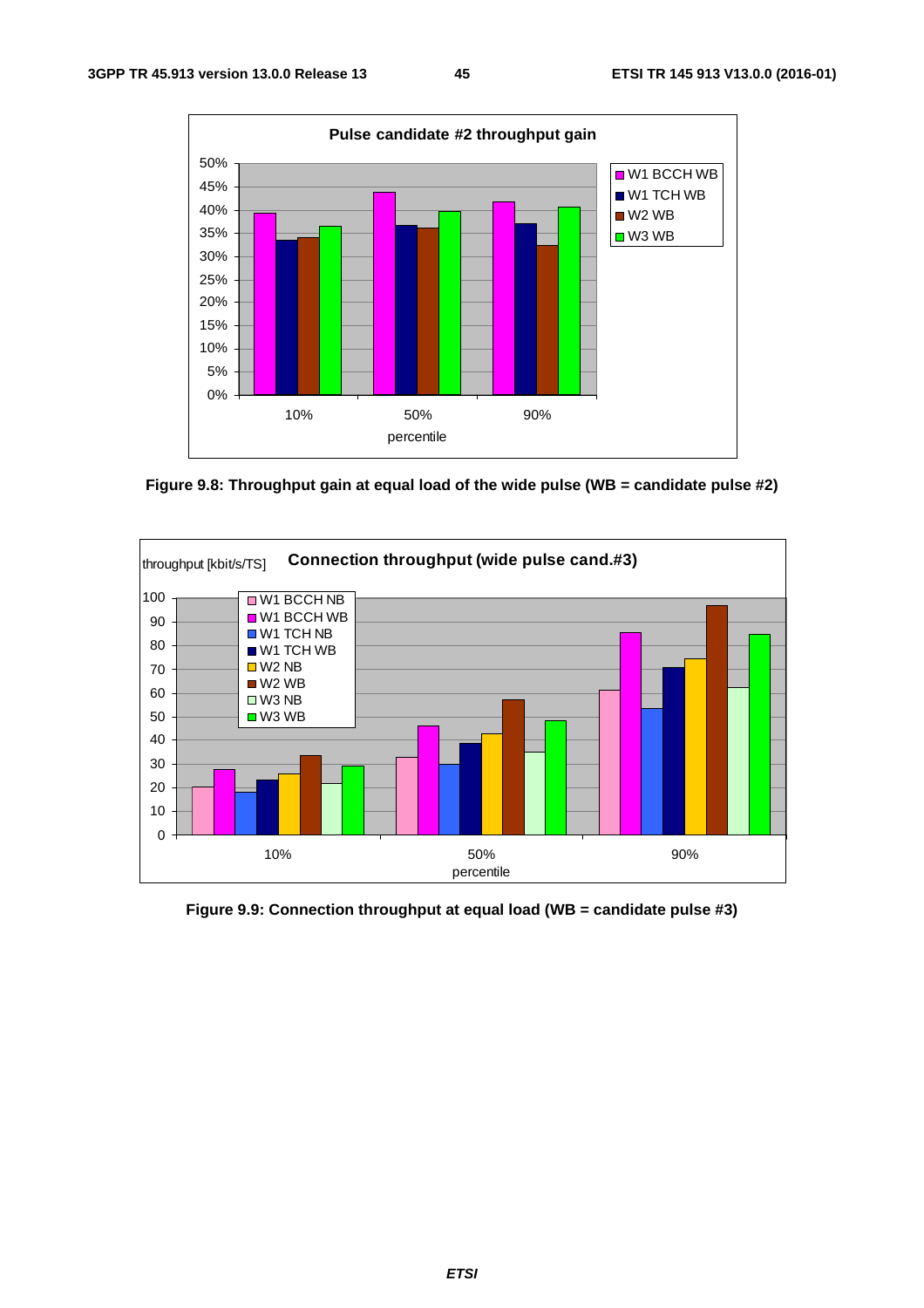

**Figure 9.10: Throughput gain at equal load of the wide pulse (WB = candidate pulse #3)** 



**Figure 9.11: Connection throughput at maximum loads (WB = candidate pulse #2)**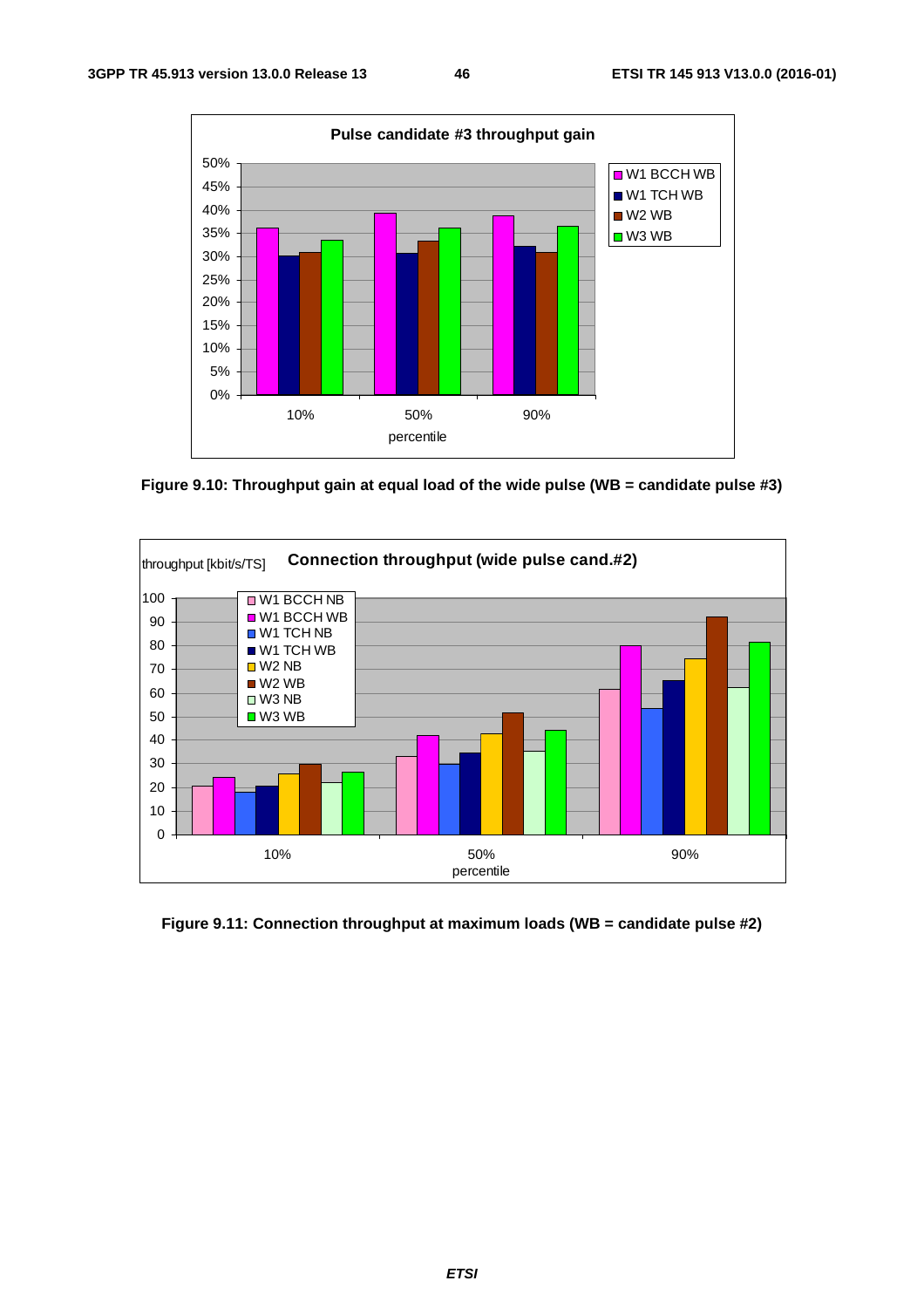

**Figure 9.12: Connection throughput at equal load (WB = candidate pulse #3)** 



#### **Figure 9.13: Summary of the throughput gains at maximum loads and also the gain in PS load for the wide pulse shapes**

### 10 Summary

The study considered a number of evaluation scenarios including different network scenarios (WIDER-1, WIDER-2 and WIDER-3) and different deployment strategies e.g. EGPRS2-B timeslot allocations on non-hopping BCCH frequencies, hopping TCH frequencies and on hopping over both BCCH and TCH frequencies (see 6.2 for details).

In general, the assumptions taken were worse case:

- Penetration of the EGPRS2-B service was set to 100 % (i.e. all the PS resources were dedicated to EGPRS2-B);
- PS traffic load was set to saturation (corresponding to maximum timeslot utilization);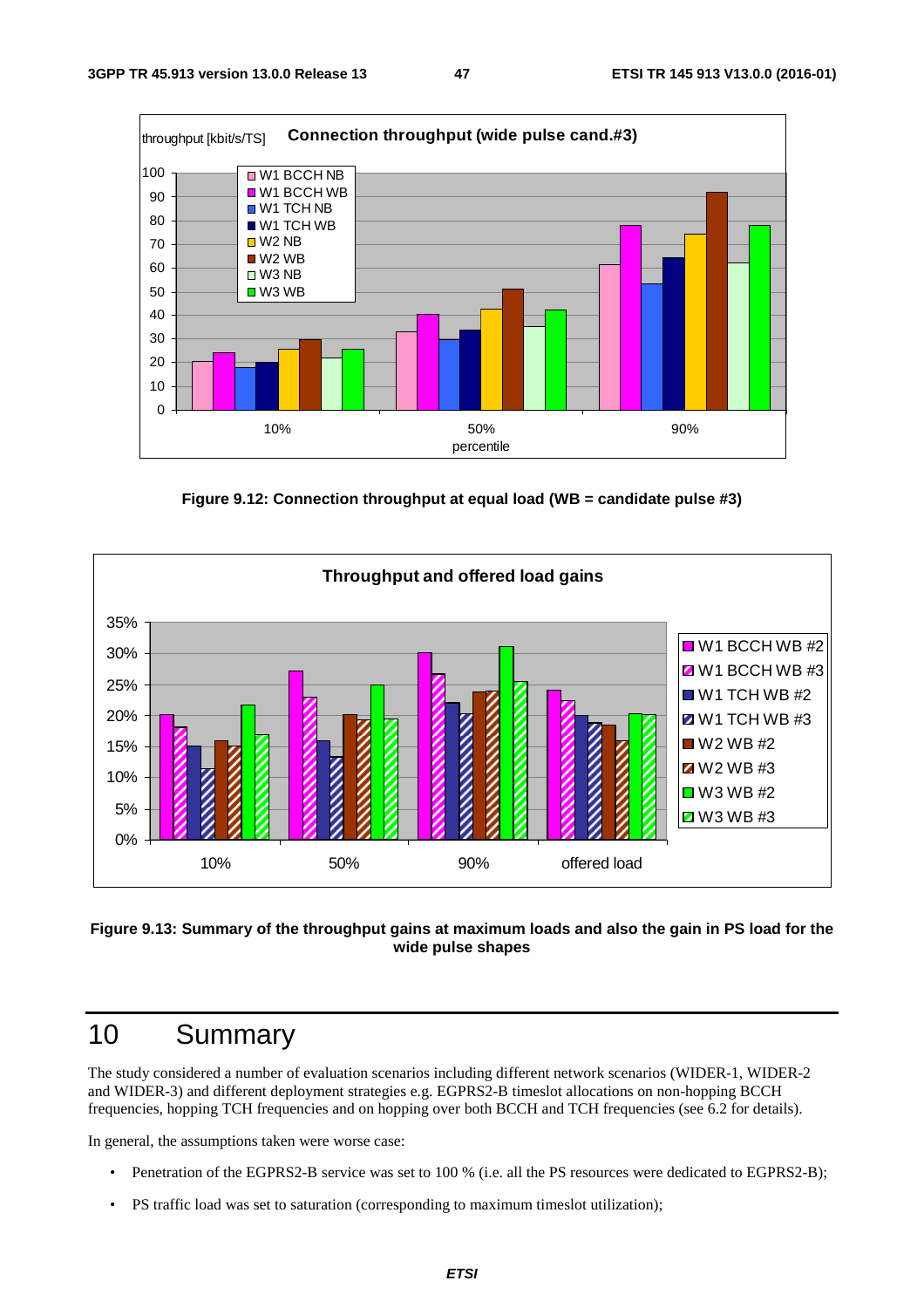• CS traffic load was set to give 2 % blocking in all the scenarios.

Two pulse shapes with different spectral properties were evaluated (denoted as Candidate #2 and Candidate #3). They exhibited lower inter-symbol interference than the LGMSK pulse shape and lower adjacent-channel protection (see clause 7.2.2.2 for details). Their link level performance (as well as the reference pulse"s) was disclosed corresponding to the TU3 propagation channel for the 900MHz band when assuming ideal frequency hopping (see clauses 8.2.2 and 8.2.3).The throughput performance of EGPRS2-B users was evaluated for each pulse shape. The findings can be found in clause 9.2.2.3 and are summarized in Table 10.1 (for the scenario where the reference load was set to saturation and the network load when evaluating the wide pulse shapes was set to the reference load) and in Table 10.2 (for the scenario where the reference load and the network load when evaluating the wide pulse shapes was set to saturation).

**Table 10.1: Median throughput gains (network load = reference load)** 

| Network load $=$                               | <b>Median throughput gains</b> |              |  |
|------------------------------------------------|--------------------------------|--------------|--|
| reference load<br><b>Network configuration</b> | Candidate #2                   | Candidate #3 |  |
| WIDER-1 (BCCH layer)                           | 44 %                           | 39%          |  |
| WIDER-1 (TCH layer)                            | 37%                            | 31 %         |  |
| WIDER-2                                        | 36 %                           | $33\%$       |  |
| WIDER-3                                        | 40 %                           | 36%          |  |

| Table 10.2: Median throughput and capacity gains (network load = saturated) |  |  |  |  |  |  |
|-----------------------------------------------------------------------------|--|--|--|--|--|--|
|-----------------------------------------------------------------------------|--|--|--|--|--|--|

| Network load = saturated     | <b>Candidate #2</b>                 |                          | Candidate #3                        |                          |
|------------------------------|-------------------------------------|--------------------------|-------------------------------------|--------------------------|
| <b>Network configuration</b> | <b>Median</b><br>throughput<br>qain | Data<br>capacity<br>gain | <b>Median</b><br>throughput<br>gain | Data<br>capacity<br>gain |
| WIDER-1 (BCCH layer)         | 27 %                                | 24 %                     | 23 %                                | 22 %                     |
| WIDER-1 (TCH layer)          | 16 %                                | 20 %                     | 13 %                                | 19 %                     |
| WIDER-2                      | 20 %                                | 18 %                     | 19 %                                | 16 %                     |
| WIDER-3                      | 25 %                                | 20 %                     | 19 %                                | 20 %                     |

In the figures in Table 10.2, data capacity is defined by the call arrival rate that can be supported before the network becomes saturated (i.e. when the call arrival rate equaled the call ending rate) and data capacity gain is the percentage difference in data capacity between the wide bandwidth pulse and the LGMSK pulse. Throughput gain is the percentage difference in the median throughput of the data calls between the wide bandwidth pulse and the LGMSK pulse measured before the network becomes saturated (i.e. when the call arrival rate equaled the call ending rate). The findings demonstrate that a throughput gain of  $13 - 27$  % and a data capacity gain of  $16 - 24$  % (depending on the network scenario and pulse shape) can be achieved when a wide bandwidth pulse shape is utilized. This is a result of the improved receiver performance as a result of the lower inter-symbol interference.

The study also evaluated the impact of the lower adjacent-channel protection on the speech quality of legacy users. The findings can be found in clause 9.2.2.2 and are summarized in Table 10.3 and Table 10.4.

#### **Table 10.3: Change in Bad Quality Calls for legacy users (network load = reference load)**

| Network load $=$                               | Change in BQCs (FER $>$ 2 %) |              |
|------------------------------------------------|------------------------------|--------------|
| reference load<br><b>Network configuration</b> | Candidate #2                 | Candidate #3 |
| <b>WIDER-1 (BCCH layer)</b>                    |                              |              |
| <b>WIDER-1 (TCH layer)</b>                     | $+0.1%$                      |              |
| <b>WIDER-2</b>                                 |                              |              |
| <b>WIDER-3</b>                                 |                              |              |

#### **Table 10.4.:Change in Bad Quality Calls for legacy users (network load = saturated).=**

| Network load $=$             | Change in BQCs (FER $>$ 2 %) |              |  |
|------------------------------|------------------------------|--------------|--|
| saturated                    | Candidate #2                 | Candidate #3 |  |
| <b>Network configuration</b> |                              |              |  |
| WIDER-1 (BCCH layer)         |                              | $-0.1%$      |  |
| WIDER-1 (TCH layer)          | $+0.3%$                      | $+0.4%$      |  |
| WIDFR-2                      |                              |              |  |
| WIDER-3                      |                              |              |  |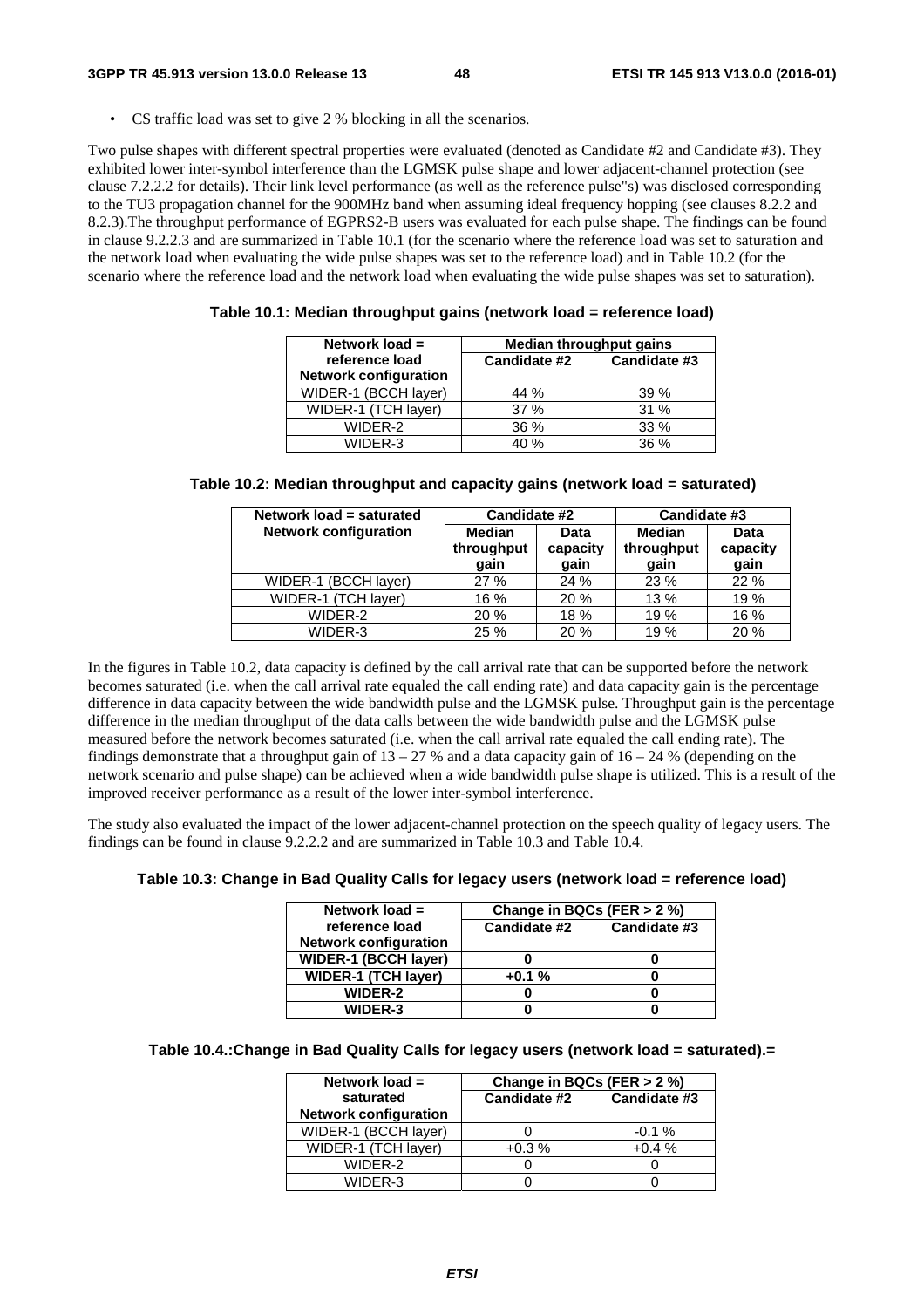The findings demonstrate that the lower adjacent-channel protection did not degrade the speech performance of a legacy mobile, or resulted in a degradation considered acceptable, even though the network saturation level was reached. This is because there were fewer PS timeslots than CS timeslots in the evaluated scenarios. The speech performance in Table 10.3 had the added benefit of lower timeslot occupancy of the wide pulse shape as a result of the throughput gain.

## 11 Conclusion

Based on the findings of the WIDER study item which have been collated in this Technical Report, it is concluded that for the evaluated scenarios, a throughput gain of  $13 - 27$  % and a data capacity gain of  $16 - 24$  % (depending on the network scenario and pulse shape) can be achieved for EGPRS2-B users when a wide bandwidth pulse shape is utilized without degrading the speech performance of a legacy mobile, or resulted in a degradation considered acceptable, even though the network saturation level was reached. While the evaluated scenarios were believed to represent the most relevant for the EGPRS2-B service, they should not be considered as representing all network scenarios. Hence it is recommended that the mandatory Tx pulse shall be the linearised GMSK pulse and the use of the wide bandwidth pulse shall be optional to an operator.

Further investigations into the performance of a wide bandwidth pulse shape and its impact to legacy users may be taken into account into future versions of this Technical Report.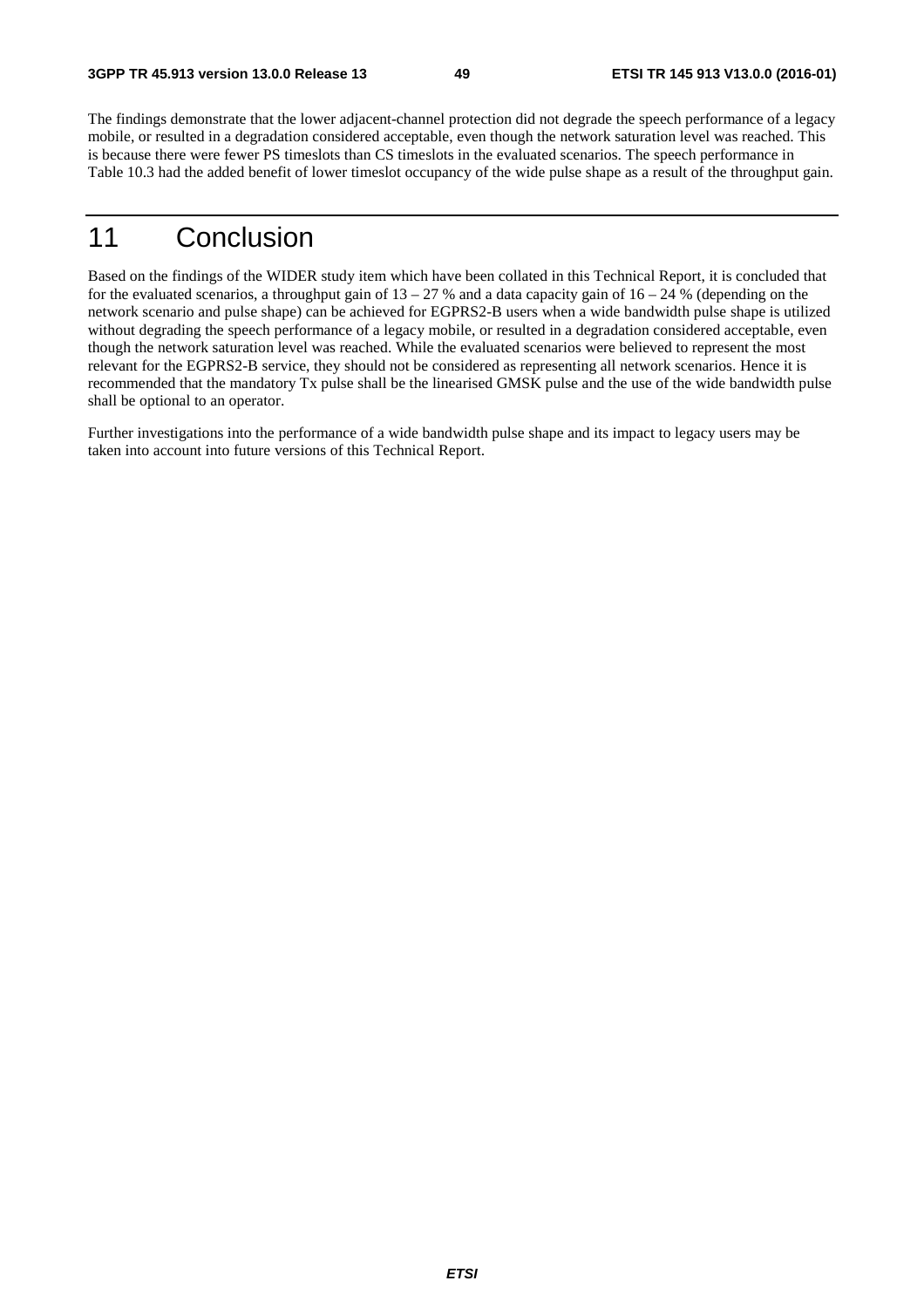## Annex A: Candidate pulse shape coefficients

## A.1: Candidate pulse shapes from [4]

Each pulse shape is 59 taps long sampled at 3.25Msamples/s (oversampling factor of 10).

| Candidate #1   | <b>Candidate #2</b> | Candidate #3   |
|----------------|---------------------|----------------|
| 1.0846177e-003 | 2.6977180e-005      | 1.0968144e-003 |
| 2.2139509e-003 | 4.0426372e-004      | 2.0180204e-003 |
| 3.8923368e-003 | 1.0268149e-003      | 3.2510978e-003 |
| 6.1616664e-003 | 1.9311868e-003      | 4.7521387e-003 |
| 8.9338494e-003 | 3.1123964e-003      | 6.3853412e-003 |
| 1.1973940e-002 | 4.4869017e-003      | 7.9401519e-003 |
| 1.4941378e-002 | 5.8817692e-003      | 9.1836646e-003 |
| 1.7421315e-002 | 7.0465266e-003      | 9.8942347e-003 |
| 1.8985251e-002 | 7.6981057e-003      | 9.9030879e-003 |
| 1.9266989e-002 | 7.5857250e-003      | 9.1385544e-003 |
| 1.8050315e-002 | 6.5670222e-003      | 7.6719795e-003 |
| 1.5352852e-002 | 4.6845205e-003      | 5.7529665e-003 |
| 1.1490058e-002 | 2.2284937e-003      | 3.8247766e-003 |
| 7.1100892e-003 | -2.2824295e-004     | 2.5207068e-003 |
| 3.1916999e-003 | -1.8344948e-003     | 2.6431724e-003 |
| 9.9327413e-004 | -1.5092070e-003     | 5.1161133e-003 |
| 1.9409757e-003 | 1.9571783e-003      | 1.0906589e-002 |
| 7.4539299e-003 | 9.7659302e-003      | 2.0908125e-002 |
| 1.8748255e-002 | 2.2939497e-002      | 3.5808647e-002 |
| 3.6636990e-002 | 4.2141972e-002      | 5.5962780e-002 |
| 6.1360473e-002 | 6.7520344e-002      | 8.1289361e-002 |
| 9.2470697e-002 | 9.8595522e-002      | 1.1120693e-001 |
| 1.2878719e-001 | 1.3422400e-001      | 1.4461647e-001 |
| 1.6843702e-001 | 1.7263977e-001      | 1.7993990e-001 |
| 2.0898281e-001 | 2.1157546e-001      | 2.1521837e-001 |
| 2.4760556e-001 | 2.4843482e-001      | 2.4824688e-001 |
| 2.8140739e-001 | 2.8055862e-001      | 2.7679448e-001 |
| 3.0774152e-001 | 3.0551549e-001      | 2.9884307e-001 |
| 3.2447135e-001 | 3.2134315e-001      | 3.1277366e-001 |
| 3.3020839e-001 | 3.2676635e-001      | 3.1753808e-001 |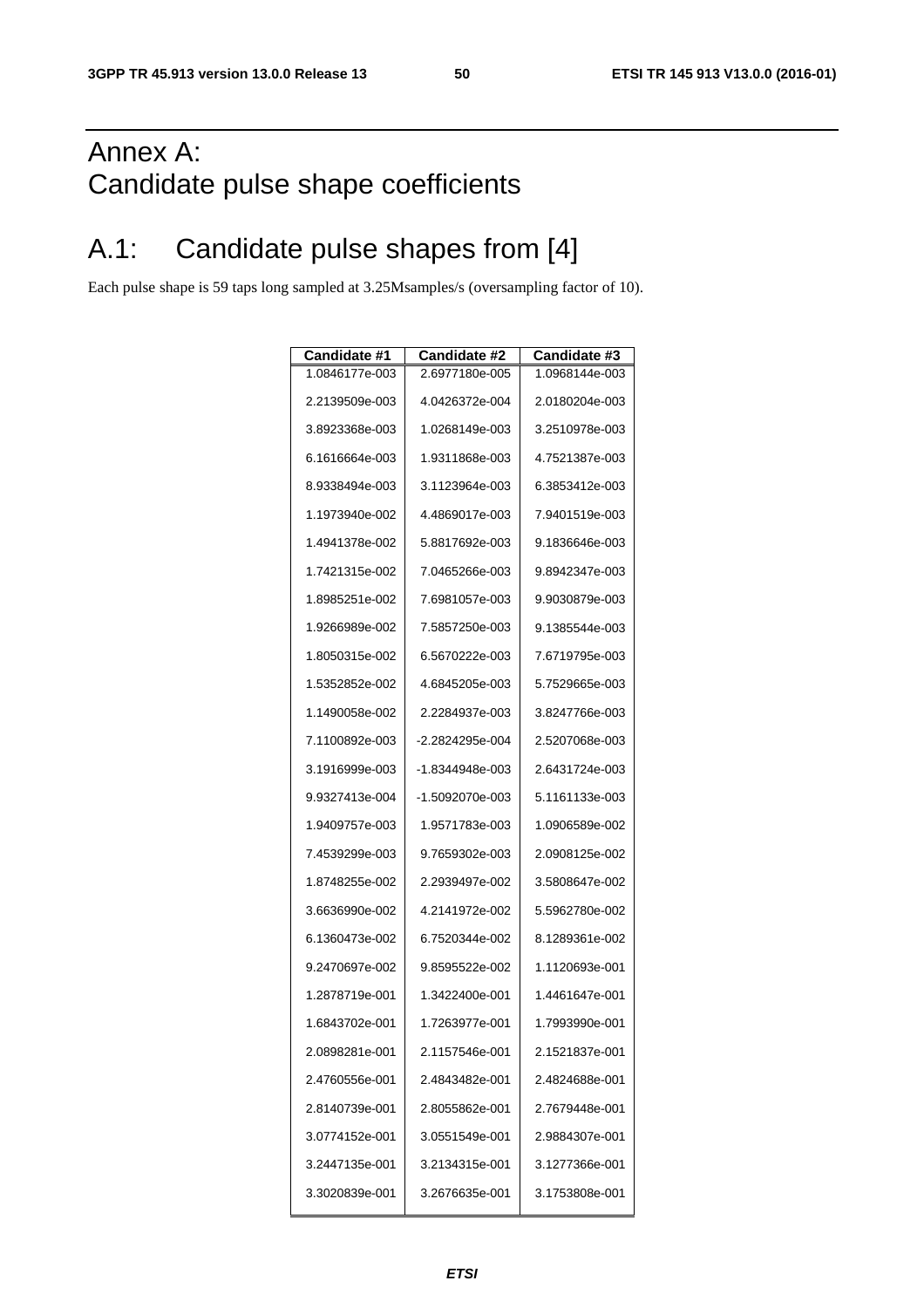| <b>Candidate #1</b> | <b>Candidate #2</b> | Candidate #3   |
|---------------------|---------------------|----------------|
| 3.2447135e-001      | 3.2134315e-001      | 3.1277366e-001 |
| 3.0774152e-001      | 3.0551549e-001      | 2.9884307e-001 |
| 2.8140739e-001      | 2.8055862e-001      | 2.7679448e-001 |
| 2.4760556e-001      | 2.4843482e-001      | 2.4824688e-001 |
| 2.0898281e-001      | 2.1157546e-001      | 2.1521837e-001 |
| 1.6843702e-001      | 1.7263977e-001      | 1.7993990e-001 |
| 1.2878719e-001      | 1.3422400e-001      | 1.4461647e-001 |
| 9.2470697e-002      | 9.8595522e-002      | 1.1120693e-001 |
| 6.1360473e-002      | 6.7520344e-002      | 8.1289361e-002 |
| 3.6636990e-002      | 4.2141972e-002      | 5.5962780e-002 |
| 1.8748255e-002      | 2.2939497e-002      | 3.5808647e-002 |
| 7.4539299e-003      | 9.7659302e-003      | 2.0908125e-002 |
| 1.9409757e-003      | 1.9571783e-003      | 1.0906589e-002 |
| 9.9327413e-004      | -1.5092070e-003     | 5.1161133e-003 |
| 3.1916999e-003      | -1.8344948e-003     | 2.6431724e-003 |
| 7.1100892e-003      | -2.2824295e-004     | 2.5207068e-003 |
| 1.1490058e-002      | 2.2284937e-003      | 3.8247766e-003 |
| 1.5352852e-002      | 4.6845205e-003      | 5.7529665e-003 |
| 1.8050315e-002      | 6.5670222e-003      | 7.6719795e-003 |
| 1.9266989e-002      | 7.5857250e-003      | 9.1385544e-003 |
| 1.8985251e-002      | 7.6981057e-003      | 9.9030879e-003 |
| 1.7421315e-002      | 7.0465266e-003      | 9.8942347e-003 |
| 1.4941378e-002      | 5.8817692e-003      | 9.1836646e-003 |
| 1.1973940e-002      | 4.4869017e-003      | 7.9401519e-003 |
| 8.9338494e-003      | 3.1123964e-003      | 6.3853412e-003 |
| 6.1616664e-003      | 1.9311868e-003      | 4.7521387e-003 |
| 3.8923368e-003      | 1.0268149e-003      | 3.2510978e-003 |
| 2.2139509e-003      | 4.0426372e-004      | 2.0180204e-003 |
| 1.0846177e-003      | 2.6977180e-005      | 1.0968144e-003 |
|                     |                     |                |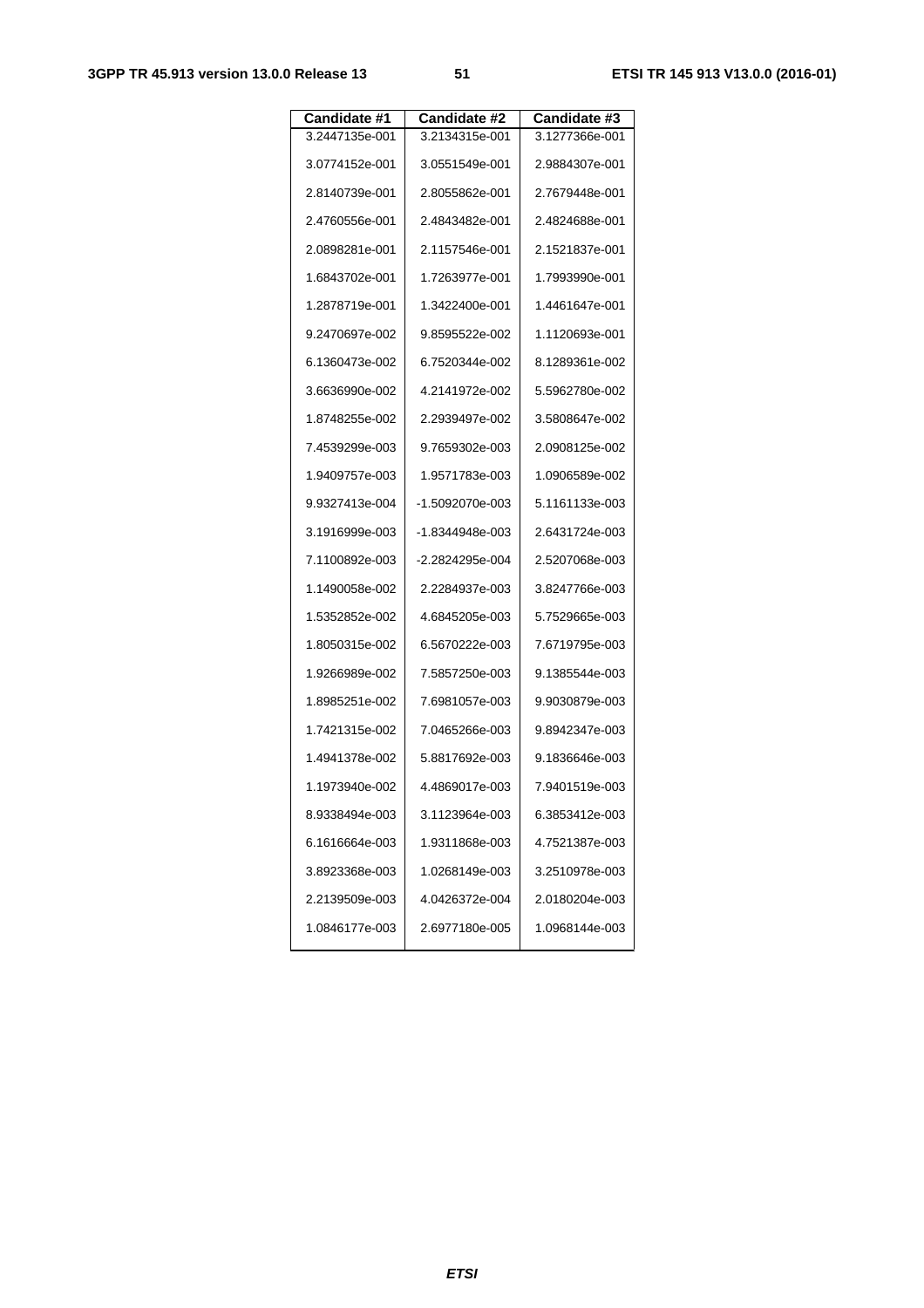## Annex B: Network statistics

## B.1 CDFs for Scenario A

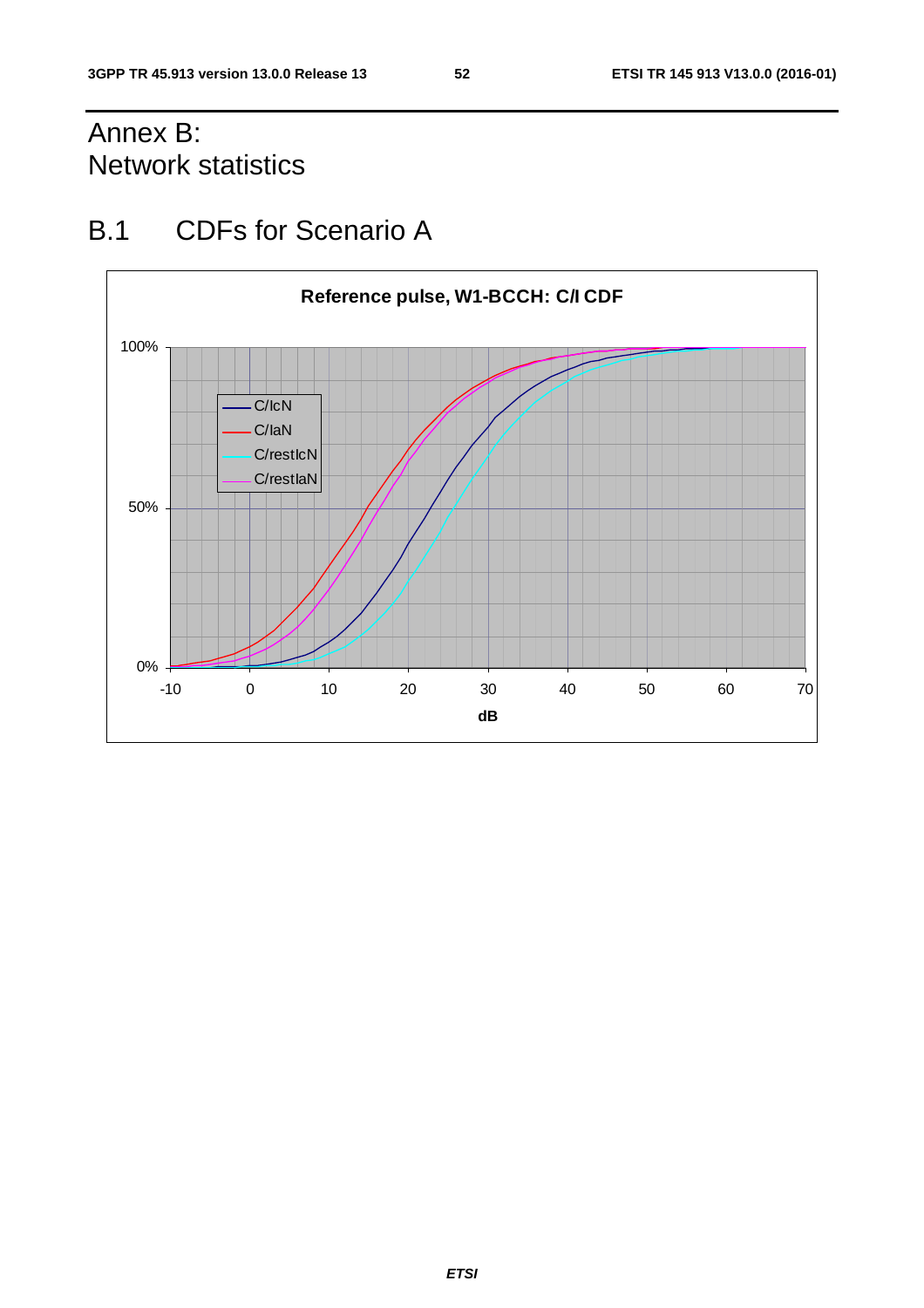



## B.2 CDFs for Scenario B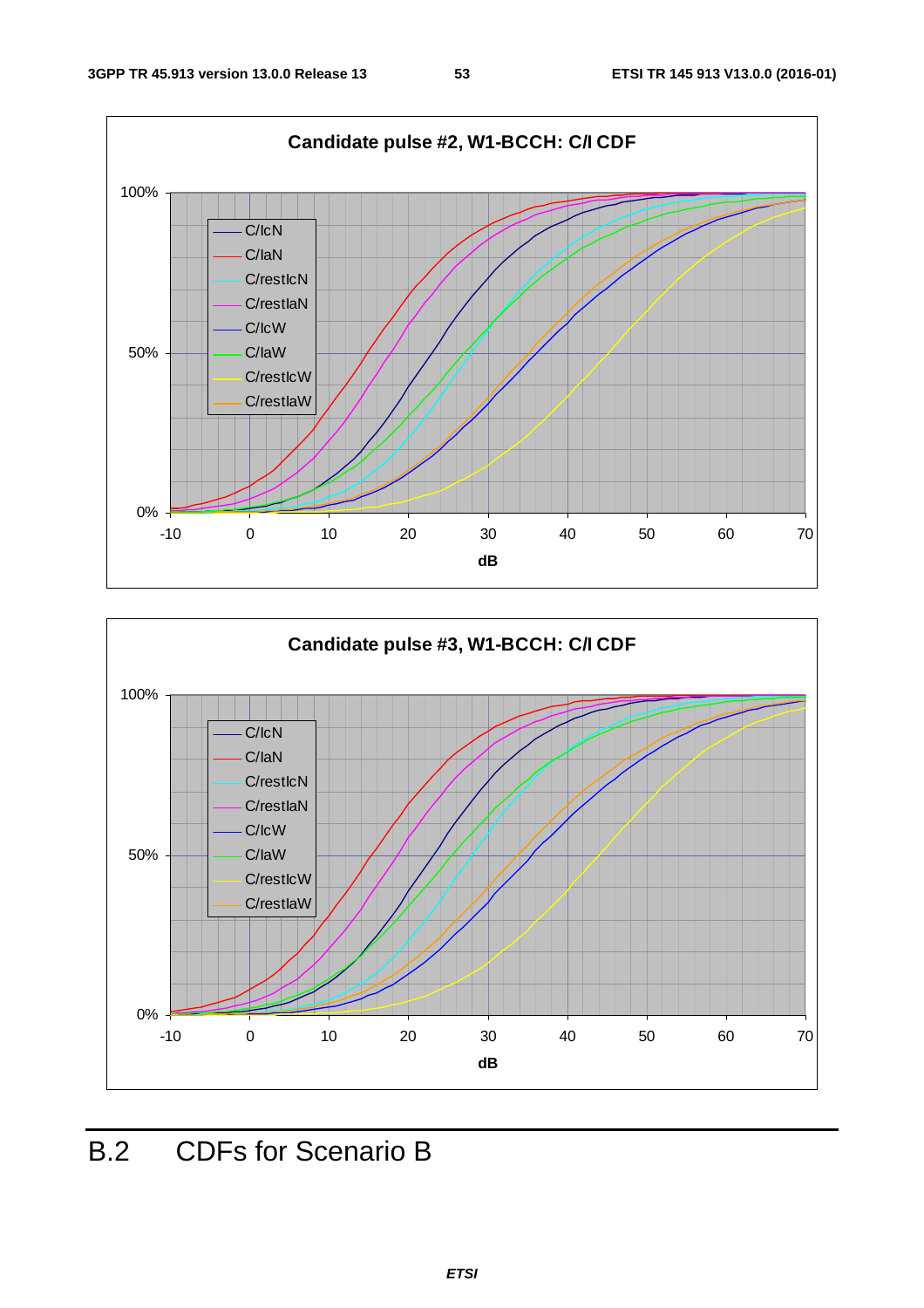

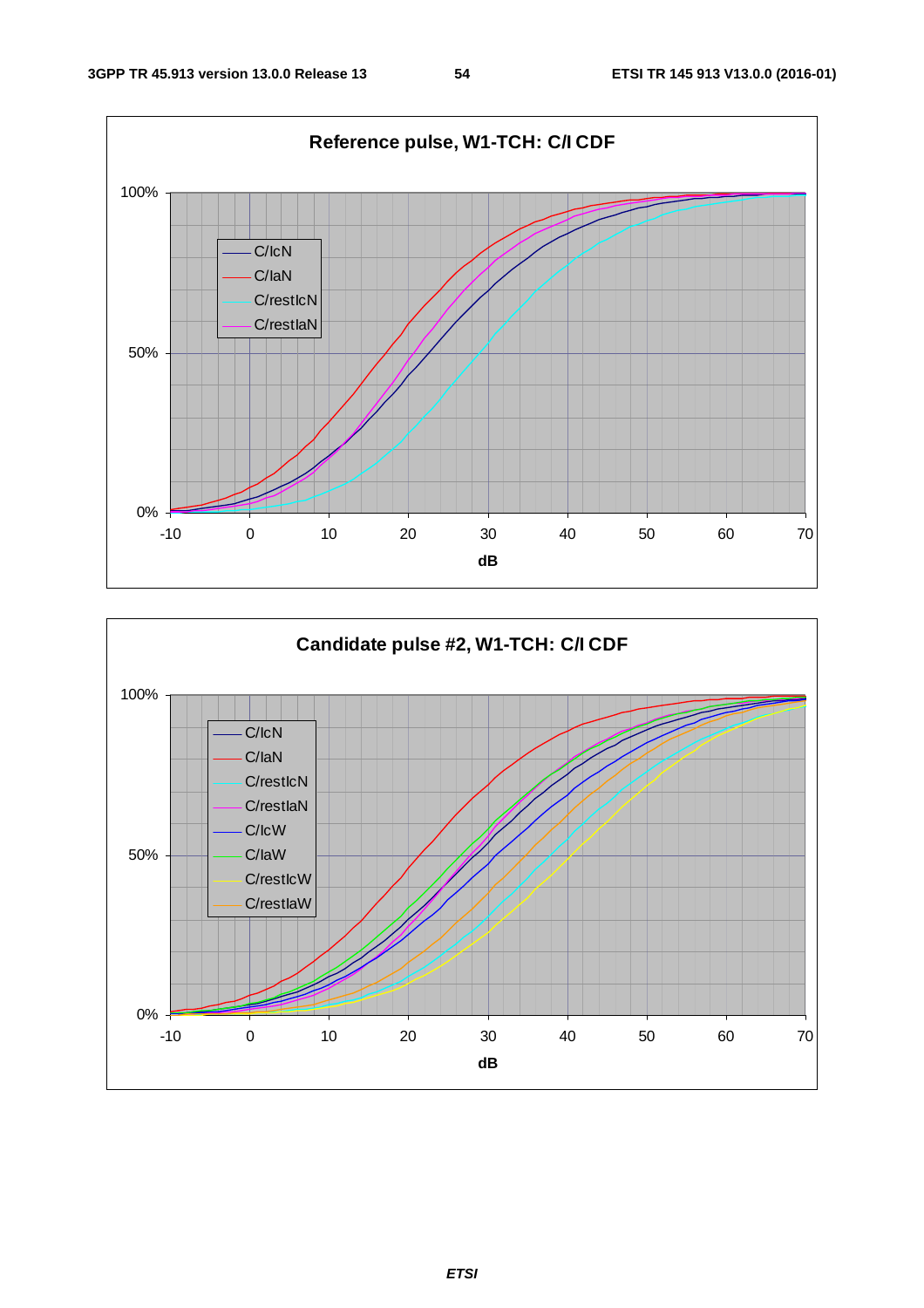

## B.3 CDFs for Scenario C

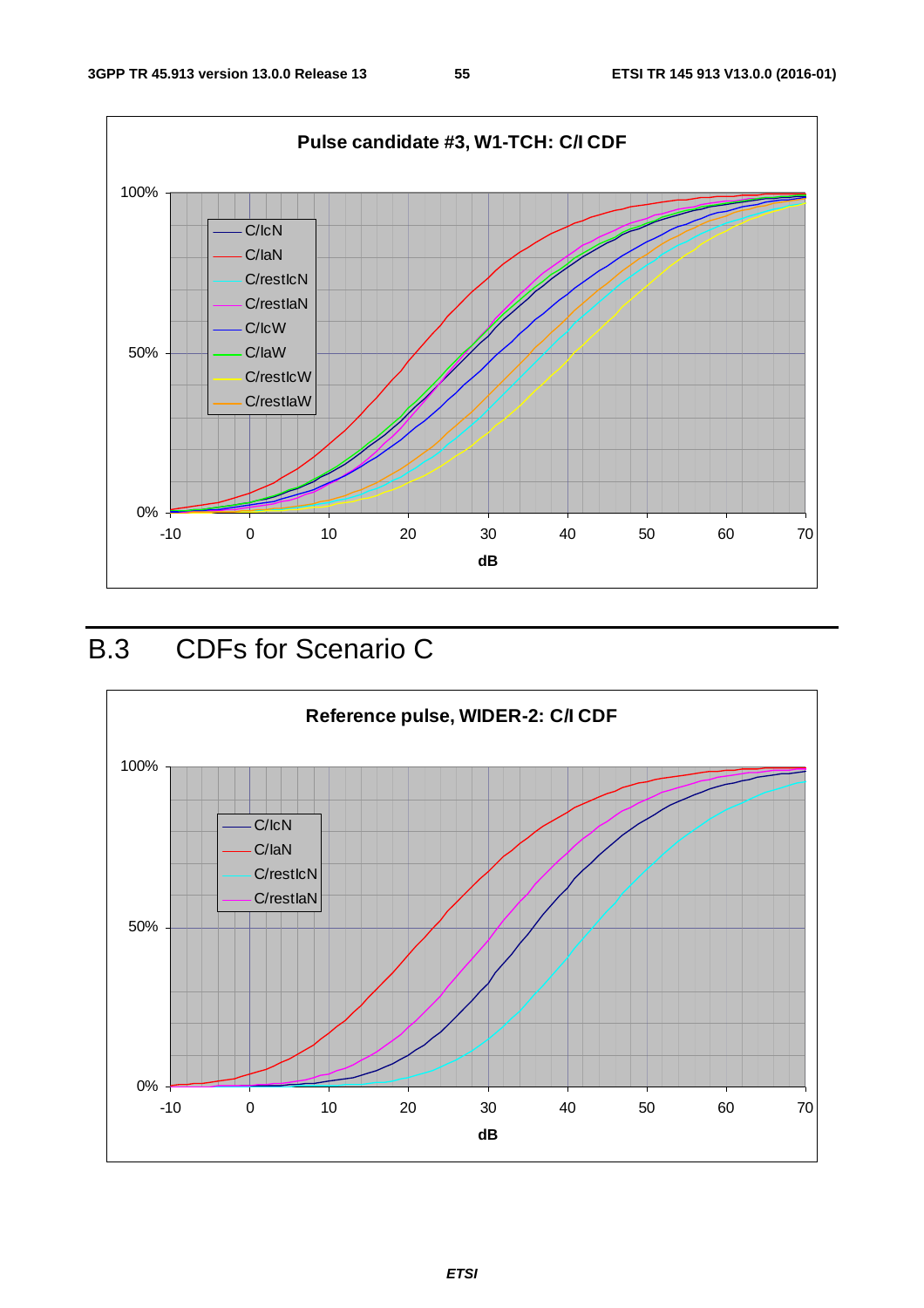



## B.4 CDFs for Scenario D

*ETSI*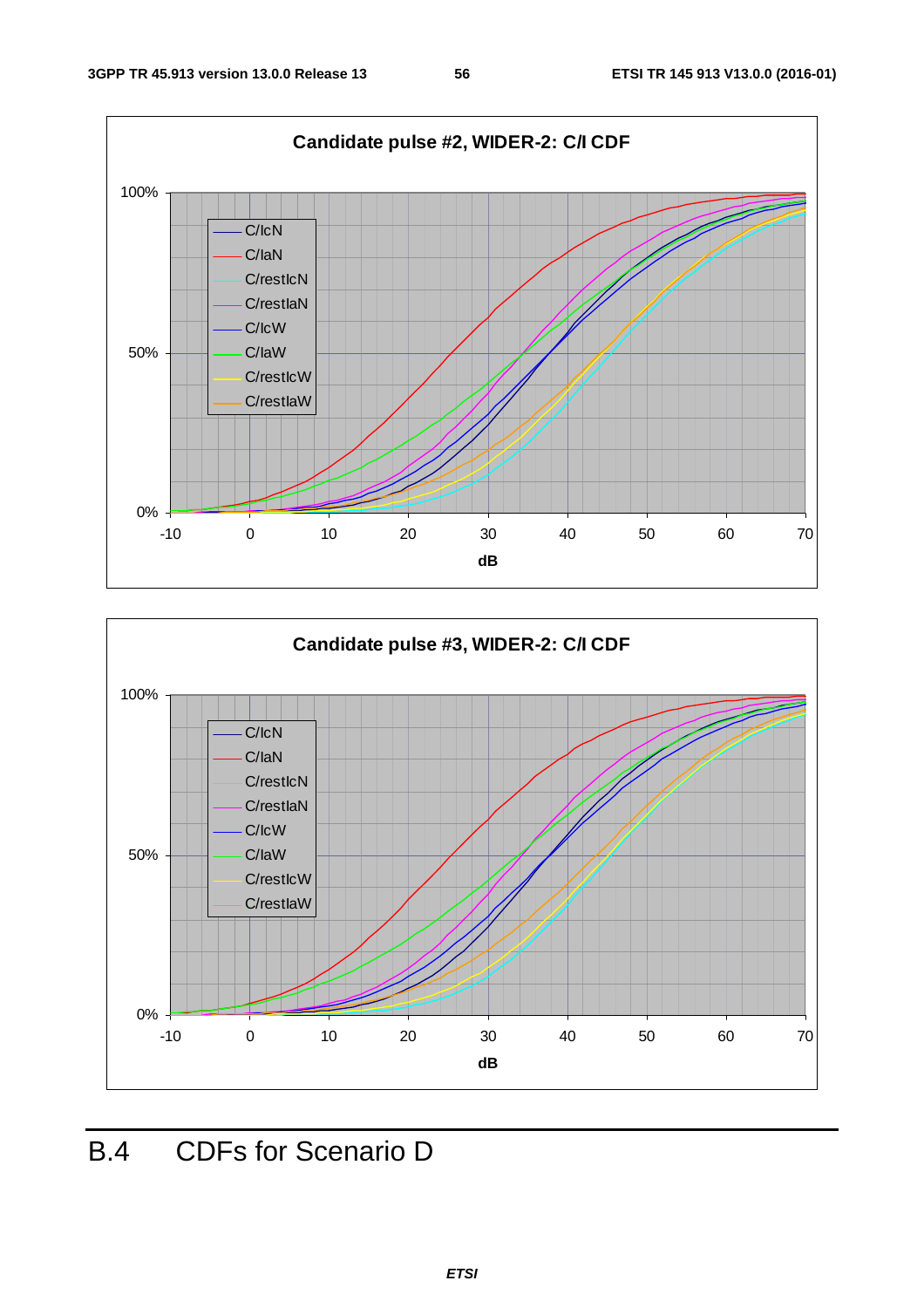

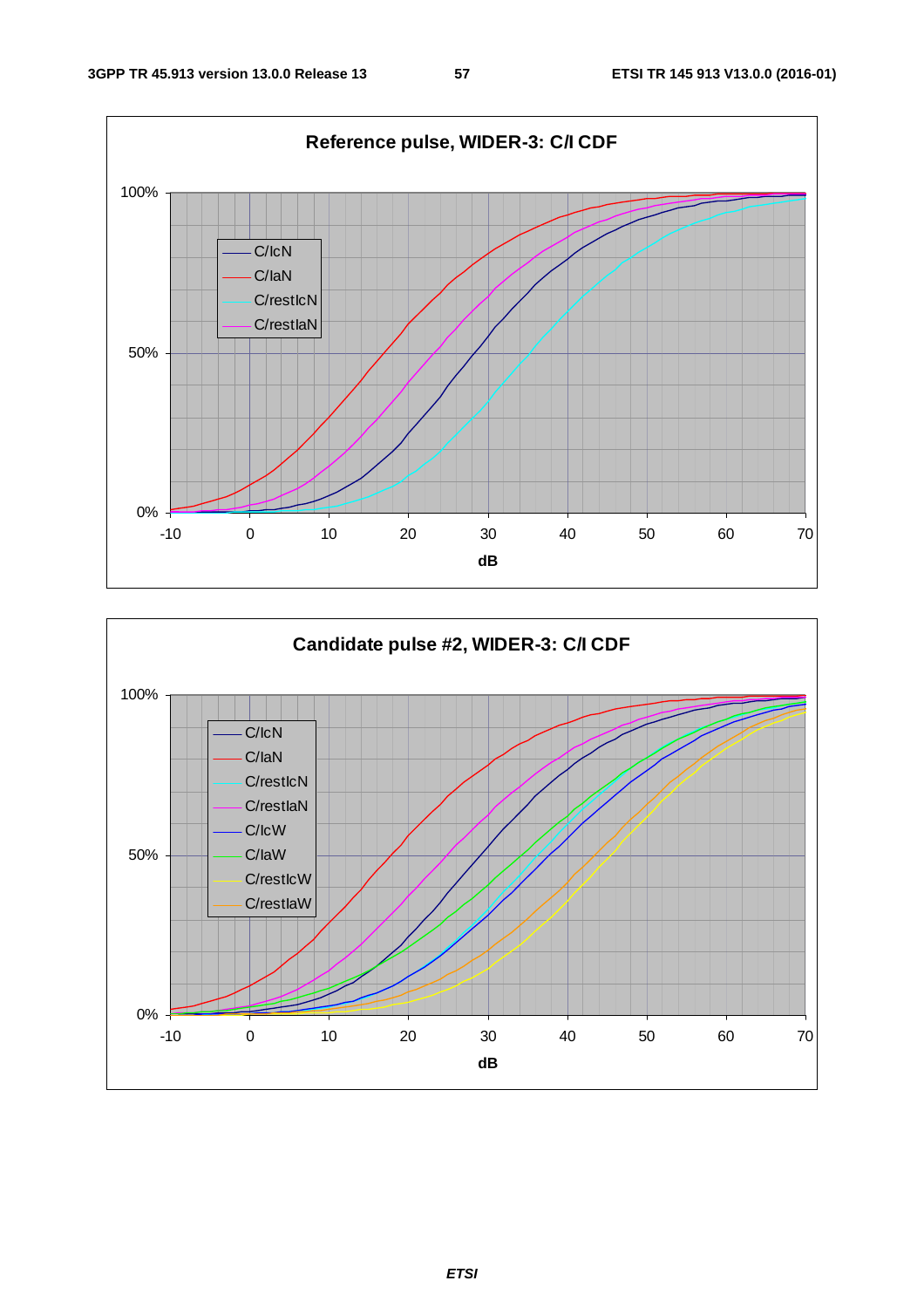

## B.5 Noise CDFs for all scenarios

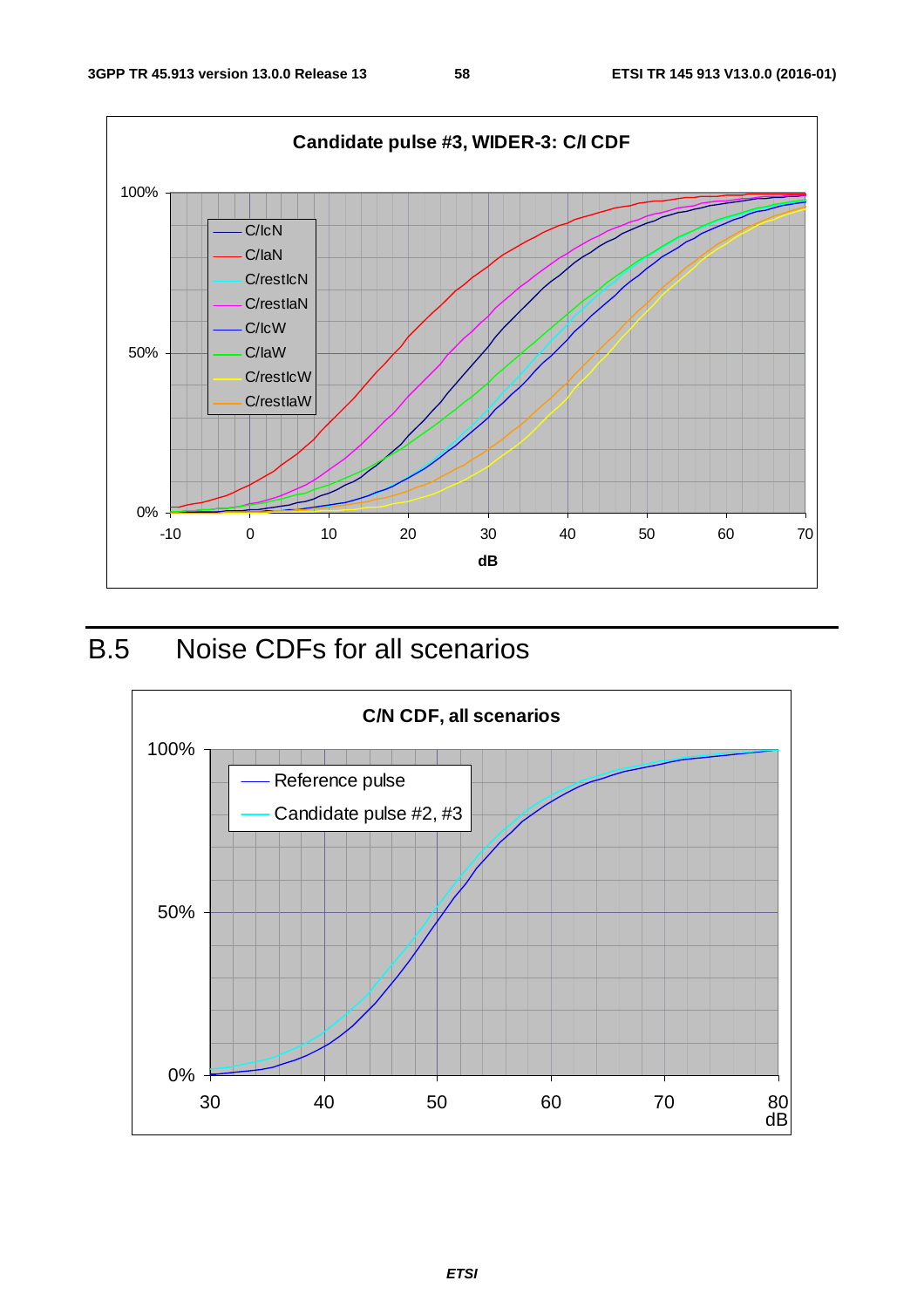## Annex C: Change history

| <b>Change history</b> |      |                 |           |             |                                          |              |            |
|-----------------------|------|-----------------|-----------|-------------|------------------------------------------|--------------|------------|
| <b>Date</b>           | TSG# | <b>TSG Doc.</b> | <b>CR</b> | <b>IRev</b> | Subject/Comment                          | <b>l</b> Old | <b>New</b> |
| 2010-09               | 47   | GP-101611       |           |             | Approved at TSG GERAN #47                |              | 8.0.0      |
| 2010-09               |      |                 |           |             | Version for Release 9                    | 8.0.0        | 9.0.0      |
| 2011-03               | 49   |                 |           |             | Version for Release 10                   | 9.0.0        | 10.0.0     |
| 2012-09               | 55   |                 |           |             | Version for Release 11                   | 10.0.0       | 11.0.0     |
| 2014-09               | 63   |                 |           |             | Version for Release 12 (frozen at SP-65) | 11.0.0       | 12.0.0     |
| 2015-12               | 68   |                 |           |             | Version for Release 13 (frozen at SP-70) | 12.0.0       | 13.0.0     |